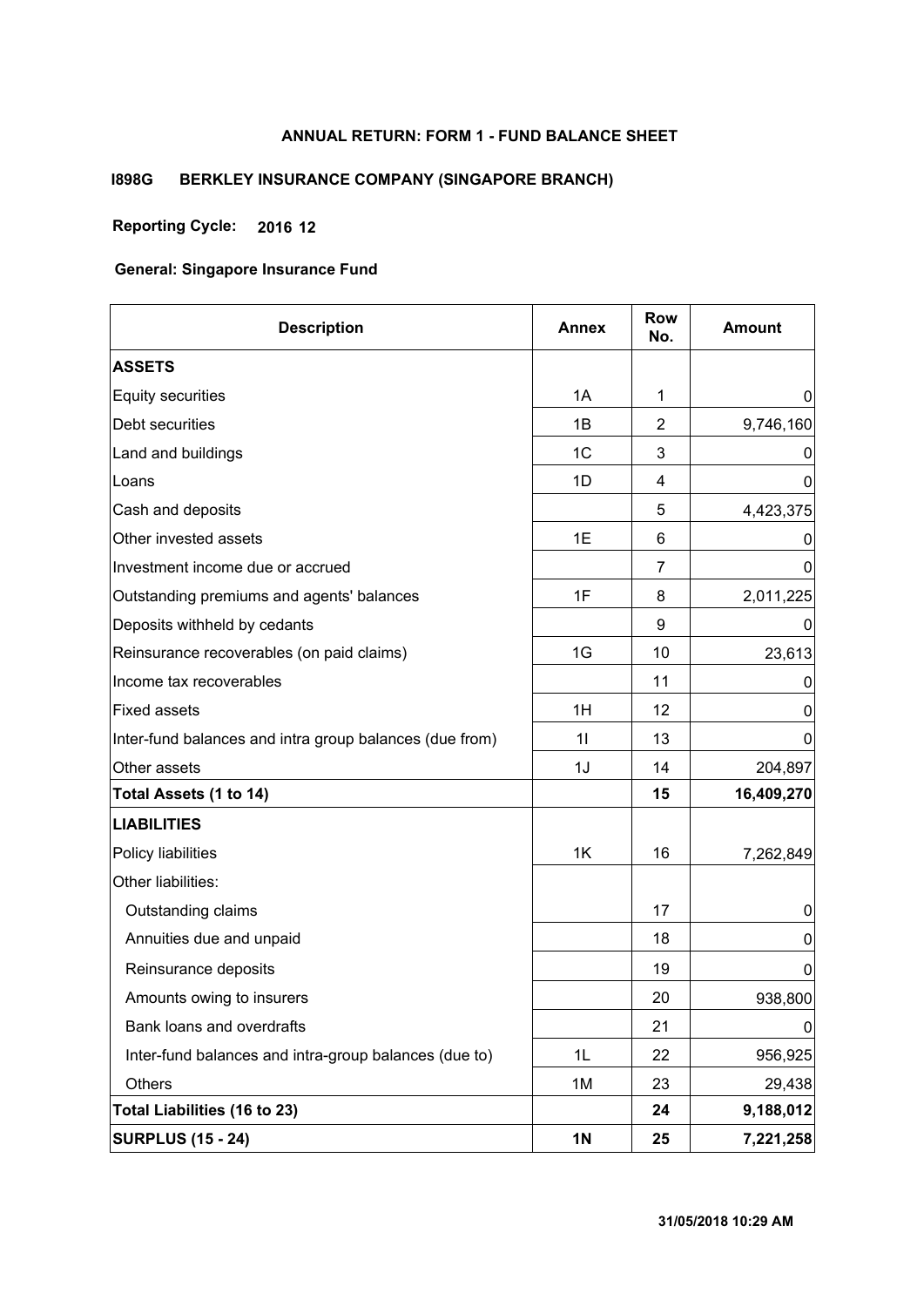## **ANNUAL RETURN: FORM 1 - FUND BALANCE SHEET**

## **I898G BERKLEY INSURANCE COMPANY (SINGAPORE BRANCH)**

## **Reporting Cycle: 2016 12**

| <b>Description</b>                                      | <b>Annex</b>   | <b>Row</b><br>No. | <b>Amount</b> |
|---------------------------------------------------------|----------------|-------------------|---------------|
| <b>ASSETS</b>                                           |                |                   |               |
| <b>Equity securities</b>                                | 1A             | 1                 | $\mathbf 0$   |
| Debt securities                                         | 1B             | 2                 | 61,092,830    |
| Land and buildings                                      | 1 <sub>C</sub> | 3                 | 0             |
| Loans                                                   | 1D             | 4                 | 0             |
| Cash and deposits                                       |                | 5                 | 16,749,290    |
| Other invested assets                                   | 1E             | 6                 | $\Omega$      |
| Investment income due or accrued                        |                | $\overline{7}$    | 0             |
| Outstanding premiums and agents' balances               | 1F             | 8                 | 9,204,992     |
| Deposits withheld by cedants                            |                | 9                 | 0             |
| Reinsurance recoverables (on paid claims)               | 1G             | 10                | 0             |
| Income tax recoverables                                 |                | 11                | 0             |
| <b>Fixed assets</b>                                     | 1H             | 12                | 143,245       |
| Inter-fund balances and intra group balances (due from) | 11             | 13                | 942,163       |
| Other assets                                            | 1J             | 14                | 358,201       |
| Total Assets (1 to 14)                                  |                | 15                | 88,490,721    |
| <b>LIABILITIES</b>                                      |                |                   |               |
| Policy liabilities                                      | 1K             | 16                | 49,223,852    |
| Other liabilities:                                      |                |                   |               |
| Outstanding claims                                      |                | 17                | 13,887        |
| Annuities due and unpaid                                |                | 18                | 0             |
| Reinsurance deposits                                    |                | 19                | 0             |
| Amounts owing to insurers                               |                | 20                | 1,189,616     |
| Bank loans and overdrafts                               |                | 21                | 0             |
| Inter-fund balances and intra-group balances (due to)   | 1L             | 22                | 11,458,786    |
| Others                                                  | 1M             | 23                | 915,789       |
| Total Liabilities (16 to 23)                            |                | 24                | 62,801,930    |
| <b>SURPLUS (15 - 24)</b>                                | <b>1N</b>      | 25                | 25,688,791    |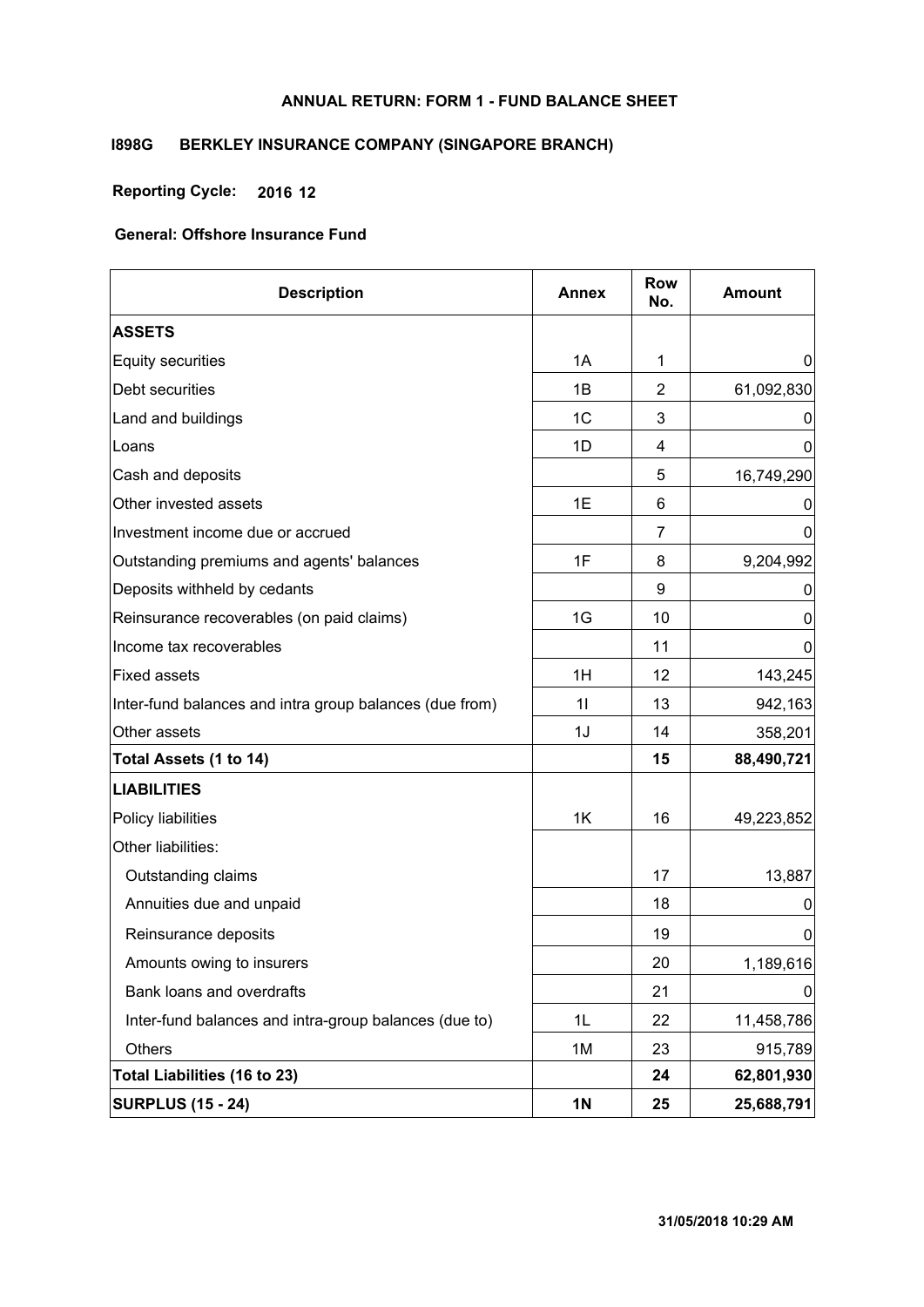## **ANNUAL RETURN: ANNEX 1A - INVESTMENT IN EQUITY SECURITIES**

## **I898G BERKLEY INSURANCE COMPANY (SINGAPORE BRANCH)**

**201612 Reporting Cycle:**

| <b>Description</b>                                            | Row No. | Listed | <b>Unlisted</b> | <b>Amount</b> |
|---------------------------------------------------------------|---------|--------|-----------------|---------------|
| Equity securities other than collective investment<br>schemes |         |        |                 | $\mathbf{0}$  |
| Collective investment schemes                                 | າ       |        |                 | $\Omega$      |
| Total $(1 to 2)$ = Row 1 of Form 1                            | 3       |        |                 | $\mathbf{0}$  |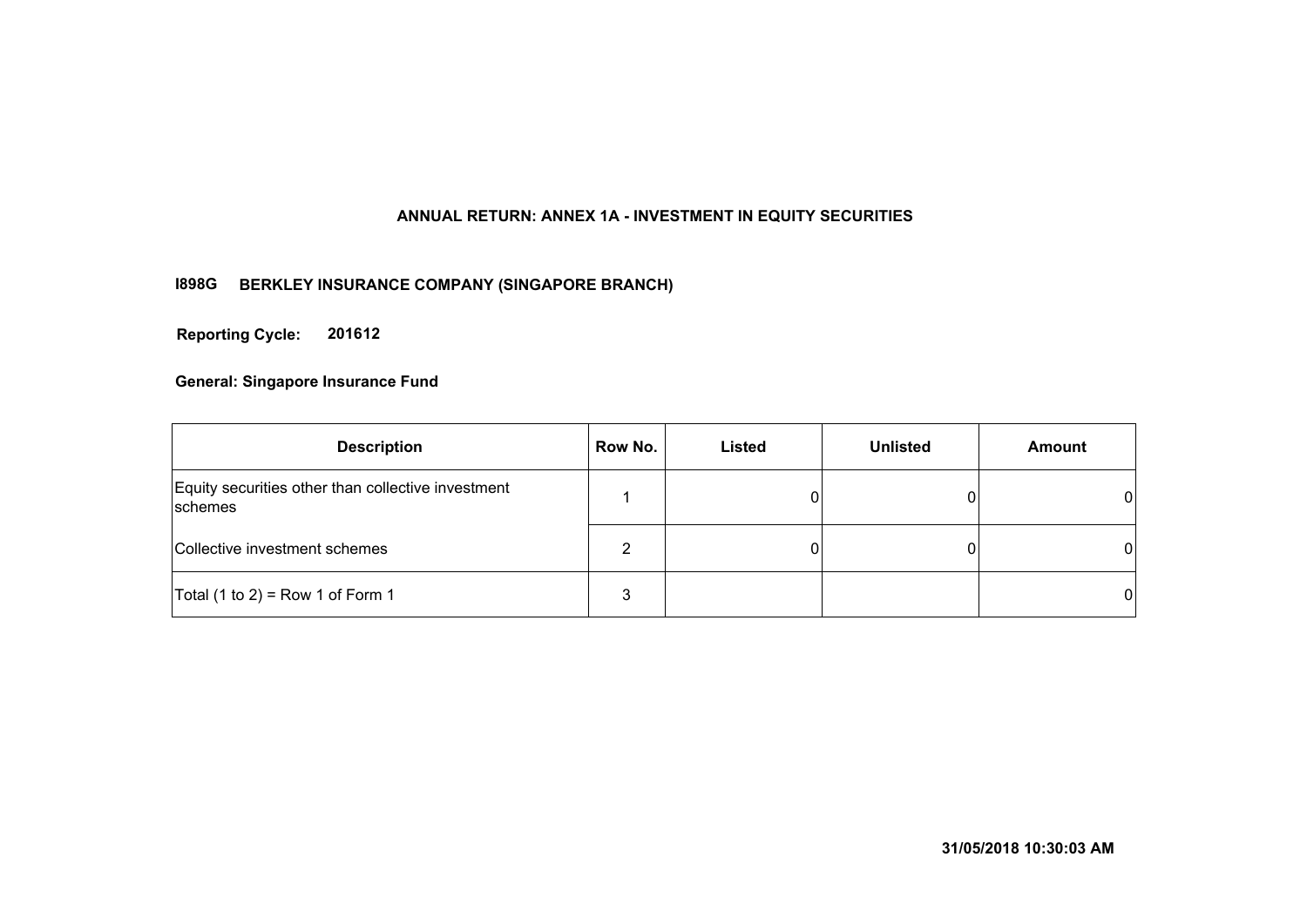## **ANNUAL RETURN: ANNEX 1A - INVESTMENT IN EQUITY SECURITIES**

## **I898G BERKLEY INSURANCE COMPANY (SINGAPORE BRANCH)**

**201612 Reporting Cycle:**

| <b>Description</b>                                            | Row No. | Listed | <b>Unlisted</b> | <b>Amount</b> |
|---------------------------------------------------------------|---------|--------|-----------------|---------------|
| Equity securities other than collective investment<br>schemes |         |        |                 | 01            |
| Collective investment schemes                                 |         |        |                 | 01            |
| Total $(1 to 2)$ = Row 1 of Form 1                            |         |        |                 | 01            |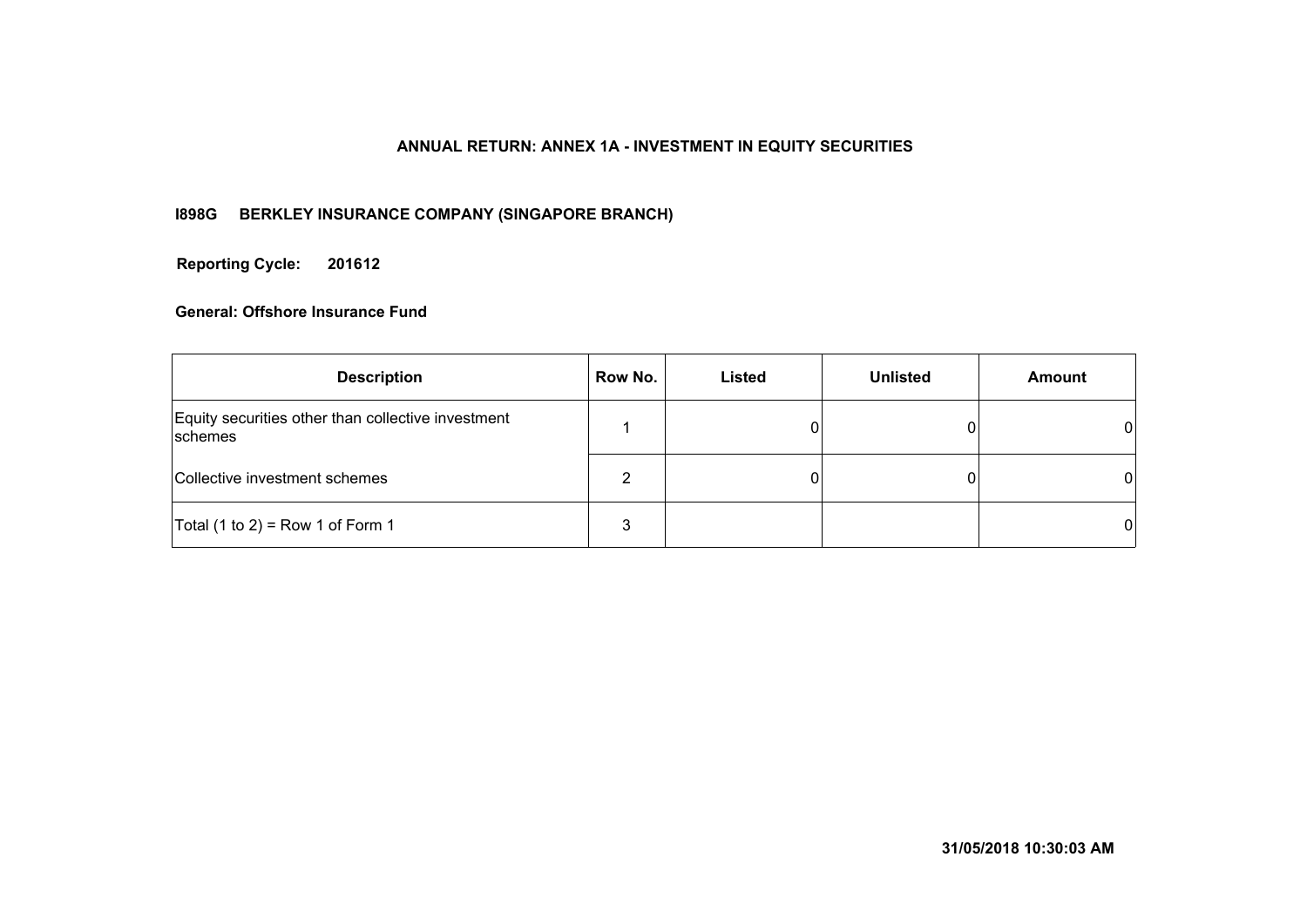## **ANNUAL RETURN: ANNEX 1B - INVESTMENT IN DEBT SECURITIES**

## **I898G BERKLEY INSURANCE COMPANY (SINGAPORE BRANCH)**

**201612 Reporting Cycle:**

| <b>Description</b>                 | Row No. | <b>Amount</b> |
|------------------------------------|---------|---------------|
| Government debt securities         |         | 9,746,160     |
| Qualifying debt securities         | 2       | 0             |
| Other debt securities              | 3       | 0             |
| Total $(1 to 3)$ = Row 2 of Form 1 | 4       | 9,746,160     |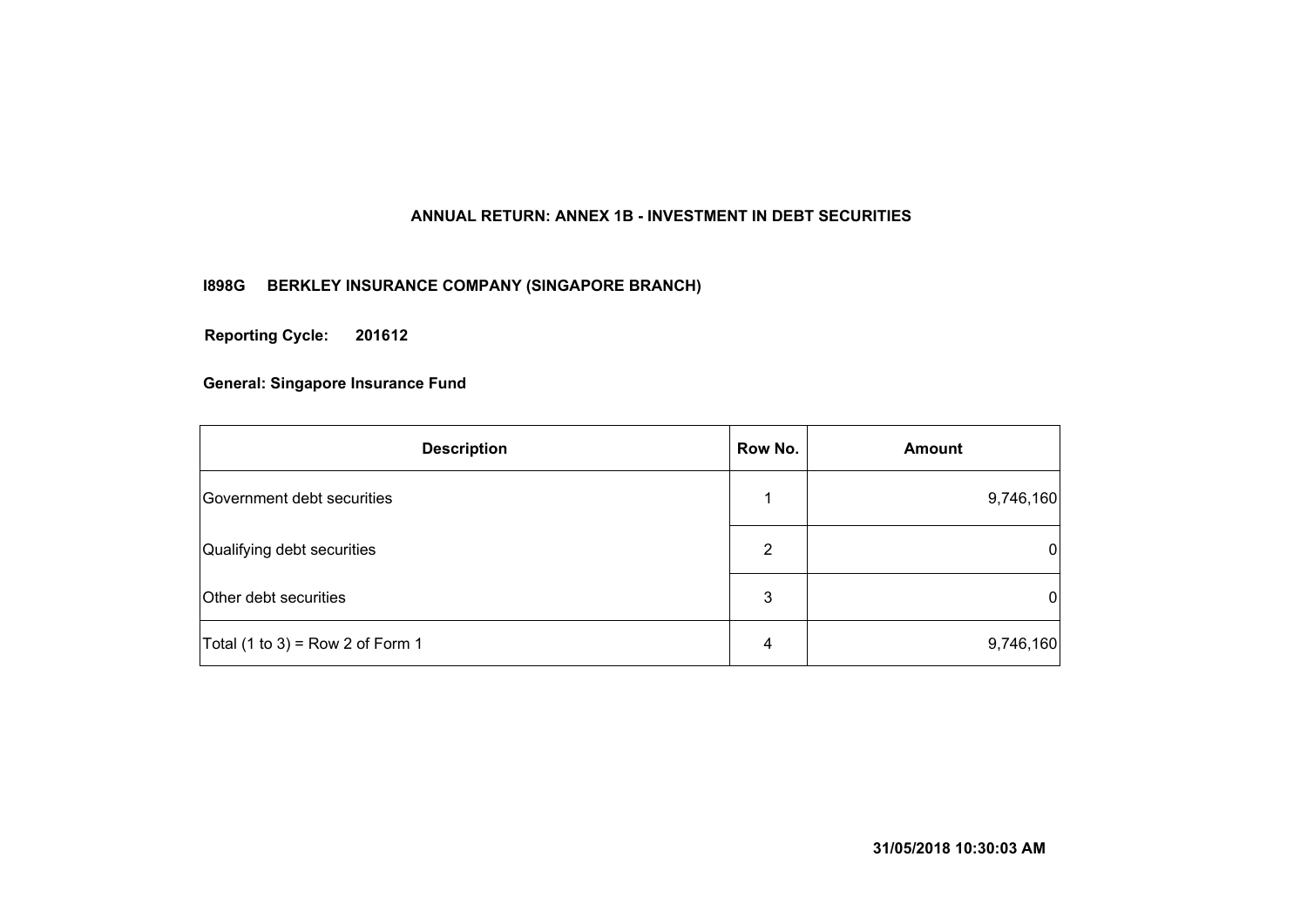## **ANNUAL RETURN: ANNEX 1B - INVESTMENT IN DEBT SECURITIES**

## **I898G BERKLEY INSURANCE COMPANY (SINGAPORE BRANCH)**

**201612 Reporting Cycle:**

| <b>Description</b>                 | Row No. | <b>Amount</b>  |
|------------------------------------|---------|----------------|
| Government debt securities         |         | 61,092,830     |
| Qualifying debt securities         | 2       | $\overline{0}$ |
| Other debt securities              | 3       | $\overline{0}$ |
| Total $(1 to 3)$ = Row 2 of Form 1 | 4       | 61,092,830     |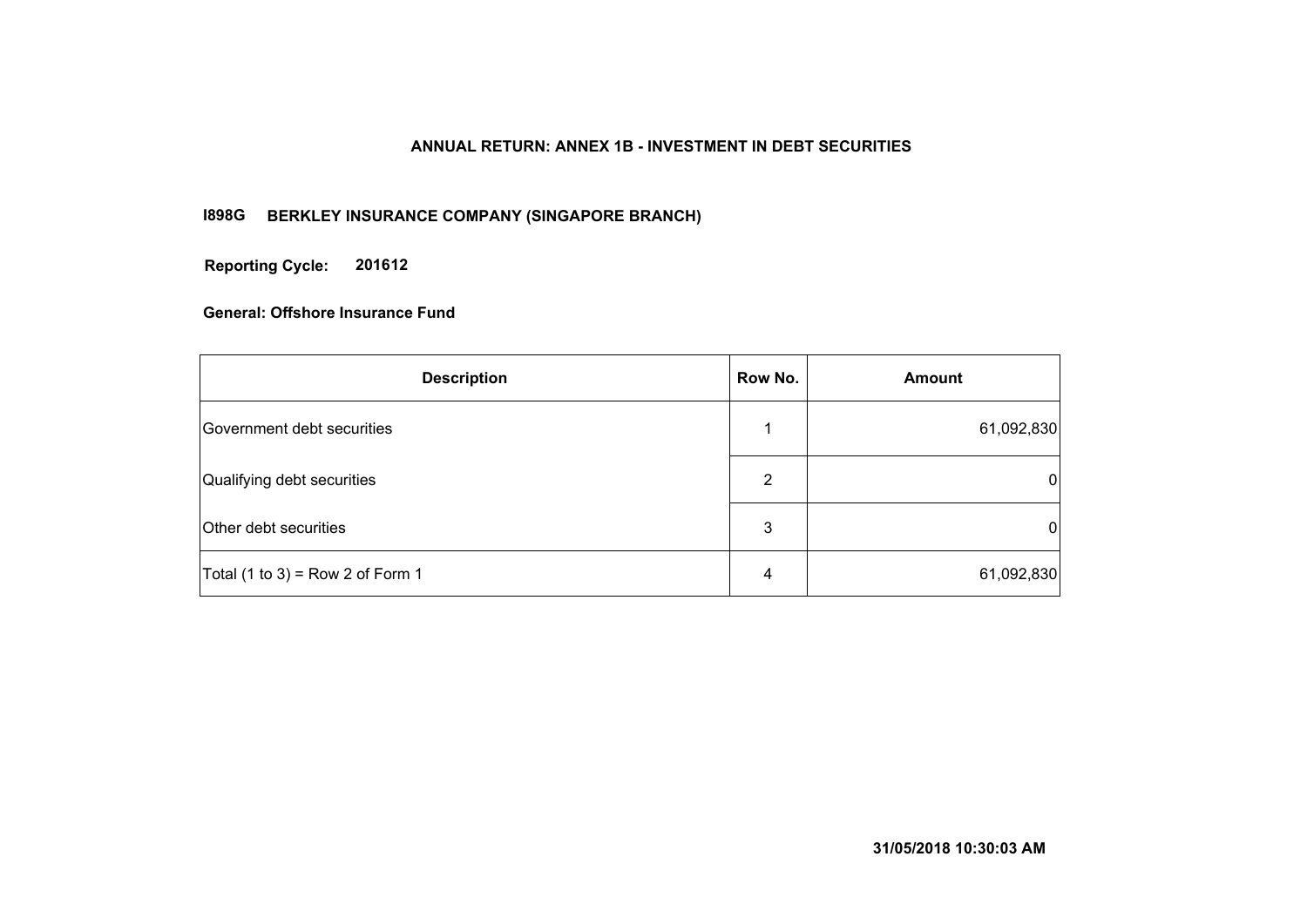#### **ANNUAL RETURN: ANNEX 1C - INVESTMENT IN LAND AND BUILDINGS**

#### **I898G BERKLEY INSURANCE COMPANY (SINGAPORE BRANCH)**

**201612 Reporting Cycle:**

| <b>Location and Description</b><br>of Land and Buildings | <b>Row</b><br>No. | Cost | Last<br><b>Revaluation</b><br><b>Date</b> | <b>Last Reported</b><br>Amount | <b>Changes from</b><br><b>Last Reported</b><br><b>Amount</b> | Amount   |
|----------------------------------------------------------|-------------------|------|-------------------------------------------|--------------------------------|--------------------------------------------------------------|----------|
| $Total = Row 3 of Form 1$                                | 21                |      |                                           |                                |                                                              | $\Omega$ |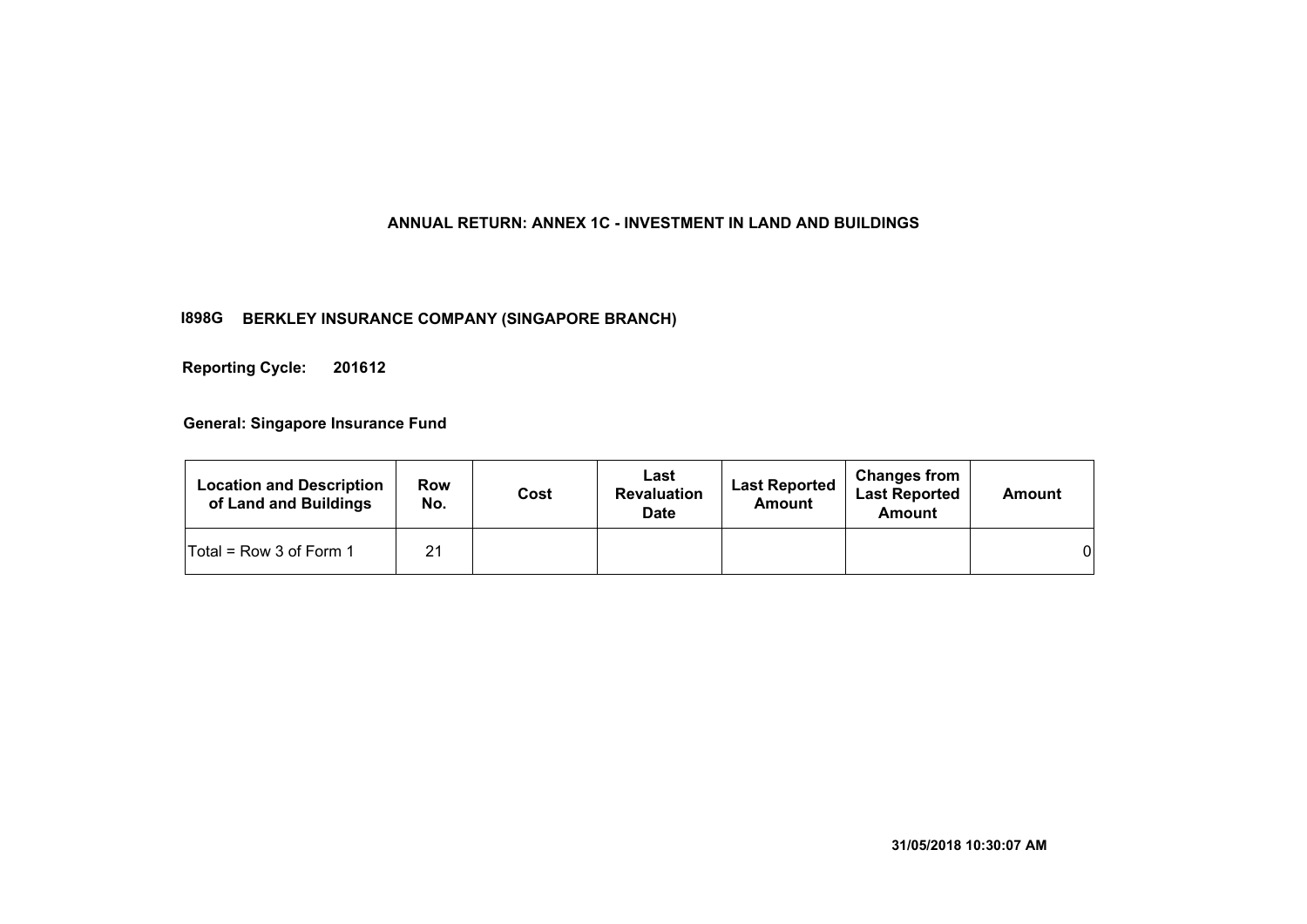## **ANNUAL RETURN: ANNEX 1C - INVESTMENT IN LAND AND BUILDINGS**

## **I898G BERKLEY INSURANCE COMPANY (SINGAPORE BRANCH)**

**201612 Reporting Cycle:**

| <b>Location and Description</b><br>of Land and Buildings | Row<br>No. | Cost | Last<br><b>Revaluation</b><br><b>Date</b> | <b>Last Reported</b><br><b>Amount</b> | <b>Changes from</b><br><b>Last Reported</b><br>Amount | <b>Amount</b> |
|----------------------------------------------------------|------------|------|-------------------------------------------|---------------------------------------|-------------------------------------------------------|---------------|
| Total = Row 3 of Form 1                                  | 21         |      |                                           |                                       |                                                       | 01            |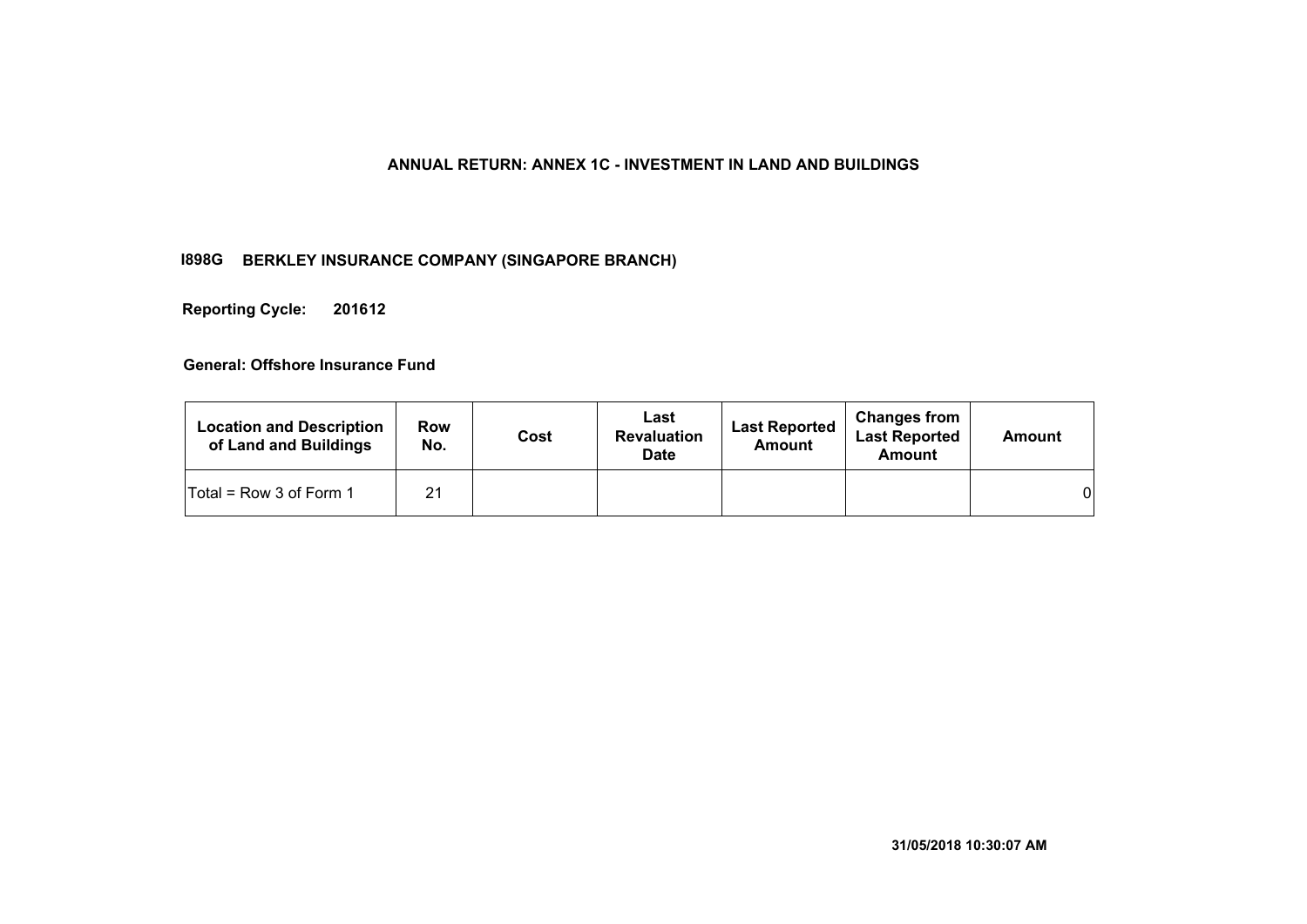## **ANNUAL RETURN: ANNEX 1D - INVESTMENT IN LOANS**

## **I898G BERKLEY INSURANCE COMPANY (SINGAPORE BRANCH)**

**201612 Reporting Cycle:**

| <b>Description</b>                 | Row No. | <b>Amount Outstanding</b> | <b>Provision for Doubtful</b><br>Loans | Amount |
|------------------------------------|---------|---------------------------|----------------------------------------|--------|
| Policy loans                       |         |                           |                                        |        |
| Mortgage loans                     |         |                           |                                        |        |
| <b>Other secured loans</b>         |         |                           |                                        |        |
| Unsecured loans                    |         |                           |                                        |        |
| Total $(1 to 4)$ = Row 4 of Form 1 |         |                           |                                        |        |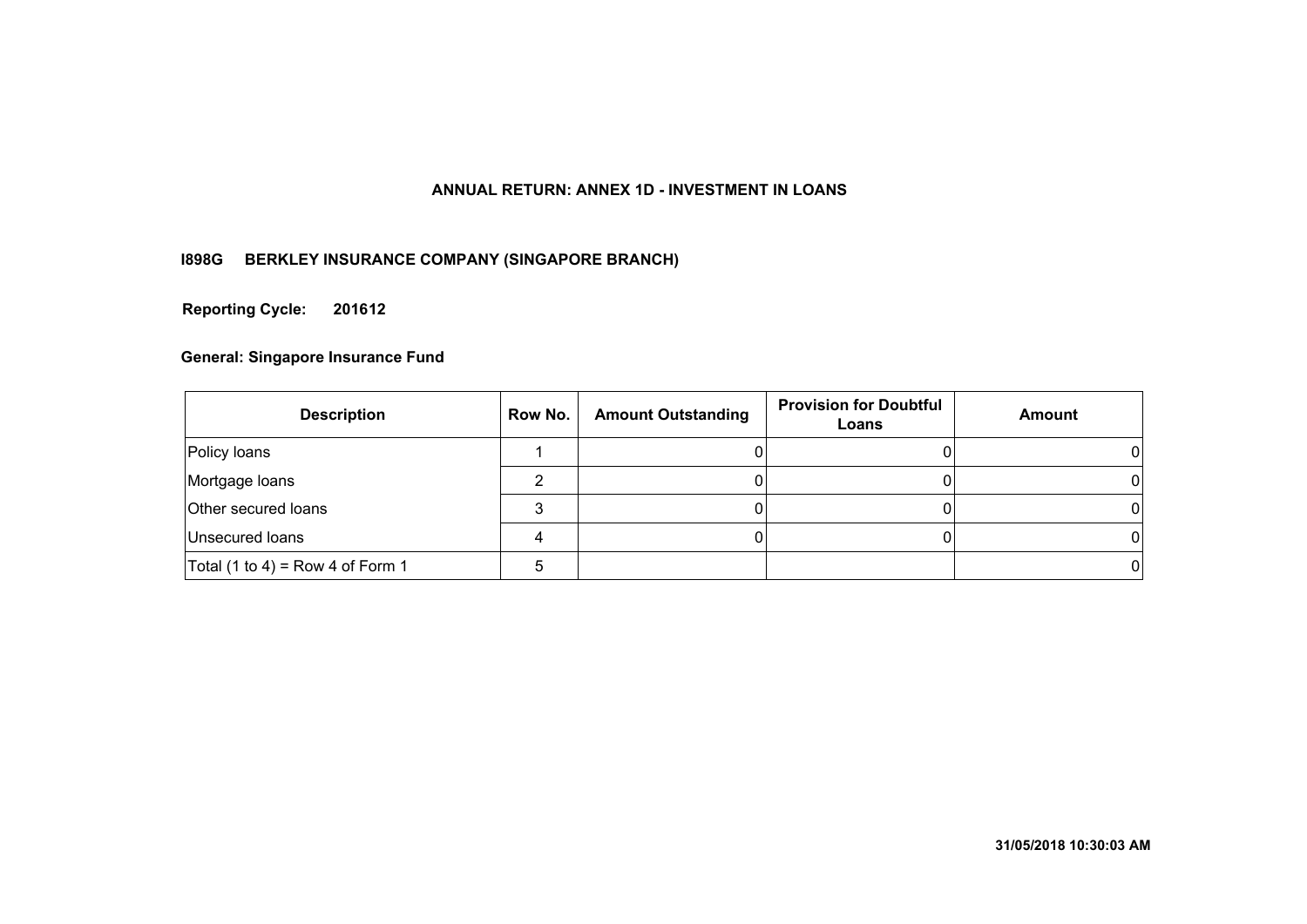## **ANNUAL RETURN: ANNEX 1D - INVESTMENT IN LOANS**

## **I898G BERKLEY INSURANCE COMPANY (SINGAPORE BRANCH)**

#### **201612 Reporting Cycle:**

| <b>Description</b>                 | Row No. | <b>Amount Outstanding</b> | <b>Provision for Doubtful</b><br>Loans | Amount |
|------------------------------------|---------|---------------------------|----------------------------------------|--------|
| Policy loans                       |         |                           |                                        |        |
| Mortgage loans                     |         |                           |                                        |        |
| Other secured loans                |         |                           |                                        |        |
| Unsecured loans                    |         |                           |                                        |        |
| Total $(1 to 4)$ = Row 4 of Form 1 |         |                           |                                        |        |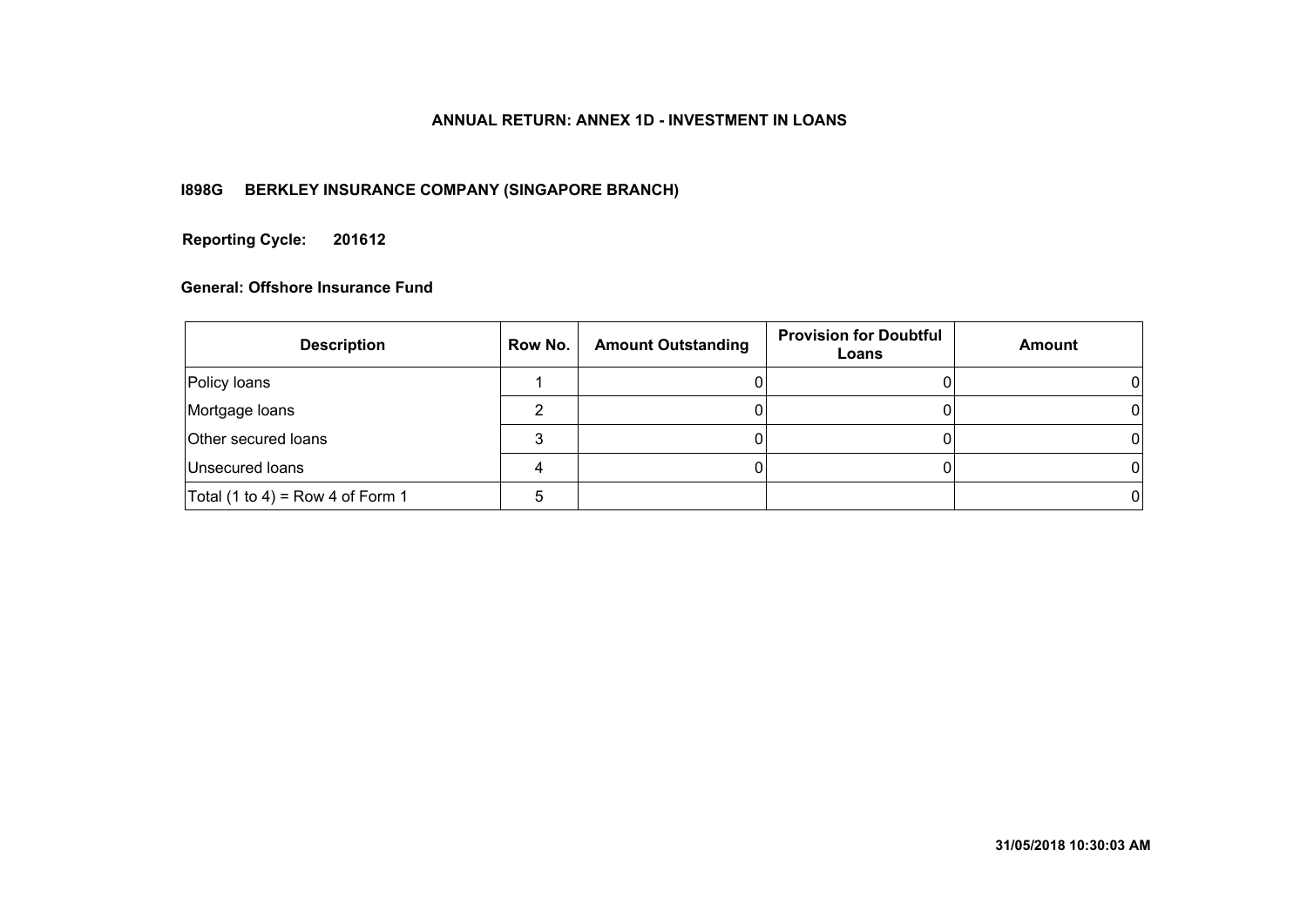## **ANNUAL RETURN: ANNEX 1E - BREAKDOWN OF OTHER INVESTED ASSETS**

#### **I898G BERKLEY INSURANCE COMPANY (SINGAPORE BRANCH)**

## **General: Singapore Insurance Fund Reporting Cycle: 201612**

| <b>Description</b>                                        | <b>Row</b><br>No. | <b>Notional</b><br>Principal<br><b>Amount</b> | <b>Amount</b> |
|-----------------------------------------------------------|-------------------|-----------------------------------------------|---------------|
| <b>Derivatives</b>                                        |                   |                                               |               |
| Options:                                                  |                   |                                               |               |
| (a) Call options                                          | 1                 | 0                                             | 0             |
| (b) Put options                                           | 2                 | 0                                             | 0             |
| (c) Swaptions                                             | 3                 | 0                                             | 0             |
| (d) Other options                                         | 4                 | 0                                             | 0             |
| Total investments in options (1 to 4)                     | 5                 | 0                                             | 0             |
| Futures contracts:                                        |                   |                                               |               |
| (a) Currency futures contracts                            | 6                 | 0                                             | 0             |
| (b) Interest rate futures contracts                       | 7                 | 0                                             | $\pmb{0}$     |
| (c) Other futures contracts                               | 8                 | $\mathbf 0$                                   | 0             |
| Total investments in futures contracts (6 to 8)           | 9                 | 0                                             | 0             |
| Forward contracts:                                        |                   |                                               |               |
| (a) Currency forward contracts                            | 10                | 0                                             | 0             |
| (b) Interest rate forward contracts                       | 11                | 0                                             | $\pmb{0}$     |
| (c) Other forward contracts                               | 12                | 0                                             | 0             |
| Total investments in forward contracts (10 to 12)         | 13                | 0                                             | 0             |
| Swaps:                                                    |                   |                                               |               |
| (a) Interest rate swaps                                   | 14                | 0                                             | 0             |
| (b) Currency swaps                                        | 15                | 0                                             | $\pmb{0}$     |
| (c) Other swaps                                           | 16                | 0                                             | 0             |
| Total investments in swaps (14 to 16)                     | 17                | 0                                             | 0             |
| Other derivatives                                         | 18                | 0                                             | $\pmb{0}$     |
| Total investments in derivatives $(5 + 9 + 13 + 17 + 18)$ | 19                | 0                                             | 0             |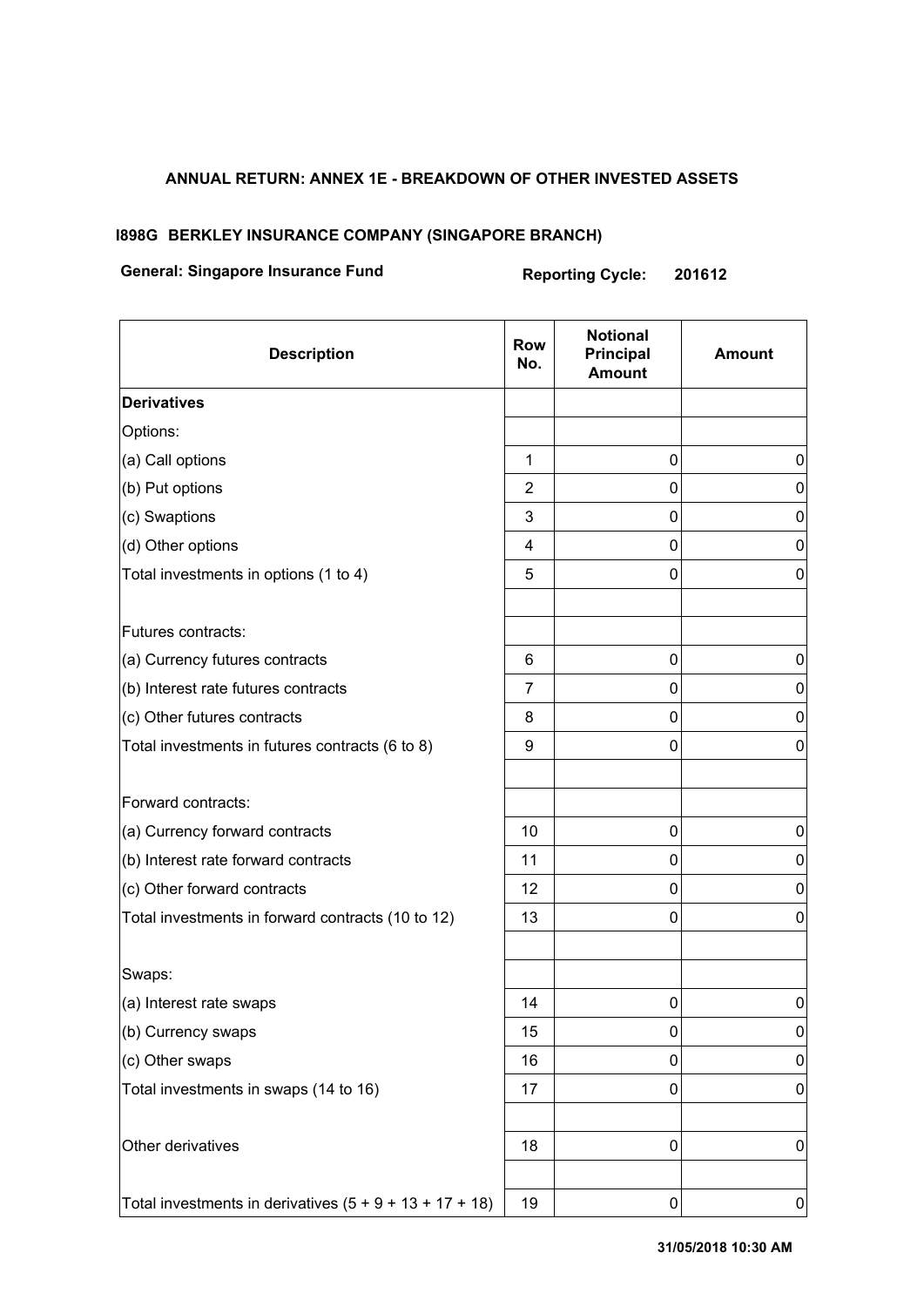| <b>Other invested assets excluding derivatives</b>                   |                |    |
|----------------------------------------------------------------------|----------------|----|
| Total investments in other invested assets excluding<br>Iderivatives | 40             | ΩI |
| Total = Row 6 of Form 1                                              | 4 <sup>1</sup> | ΩI |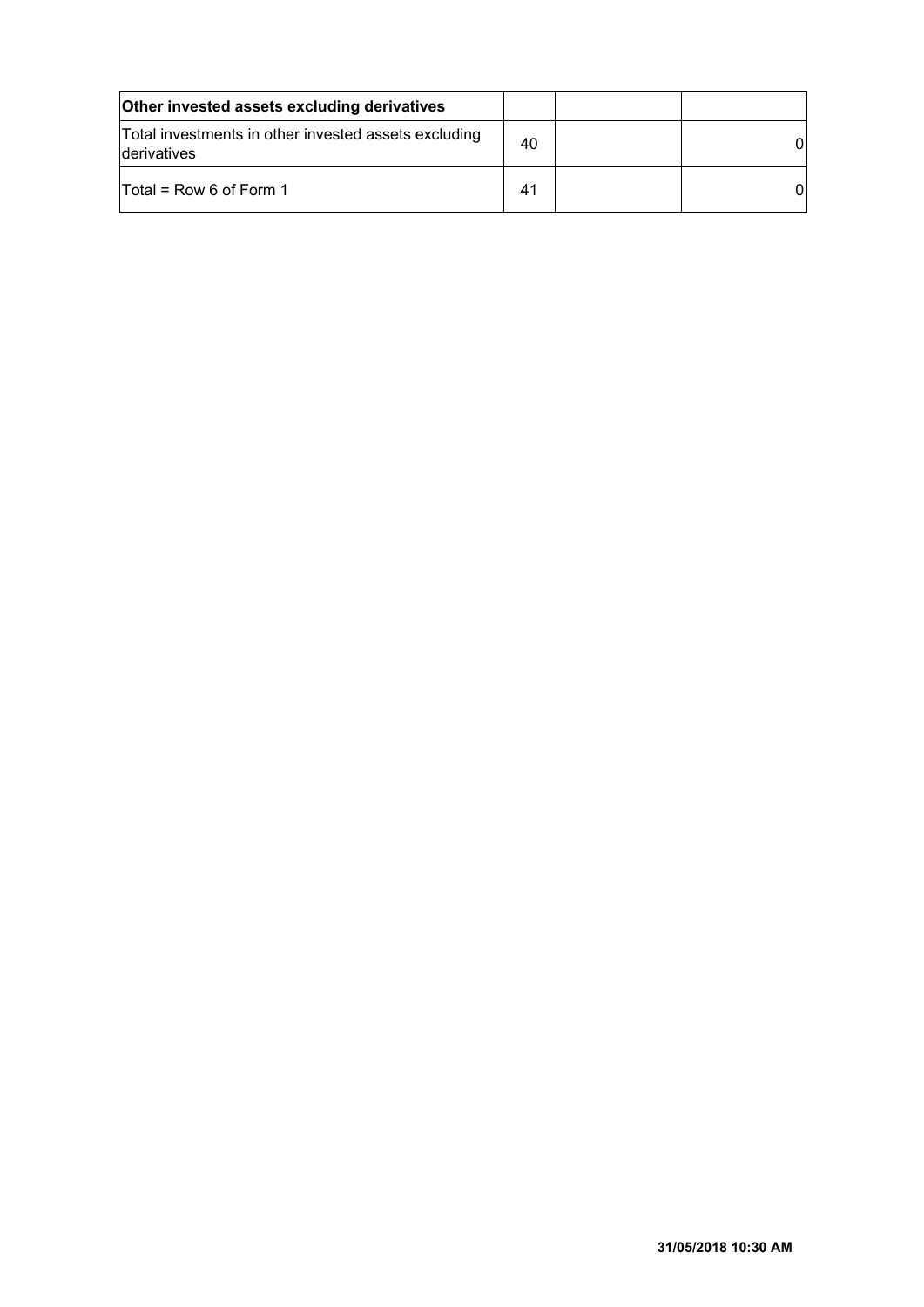## **ANNUAL RETURN: ANNEX 1E - BREAKDOWN OF OTHER INVESTED ASSETS**

## **I898G BERKLEY INSURANCE COMPANY (SINGAPORE BRANCH)**

## **General: Offshore Insurance Fund Reporting Cycle: 201612**

| <b>Description</b>                                        | <b>Row</b><br>No. | <b>Notional</b><br>Principal<br><b>Amount</b> | <b>Amount</b> |
|-----------------------------------------------------------|-------------------|-----------------------------------------------|---------------|
| <b>Derivatives</b>                                        |                   |                                               |               |
| Options:                                                  |                   |                                               |               |
| (a) Call options                                          | 1                 | 0                                             | 0             |
| (b) Put options                                           | 2                 | 0                                             | 0             |
| (c) Swaptions                                             | 3                 | 0                                             | 0             |
| (d) Other options                                         | 4                 | 0                                             | 0             |
| Total investments in options (1 to 4)                     | 5                 | 0                                             | 0             |
| Futures contracts:                                        |                   |                                               |               |
| (a) Currency futures contracts                            | 6                 | 0                                             | 0             |
| (b) Interest rate futures contracts                       | $\overline{7}$    | 0                                             | 0             |
| (c) Other futures contracts                               | 8                 | 0                                             | 0             |
| Total investments in futures contracts (6 to 8)           | 9                 | 0                                             | 0             |
| Forward contracts:                                        |                   |                                               |               |
| (a) Currency forward contracts                            | 10                | 0                                             | 0             |
| (b) Interest rate forward contracts                       | 11                | 0                                             | 0             |
| (c) Other forward contracts                               | 12                | 0                                             | 0             |
| Total investments in forward contracts (10 to 12)         | 13                | 0                                             | 0             |
| Swaps:                                                    |                   |                                               |               |
| (a) Interest rate swaps                                   | 14                | 0                                             | 0             |
| (b) Currency swaps                                        | 15                | 0                                             | 0             |
| (c) Other swaps                                           | 16                | 0                                             | 0             |
| Total investments in swaps (14 to 16)                     | 17                | 0                                             | 0             |
| Other derivatives                                         | 18                | 0                                             | $\pmb{0}$     |
| Total investments in derivatives $(5 + 9 + 13 + 17 + 18)$ | 19                | 0                                             | 0             |
| Other invested assets excluding derivatives               |                   |                                               |               |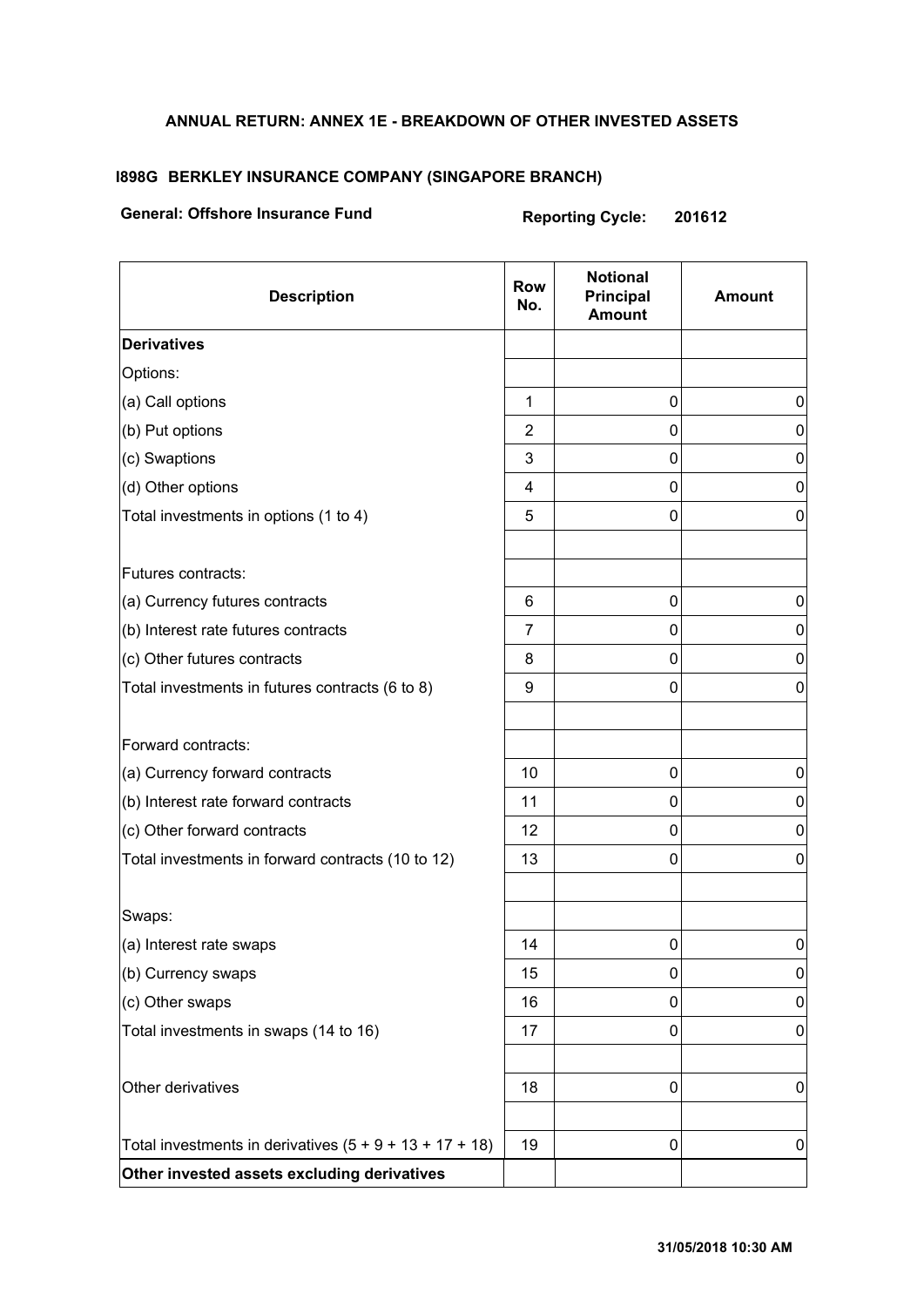| Total investments in other invested assets excluding<br>Iderivatives | 40             |  |
|----------------------------------------------------------------------|----------------|--|
| $\textsf{Total}$ = Row 6 of Form 1                                   | 4 <sup>′</sup> |  |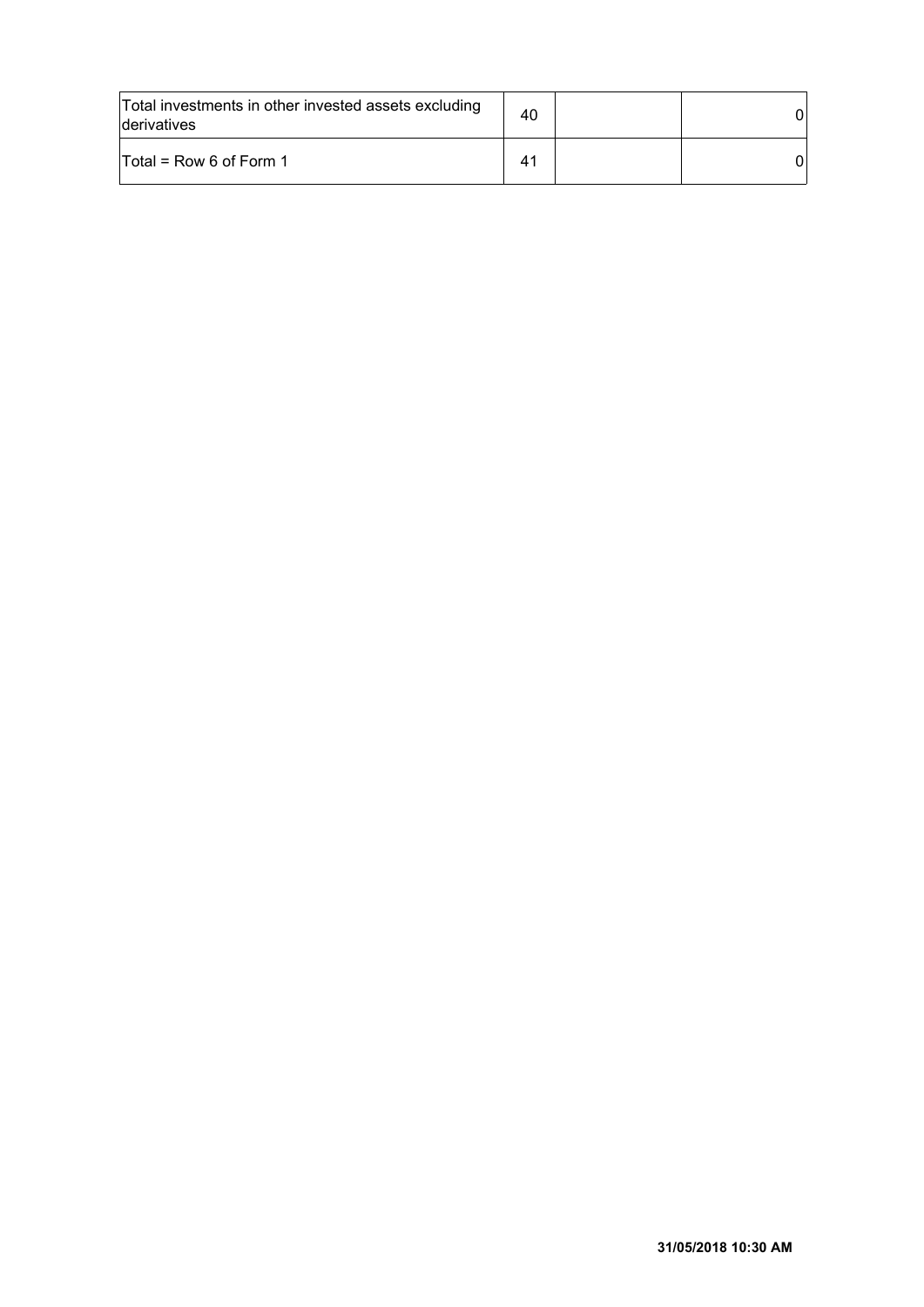## **ANNUAL RETURN: ANNEX 1F(b) - AGEING OF OUTSTANDING PREMIUMS AND AGENTS' BALANCES OF DIRECT GENERAL INSURER**

## **I898G BERKLEY INSURANCE COMPANY (SINGAPORE BRANCH)**

**General: Singapore Insurance Fund Reporting Cycle: 201612**

| <b>Description</b>                                                                       | <b>Row</b><br>No. | <b>Direct</b><br><b>Business -</b><br><b>Agents</b> | <b>Direct</b><br><b>Business -</b><br><b>Brokers</b> | <b>Direct</b><br><b>Business -</b><br><b>Others</b> | <b>Amount</b> |
|------------------------------------------------------------------------------------------|-------------------|-----------------------------------------------------|------------------------------------------------------|-----------------------------------------------------|---------------|
| In respect of direct business                                                            |                   |                                                     |                                                      |                                                     |               |
| Bad debts written off during the year                                                    | 1                 |                                                     | 0                                                    | 0                                                   | 0             |
| Ageing of outstanding premiums and agents' balances:                                     |                   |                                                     |                                                      |                                                     |               |
| Outstanding period                                                                       |                   |                                                     |                                                      |                                                     |               |
| Up to 3 months                                                                           | $\overline{2}$    | $\Omega$                                            | 316,661                                              | 0                                                   | 316,661       |
| Above 3 months but not exceeding 6 months                                                | 3                 |                                                     | 0                                                    | 0                                                   | 0             |
| Above 6 months but not exceeding 12 months                                               | 4                 | 0                                                   | 0                                                    | 0                                                   | 0             |
| Above 12 months                                                                          | 5                 | 0                                                   | 0                                                    | 0                                                   | $\mathbf{0}$  |
| Gross total (2 to 5)                                                                     | 6                 | 0                                                   | 316,661                                              | 0                                                   | 316,661       |
| Provision for doubtful debts                                                             | $\overline{7}$    |                                                     |                                                      | 0                                                   | 0             |
| Total outstanding premiums and agents' balances in respect of<br>direct business (6 - 7) | 8                 | 0                                                   | 316,661                                              | 0                                                   | 316,661       |
| In respect of reinsurance business                                                       |                   |                                                     |                                                      |                                                     |               |
| Bad debts written off during the year                                                    | 9                 |                                                     |                                                      |                                                     | 0             |
| Ageing of outstanding premiums and agents' balances:                                     |                   |                                                     |                                                      |                                                     |               |
| Outstanding period                                                                       |                   |                                                     |                                                      |                                                     |               |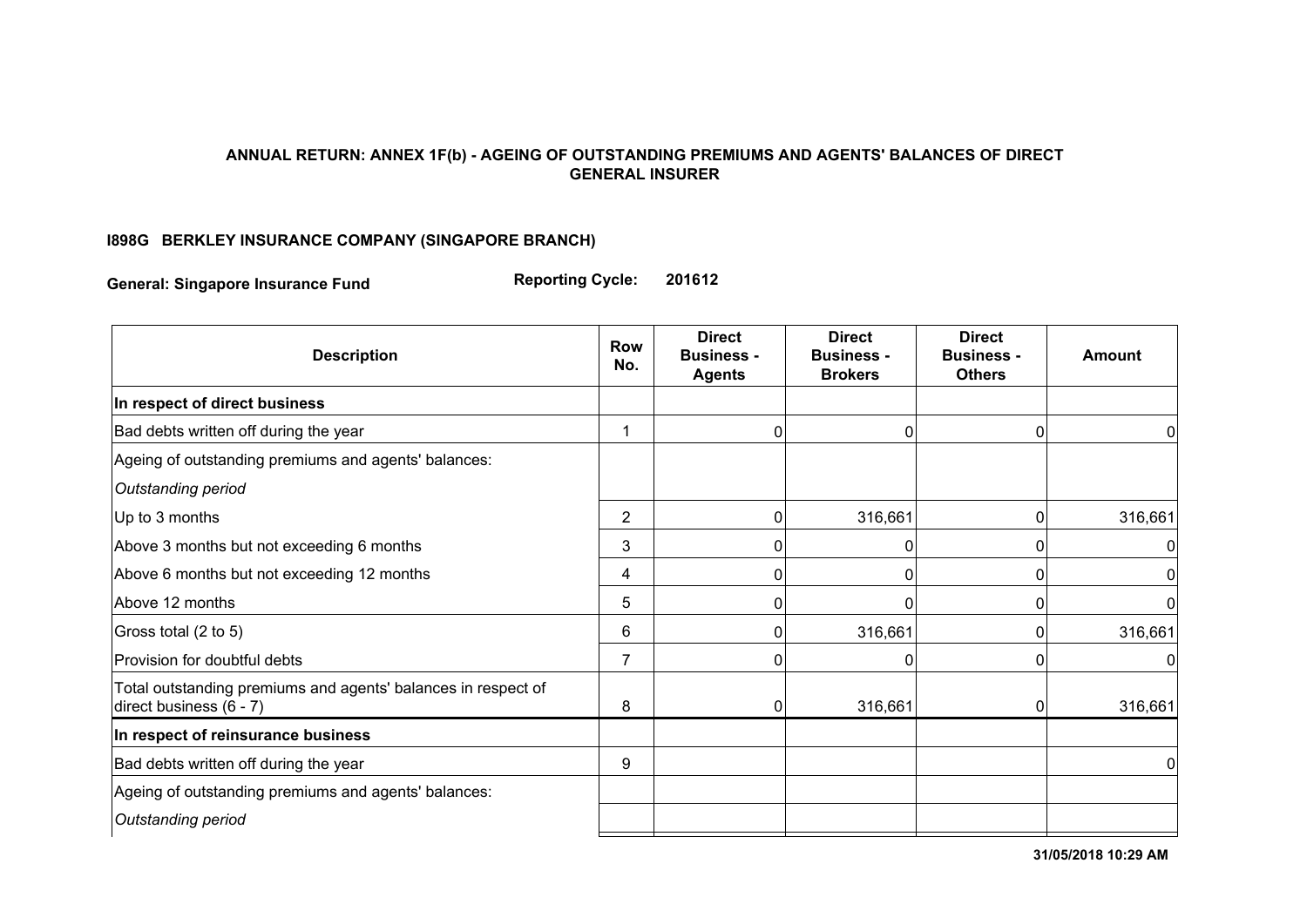| Up to 6 months                                                                                  | 10 | 1,694,564 |
|-------------------------------------------------------------------------------------------------|----|-----------|
| Above 6 months but not exceeding 12 months                                                      | 11 |           |
| Above 12 months but not exceeding 24 months                                                     | 12 |           |
| Above 24 months                                                                                 | 13 |           |
| Gross total (10 to 13)                                                                          | 14 | 1,694,564 |
| Provision for doubtful debts                                                                    | 15 |           |
| Total outstanding premiums and agents' balances in respect of<br>reinsurance business (14 - 15) | 16 | 1,694,564 |
| Total $(8 + 16) =$ Row 8 of Form 1                                                              | 17 | 2,011,225 |

Note: For direct insurance business, outstanding period starts from date of commencement of the cover.

In respect of reinsurance business, outstanding period commences from the date premiums are accrued in the books of the licensed insurer.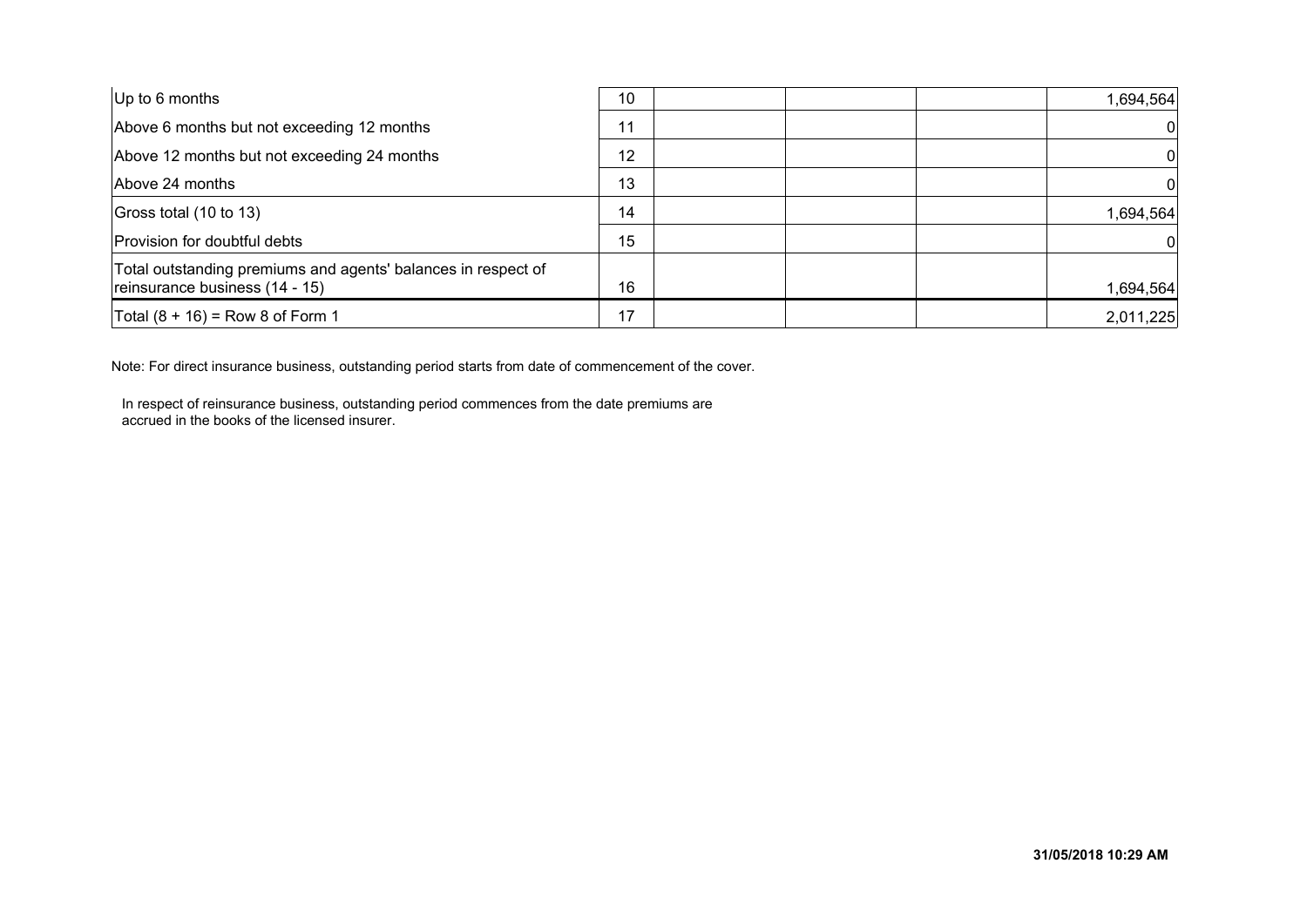#### **ANNUAL RETURN: ANNEX 1F(b) - AGEING OF OUTSTANDING PREMIUMS AND AGENTS' BALANCES OF DIRECT GENERAL INSURER**

## **I898G BERKLEY INSURANCE COMPANY (SINGAPORE BRANCH)**

**General: Offshore Insurance Fund Reporting Cycle: 201612**

| <b>Row</b><br>No. | <b>Direct</b><br><b>Business -</b><br><b>Agents</b> | <b>Direct</b><br><b>Business -</b><br><b>Brokers</b> | <b>Direct</b><br><b>Business -</b><br><b>Others</b> | <b>Amount</b>              |
|-------------------|-----------------------------------------------------|------------------------------------------------------|-----------------------------------------------------|----------------------------|
|                   |                                                     |                                                      |                                                     |                            |
| 1                 | 0                                                   | 0                                                    |                                                     | 0                          |
|                   |                                                     |                                                      |                                                     |                            |
|                   |                                                     |                                                      |                                                     |                            |
| $\overline{2}$    | 0                                                   | 11,626                                               |                                                     | 11,626                     |
| 3                 | 0                                                   | 39,547                                               |                                                     | 39,547                     |
| 4                 | 0                                                   | 0                                                    | 0                                                   | 0                          |
| 5                 | 0                                                   | U                                                    | 0                                                   | $\overline{0}$             |
| 6                 | $\Omega$                                            | 51,173                                               |                                                     | 51,173                     |
| $\overline{7}$    | 0                                                   |                                                      |                                                     | $\Omega$                   |
| 8                 | $\mathbf 0$                                         | 51,173                                               |                                                     | 51,173                     |
|                   |                                                     |                                                      |                                                     |                            |
| 9                 |                                                     |                                                      |                                                     | 0                          |
|                   |                                                     |                                                      |                                                     |                            |
|                   |                                                     |                                                      |                                                     |                            |
| 10                |                                                     |                                                      |                                                     | 8,445,625                  |
|                   |                                                     |                                                      |                                                     | 0<br>0<br>0<br>0<br>0<br>0 |

**31/05/2018 10:29 AM**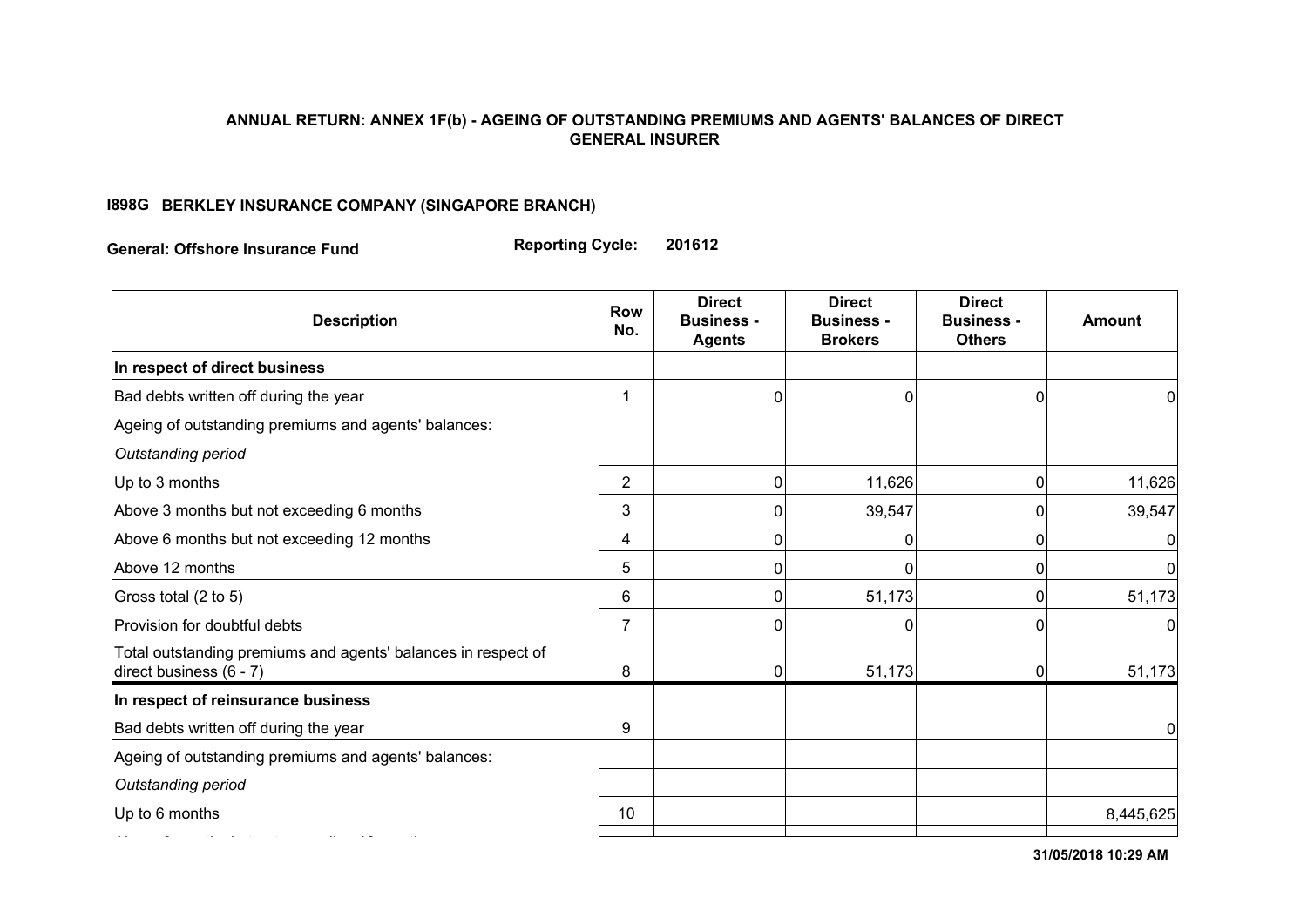| Above 6 months but not exceeding 12 months                                                      |    | 456,481   |
|-------------------------------------------------------------------------------------------------|----|-----------|
| Above 12 months but not exceeding 24 months                                                     | 12 | 179,224   |
| Above 24 months                                                                                 | 13 | 72,489    |
| Gross total (10 to 13)                                                                          | 14 | 9,153,819 |
| Provision for doubtful debts                                                                    | 15 |           |
| Total outstanding premiums and agents' balances in respect of<br>reinsurance business (14 - 15) | 16 | 9,153,819 |
| Total $(8 + 16) =$ Row 8 of Form 1                                                              | 17 | 9,204,992 |

Note: For direct insurance business, outstanding period starts from date of commencement of the cover.

In respect of reinsurance business, outstanding period commences from the date premiums are accrued in the books of the licensed insurer.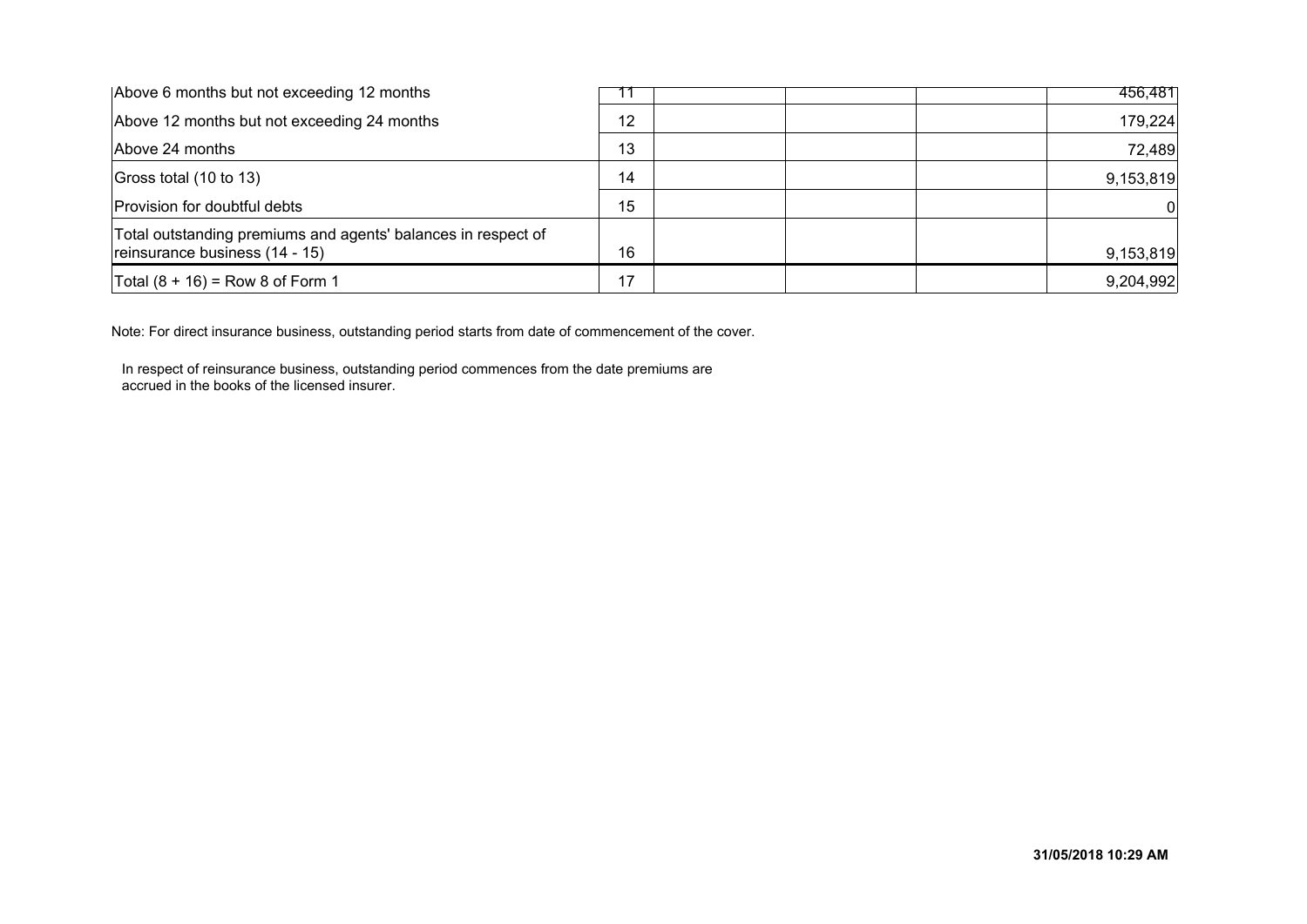## **ANNUAL RETURN: ANNEX 1G - STATEMENT OF REINSURANCE RECOVERABLES**

## **I898G BERKLEY INSURANCE COMPANY (SINGAPORE BRANCH)**

## **201612 Reporting Cycle:**

| <b>Description</b>                                   | Row No. | Amount    |
|------------------------------------------------------|---------|-----------|
| Reinsurance recoveries on unpaid claims              | 1       | 1,227,955 |
| Reinsurance recoverables written off during the year | 2       |           |
| Ageing of reinsurance recoverables (on paid claims): |         |           |
| Outstanding period                                   |         |           |
| Up to 1 year                                         | 3       | 23,613    |
| Above 1 year but not exceeding 2 years               | 4       | $\Omega$  |
| Above 2 years                                        | 5       | 0         |
| Total $(3 \text{ to } 5)$                            | 6       | 23,613    |
| Provision for doubtful reinsurance recoverables      | 7       |           |
| Total $(6 - 7) = Row 10$ of Form 1                   | 8       | 23,613    |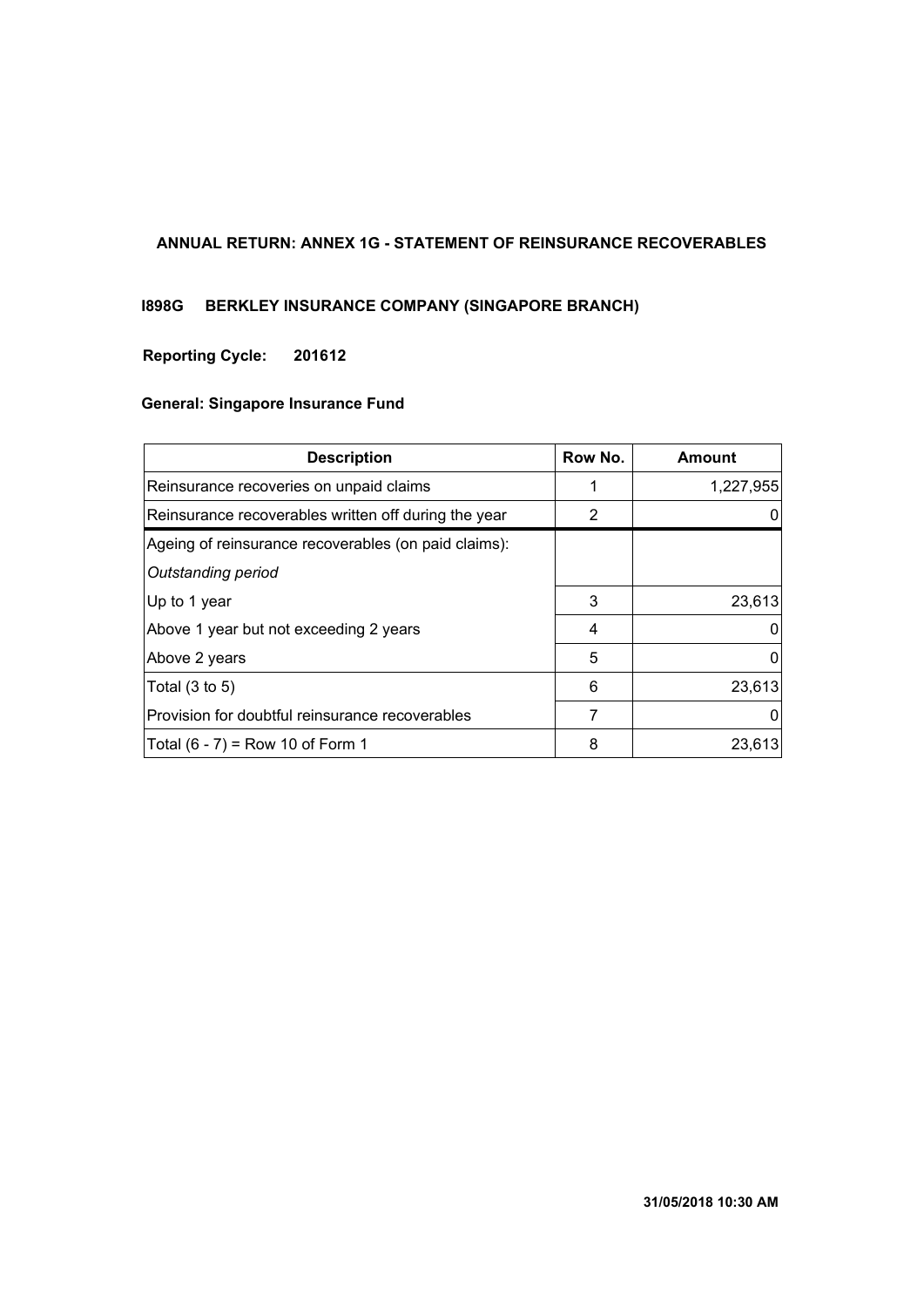## **ANNUAL RETURN: ANNEX 1G - STATEMENT OF REINSURANCE RECOVERABLES**

# **I898G BERKLEY INSURANCE COMPANY (SINGAPORE BRANCH)**

## **201612 Reporting Cycle:**

| <b>Description</b>                                   | Row No. | Amount    |
|------------------------------------------------------|---------|-----------|
| Reinsurance recoveries on unpaid claims              |         | 8,666,536 |
| Reinsurance recoverables written off during the year | 2       |           |
| Ageing of reinsurance recoverables (on paid claims): |         |           |
| Outstanding period                                   |         |           |
| ∣Up to 1 year                                        | 3       |           |
| Above 1 year but not exceeding 2 years               | 4       | 0         |
| Above 2 years                                        | 5       |           |
| Total $(3 \text{ to } 5)$                            | 6       | 0         |
| Provision for doubtful reinsurance recoverables      | 7       | 0         |
| Total $(6 - 7) = Row 10$ of Form 1                   | 8       | 0         |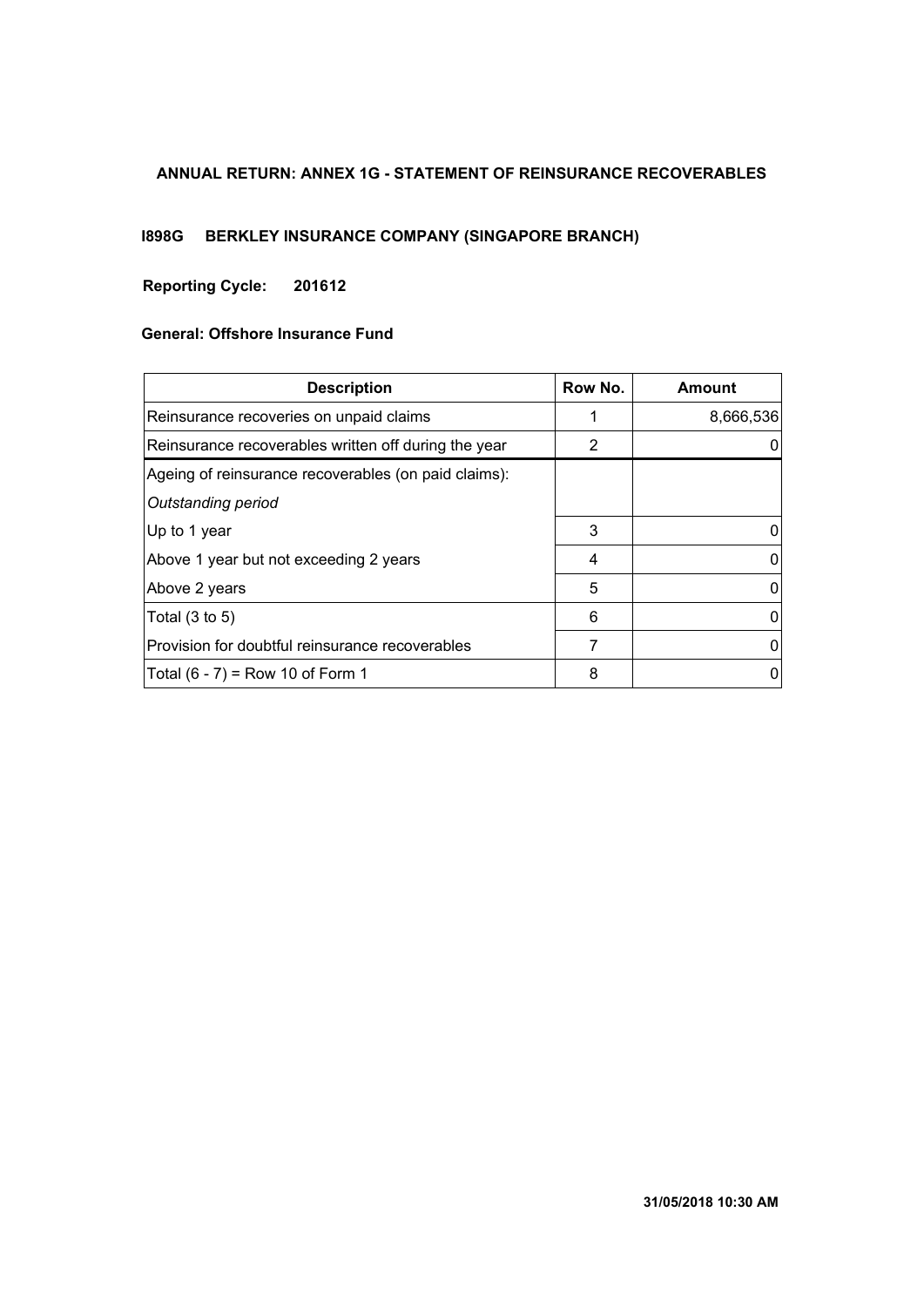## **ANNUAL RETURN: ANNEX 1H - FIXED ASSETS**

## **I898G BERKLEY INSURANCE COMPANY (SINGAPORE BRANCH)**

## **201612 Reporting Cycle:**

| <b>Description</b>                | Row No. | Amount |
|-----------------------------------|---------|--------|
| Motor vehicles                    |         |        |
| Computer equipment                | 2       |        |
| Other fixed assets                | 3       |        |
| Total (1 to 3) = Row 12 of Form 1 | 4       |        |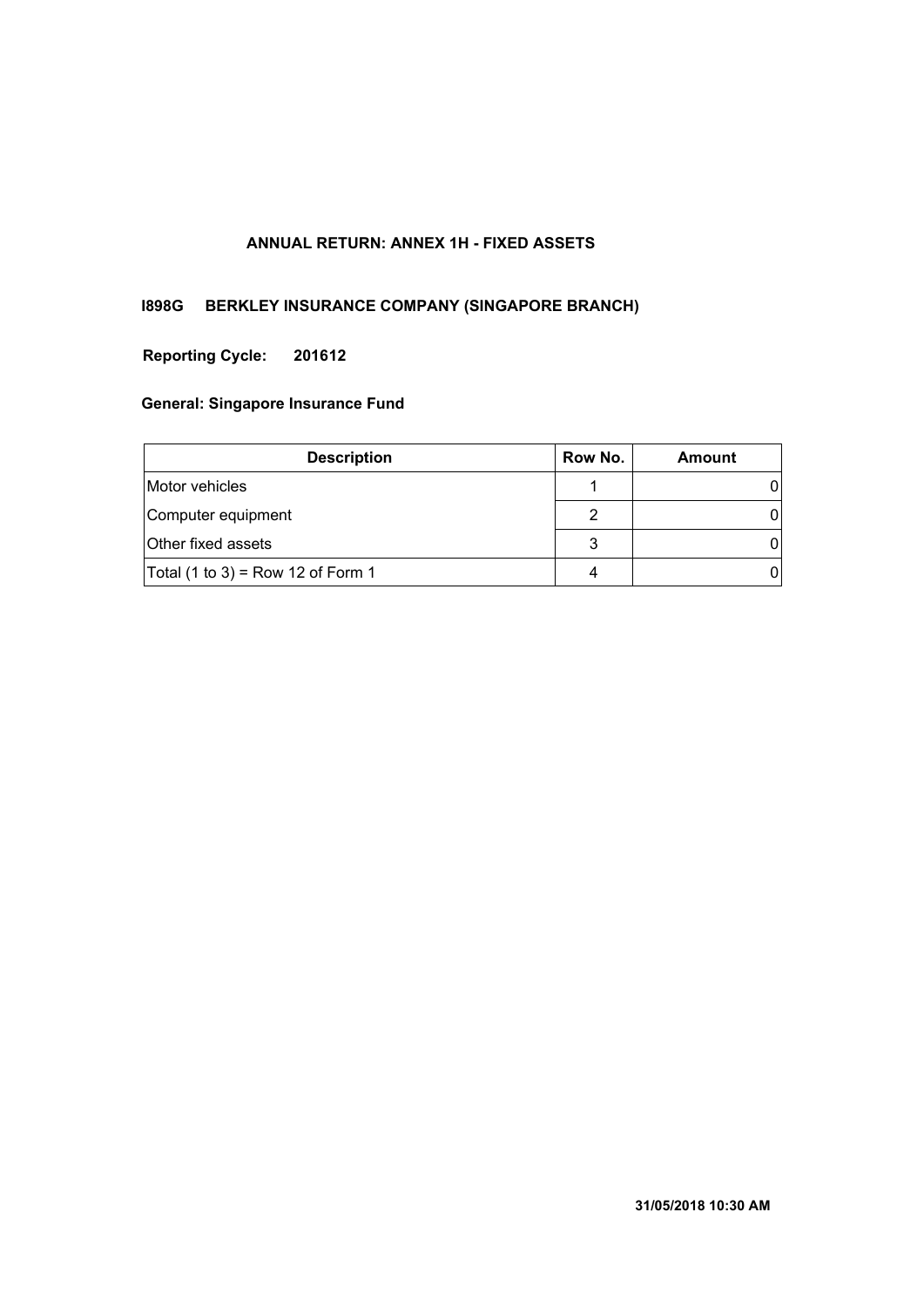## **ANNUAL RETURN: ANNEX 1H - FIXED ASSETS**

## **I898G BERKLEY INSURANCE COMPANY (SINGAPORE BRANCH)**

## **201612 Reporting Cycle:**

| <b>Description</b>                | Row No. | Amount  |
|-----------------------------------|---------|---------|
| Motor vehicles                    |         |         |
| Computer equipment                | 2       |         |
| Other fixed assets                | 3       | 143,245 |
| Total (1 to 3) = Row 12 of Form 1 | 4       | 143,245 |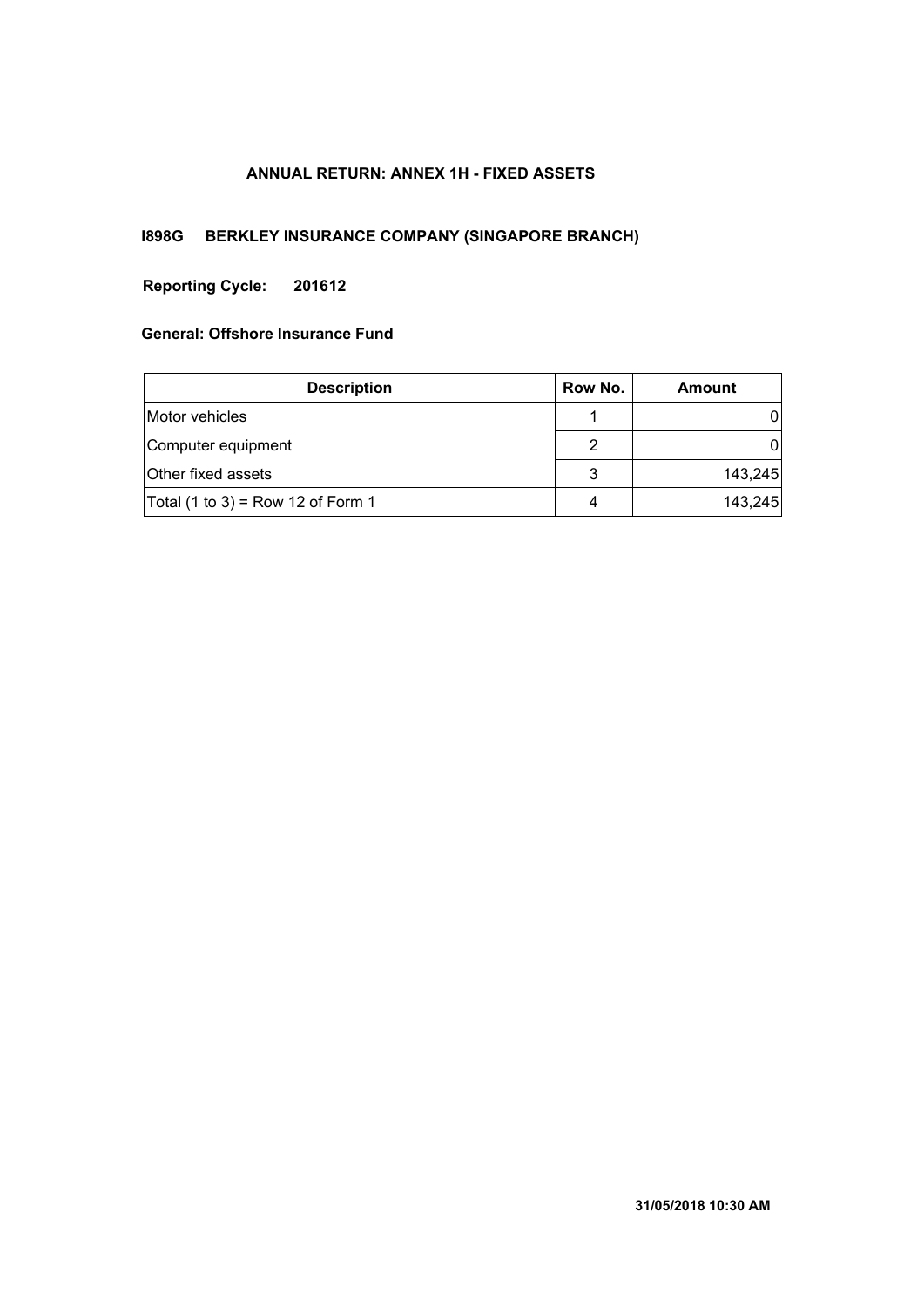# **ANNUAL RETURN: ANNEX 1I - INTER-FUND BALANCES AND INTRA-GROUP BALANCES (DUE FROM)**

## **I898G BERKLEY INSURANCE COMPANY (SINGAPORE BRANCH)**

## **201612 Reporting Cycle:**

| <b>Description</b>                                                                  | Row No. | <b>Amount</b> |
|-------------------------------------------------------------------------------------|---------|---------------|
| Balances due from head office / shareholders fund                                   |         |               |
| Balances due from overseas branches / related corporations                          |         |               |
| Balances due from other insurance funds established and<br>maintained under the Act | 3       |               |
| Total (1 to 3) = Row 13 of Form 1                                                   |         |               |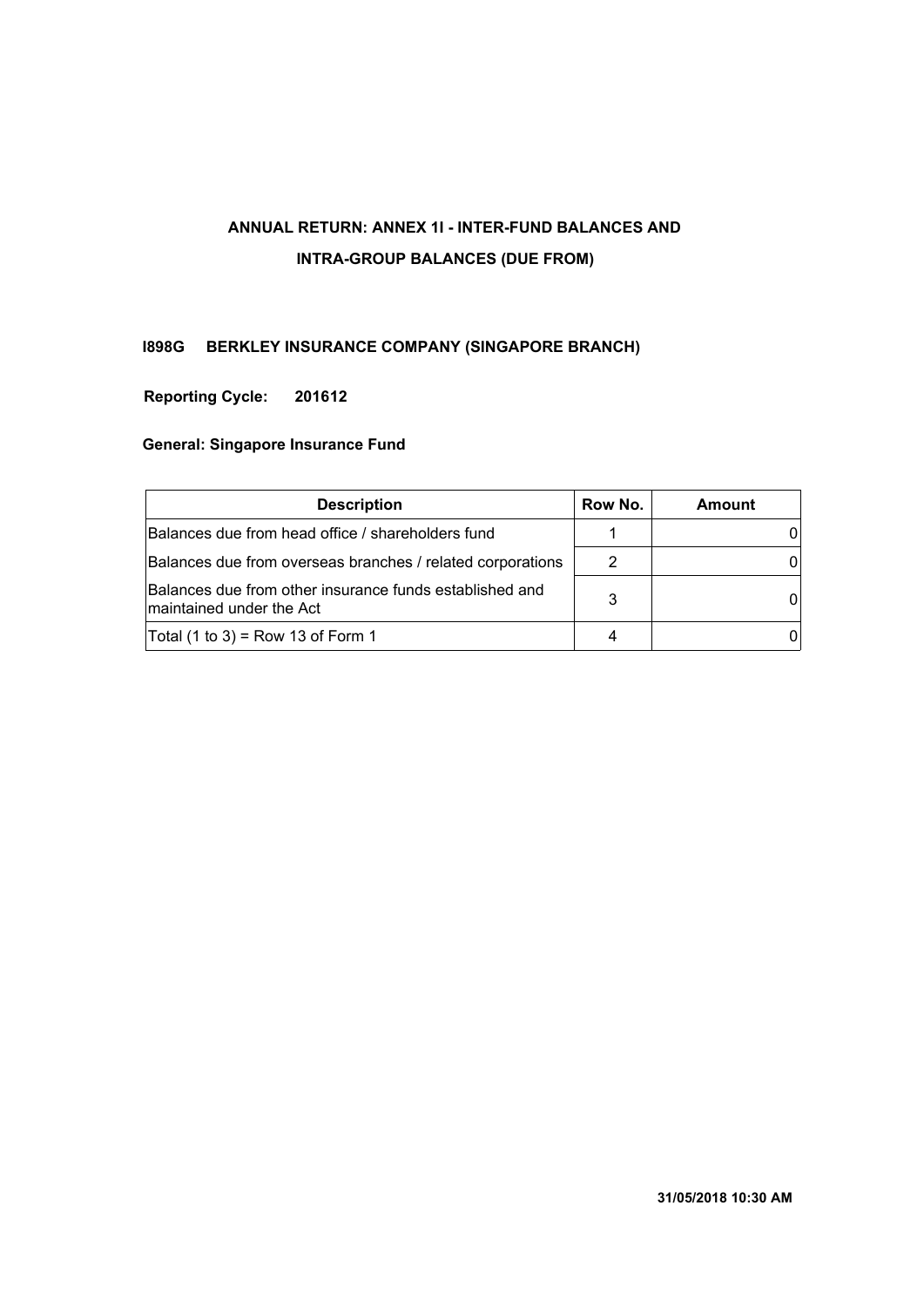# **ANNUAL RETURN: ANNEX 1I - INTER-FUND BALANCES AND INTRA-GROUP BALANCES (DUE FROM)**

## **I898G BERKLEY INSURANCE COMPANY (SINGAPORE BRANCH)**

## **201612 Reporting Cycle:**

| <b>Description</b>                                                                  | Row No. | Amount  |
|-------------------------------------------------------------------------------------|---------|---------|
| Balances due from head office / shareholders fund                                   |         |         |
| Balances due from overseas branches / related corporations                          | 2       |         |
| Balances due from other insurance funds established and<br>maintained under the Act | 3       | 942,163 |
| Total (1 to 3) = Row 13 of Form 1                                                   |         | 942,163 |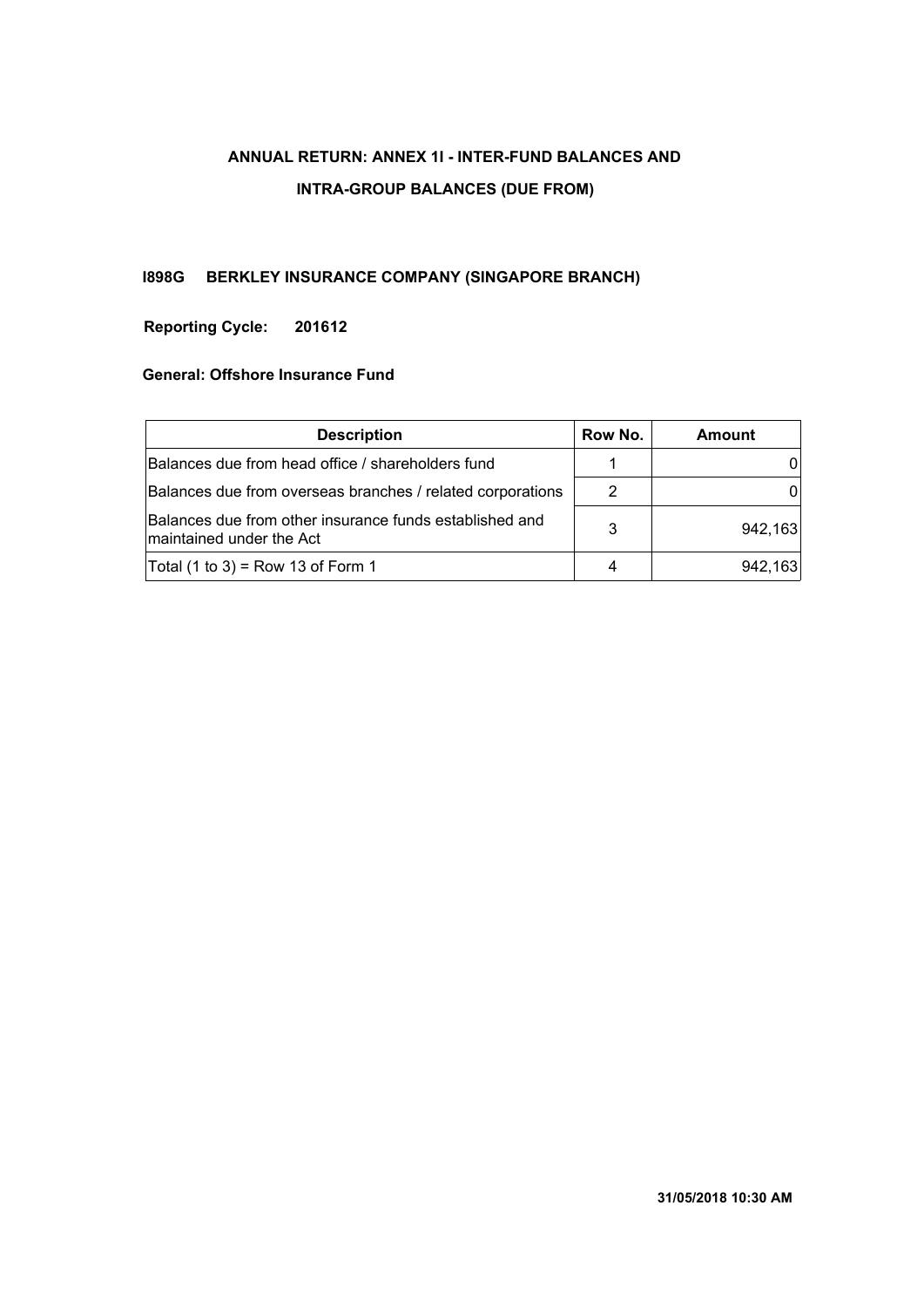## **ANNUAL RETURN: ANNEX 1J - BREAKDOWN OF OTHER ASSETS**

## **I898G BERKLEY INSURANCE COMPANY (SINGAPORE BRANCH)**

## **201612 Reporting Cycle:**

| <b>Description</b>         | Row No. | Amount  |
|----------------------------|---------|---------|
| Miscellaneous receivables  |         | 191.493 |
| <b>GST</b> input tax       |         | 13.404  |
| $Total = Row 14 of Form 1$ | 26      | 204,897 |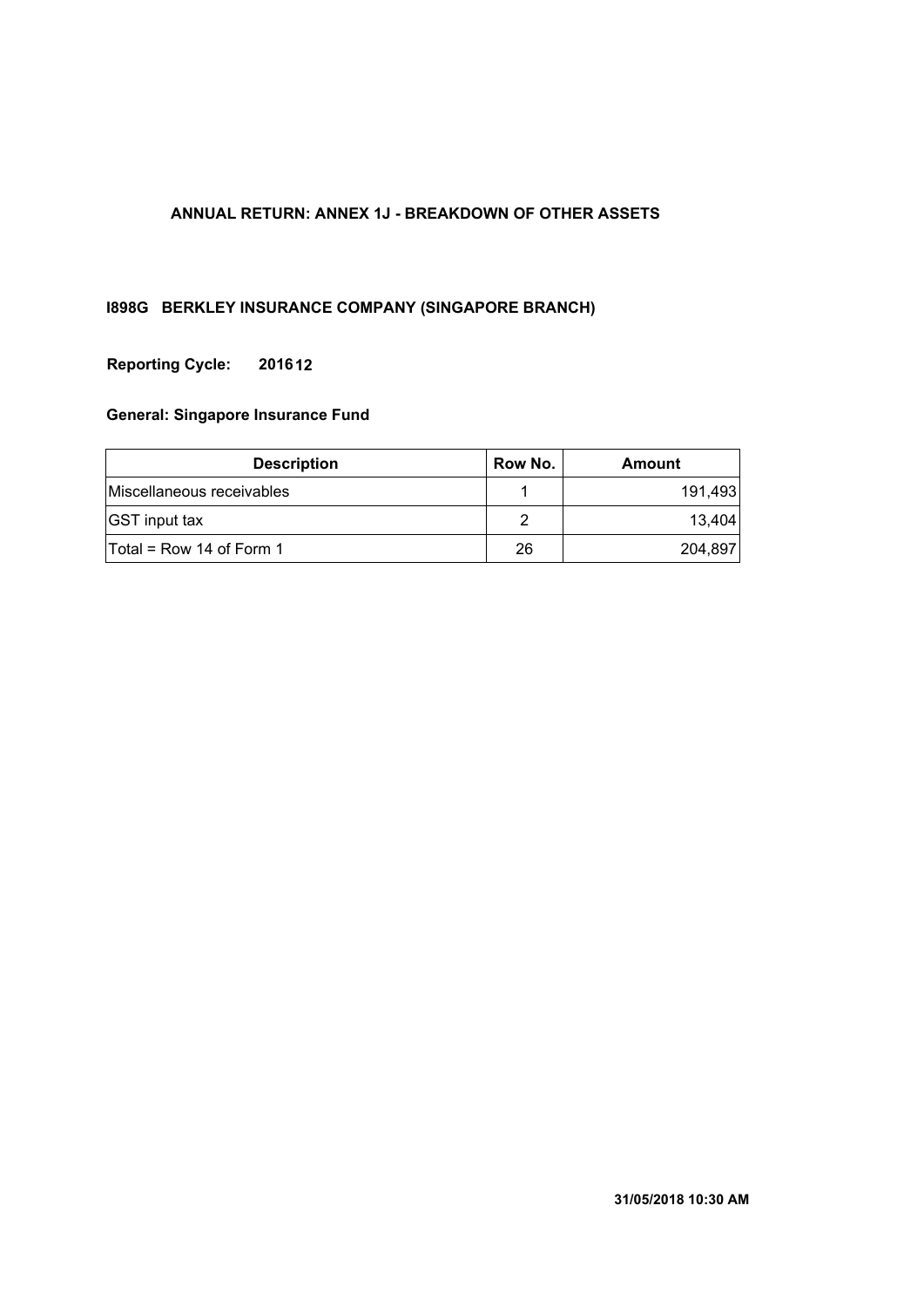## **ANNUAL RETURN: ANNEX 1J - BREAKDOWN OF OTHER ASSETS**

## **I898G BERKLEY INSURANCE COMPANY (SINGAPORE BRANCH)**

## **201612 Reporting Cycle:**

| <b>Description</b>        | Row No. | Amount  |
|---------------------------|---------|---------|
| Miscellaneous receivables |         | 65,492  |
| Security deposits         | 2       | 132,381 |
| Prepaid expenses          | 3       | 116,542 |
| <b>GST</b> input tax      | 4       | 43,786  |
| Total = Row 14 of Form 1  | 26      | 358,201 |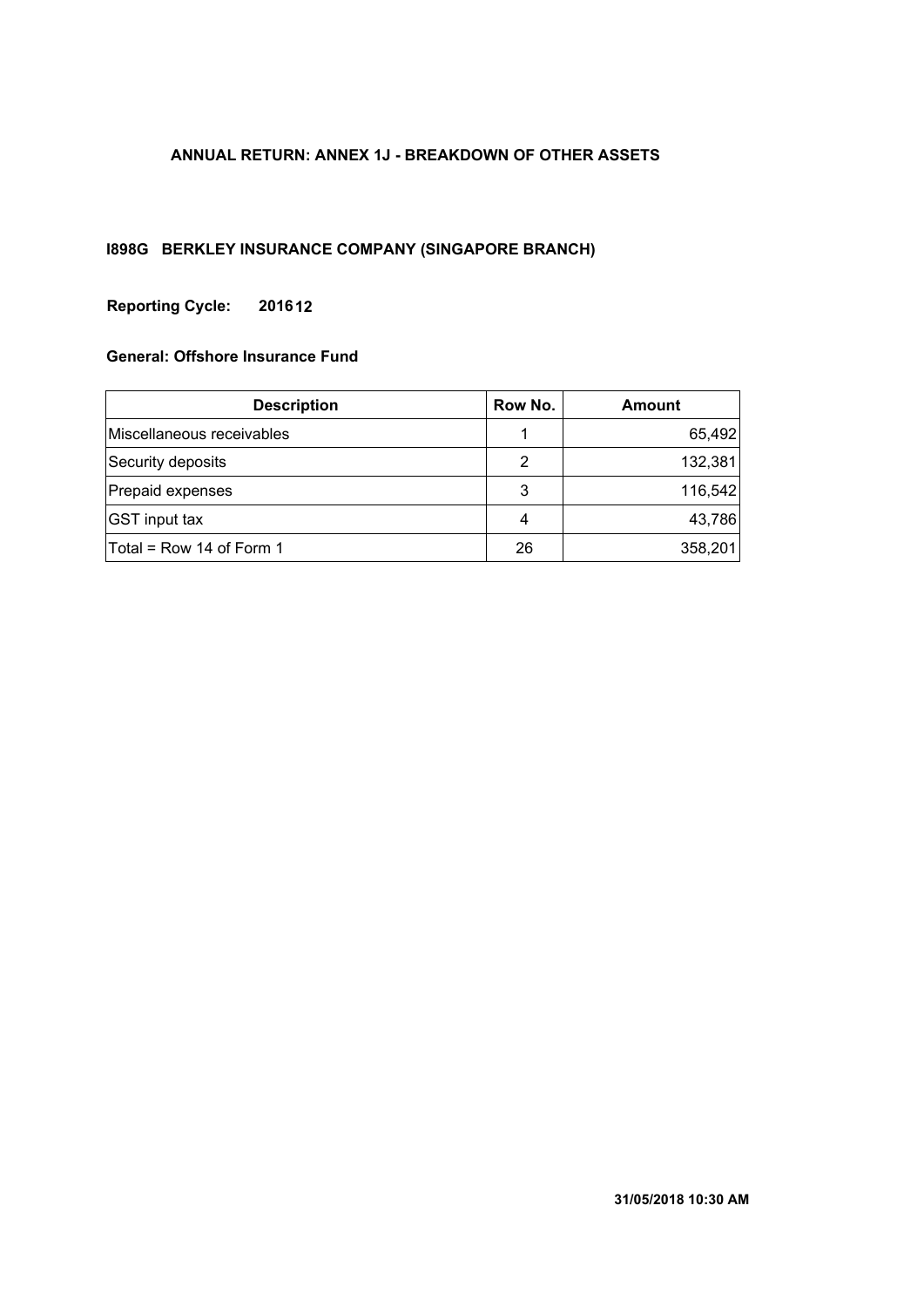# **ANNUAL RETURN: ANNEX 1L - INTER-FUND BALANCES AND INTRA-GROUP BALANCES (DUE TO)**

## **I898G BERKLEY INSURANCE COMPANY (SINGAPORE BRANCH)**

## **201612 Reporting Cycle:**

| Row No.<br><b>Description</b>                                                     |  | <b>Amount</b> |
|-----------------------------------------------------------------------------------|--|---------------|
| Balances due to head office / shareholders fund                                   |  |               |
| Balances due to overseas branches / related corporations                          |  | 14,762        |
| Balances due to other insurance funds established and<br>maintained under the Act |  | 942,163       |
| Total (1 to 3) = Row 22 of Form 1                                                 |  | 956,925       |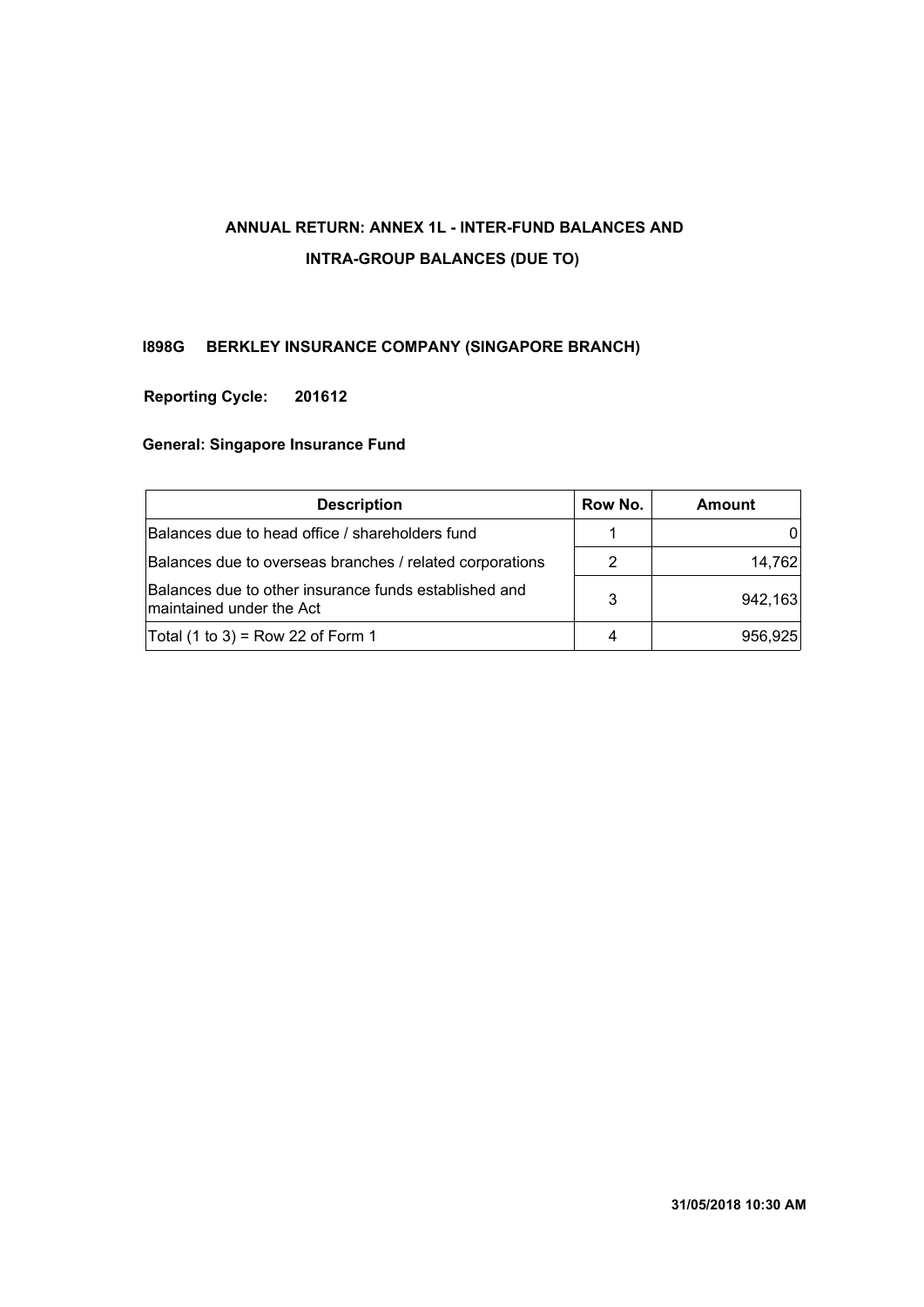# **ANNUAL RETURN: ANNEX 1L - INTER-FUND BALANCES AND INTRA-GROUP BALANCES (DUE TO)**

## **I898G BERKLEY INSURANCE COMPANY (SINGAPORE BRANCH)**

## **201612 Reporting Cycle:**

| <b>Description</b><br>Row No.                                                     |  | Amount     |
|-----------------------------------------------------------------------------------|--|------------|
| Balances due to head office / shareholders fund                                   |  |            |
| Balances due to overseas branches / related corporations                          |  | 11,458,786 |
| Balances due to other insurance funds established and<br>maintained under the Act |  |            |
| Total $(1 to 3)$ = Row 22 of Form 1                                               |  | 11,458,786 |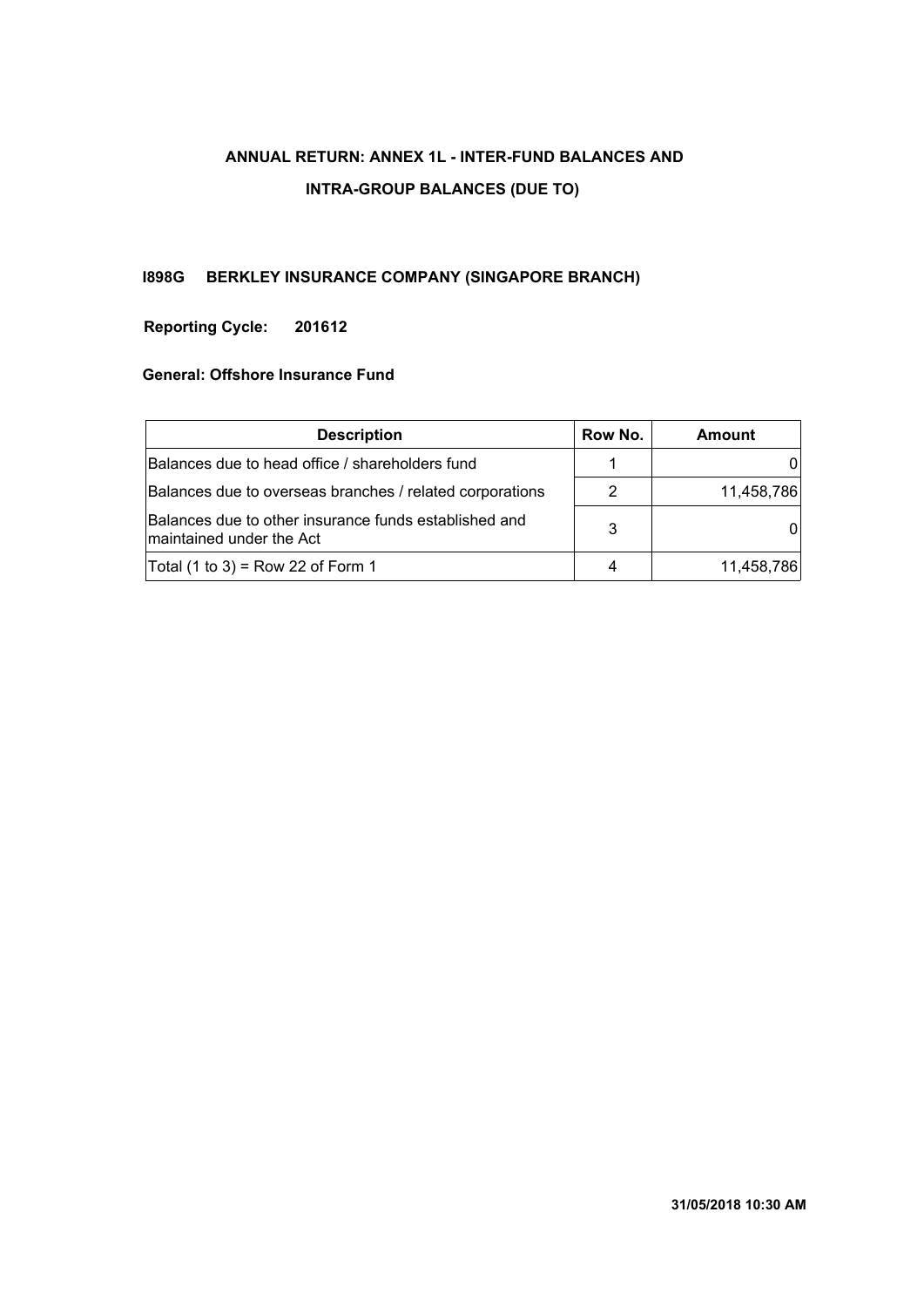## **ANNUAL RETURN: ANNEX 1M - BREAKDOWN OF OTHERS**

## **I898G BERKLEY INSURANCE COMPANY (SINGAPORE BRANCH)**

**Reporting Cycle: 201612**

| <b>Description</b>         | Row No. | Amount |
|----------------------------|---------|--------|
| <b>GST Output tax</b>      |         | 29.438 |
| $Total = Row 23 of Form 1$ | 26      | 29,438 |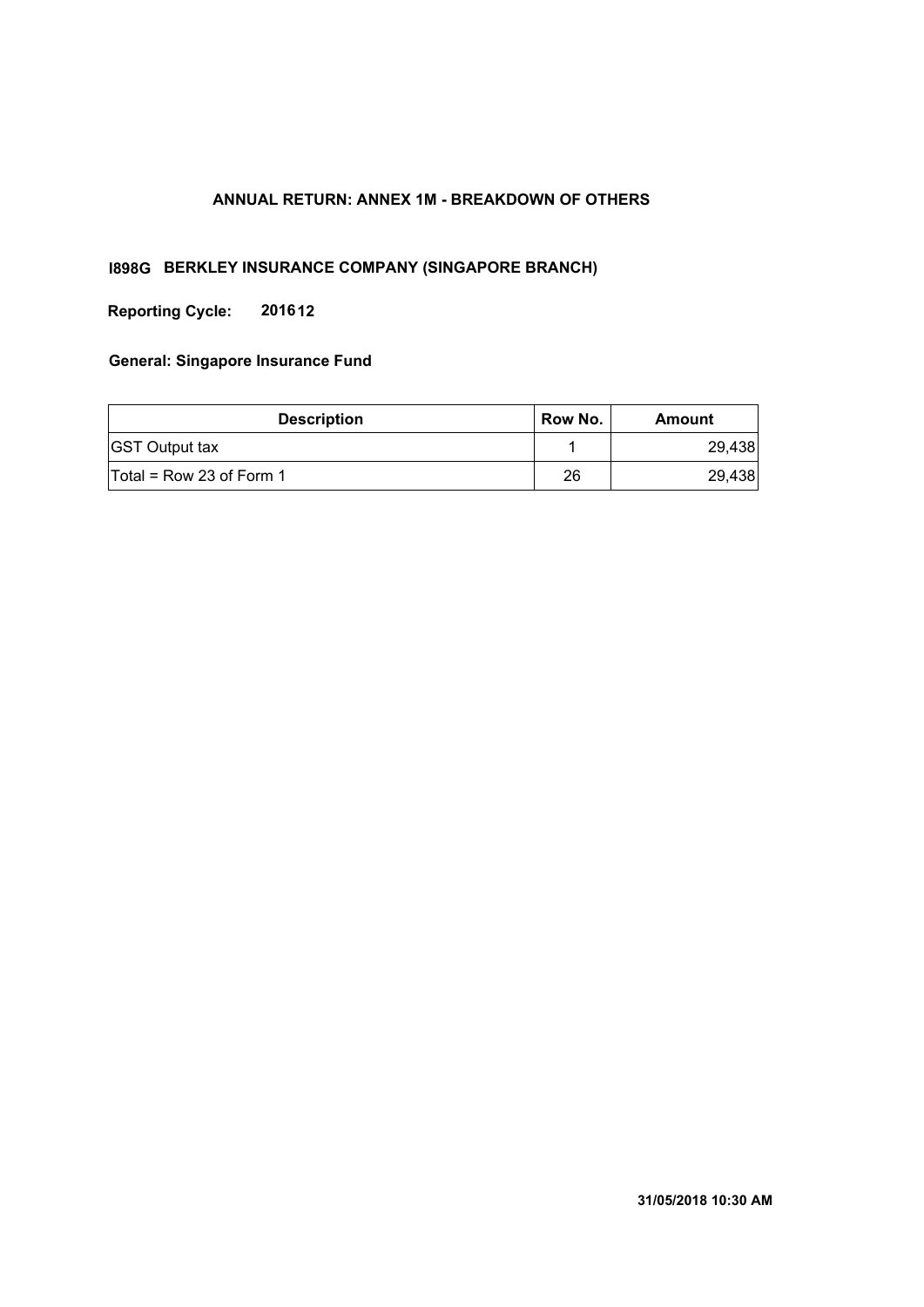## **ANNUAL RETURN: ANNEX 1M - BREAKDOWN OF OTHERS**

## **I898G BERKLEY INSURANCE COMPANY (SINGAPORE BRANCH)**

**Reporting Cycle: 201612**

| <b>Description</b>       | Row No. | <b>Amount</b> |
|--------------------------|---------|---------------|
| Accrued bonus            |         | 713,808       |
| Accrued vacation         | 2       | 10,000        |
| Accrued liabilities      | 3       | 163,641       |
| Security deposits held   | 4       | 28,340        |
| Total = Row 23 of Form 1 | 26      | 915,789       |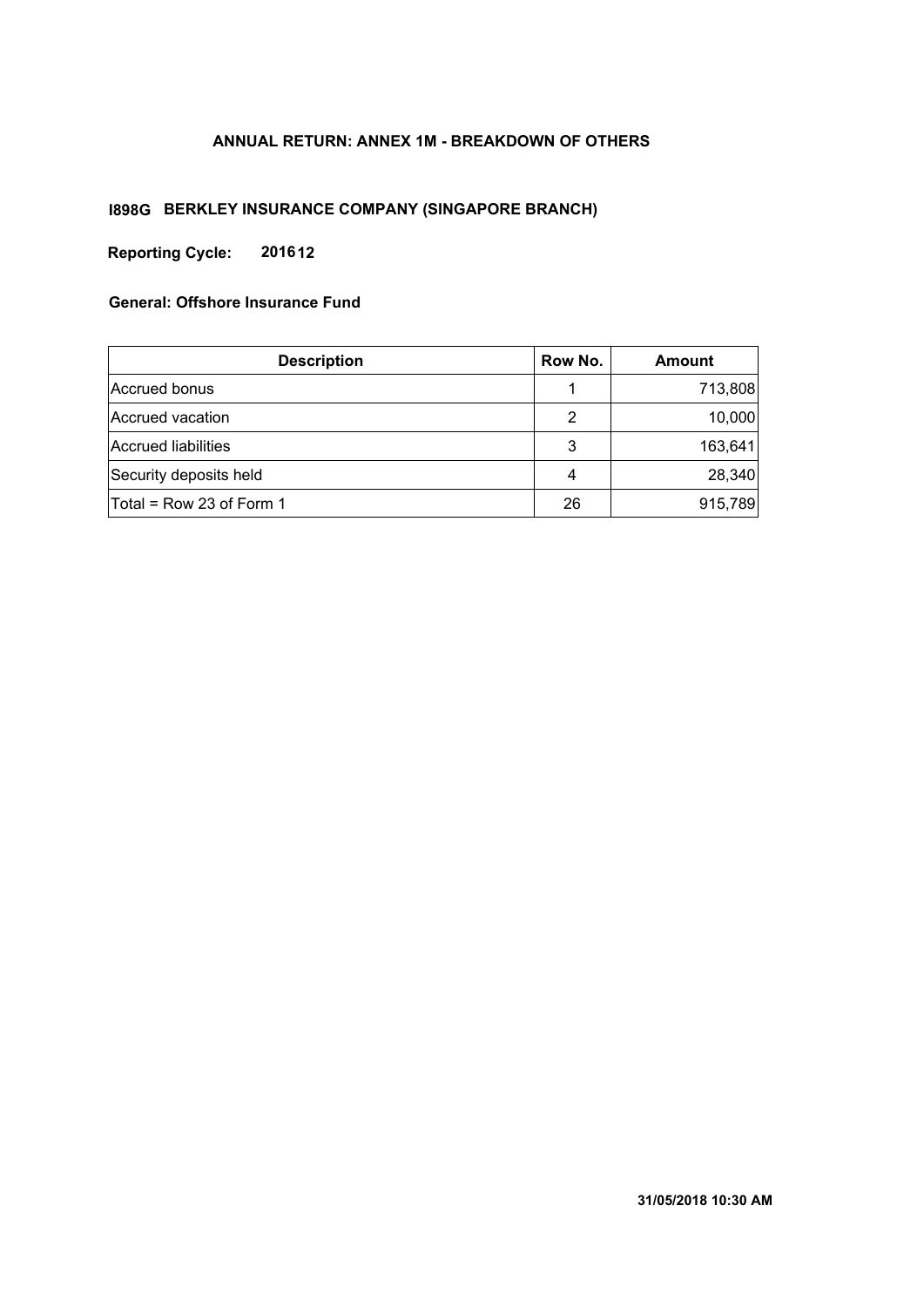## **ANNUAL RETURN: ANNEX 1N - SURPLUS**

# **I898G BERKLEY INSURANCE COMPANY (SINGAPORE BRANCH)**

## **201612 Reporting Cycle:**

| <b>Description</b>                                   |   | Amount       |
|------------------------------------------------------|---|--------------|
| Surplus at beginning of period                       |   | 7,511,779    |
| Net income                                           | 2 | $-2,429,717$ |
| Transfer (to) from head office / shareholders fund   | 3 | 2,139,196    |
| Surplus at End of Period (1 to 3) = Row 25 of Form 1 | 4 | 7,221,258    |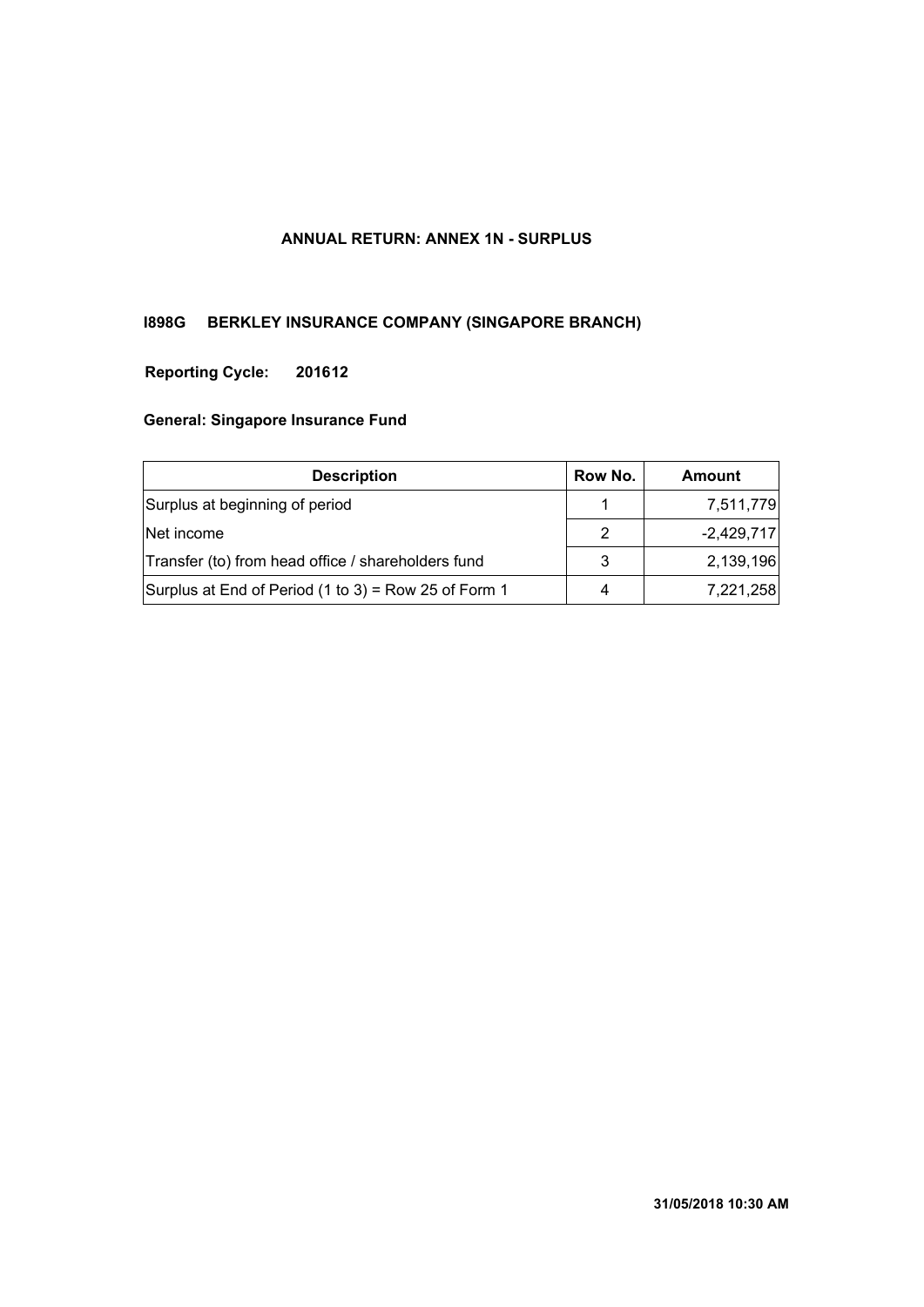## **ANNUAL RETURN: ANNEX 1N - SURPLUS**

## **I898G BERKLEY INSURANCE COMPANY (SINGAPORE BRANCH)**

## **201612 Reporting Cycle:**

| <b>Description</b>                                   |   | Amount        |
|------------------------------------------------------|---|---------------|
| Surplus at beginning of period                       |   | 14,095,915    |
| Net income                                           |   | $-18,607,468$ |
| Transfer (to) from head office / shareholders fund   |   | 30,200,344    |
| Surplus at End of Period (1 to 3) = Row 25 of Form 1 | 4 | 25,688,791    |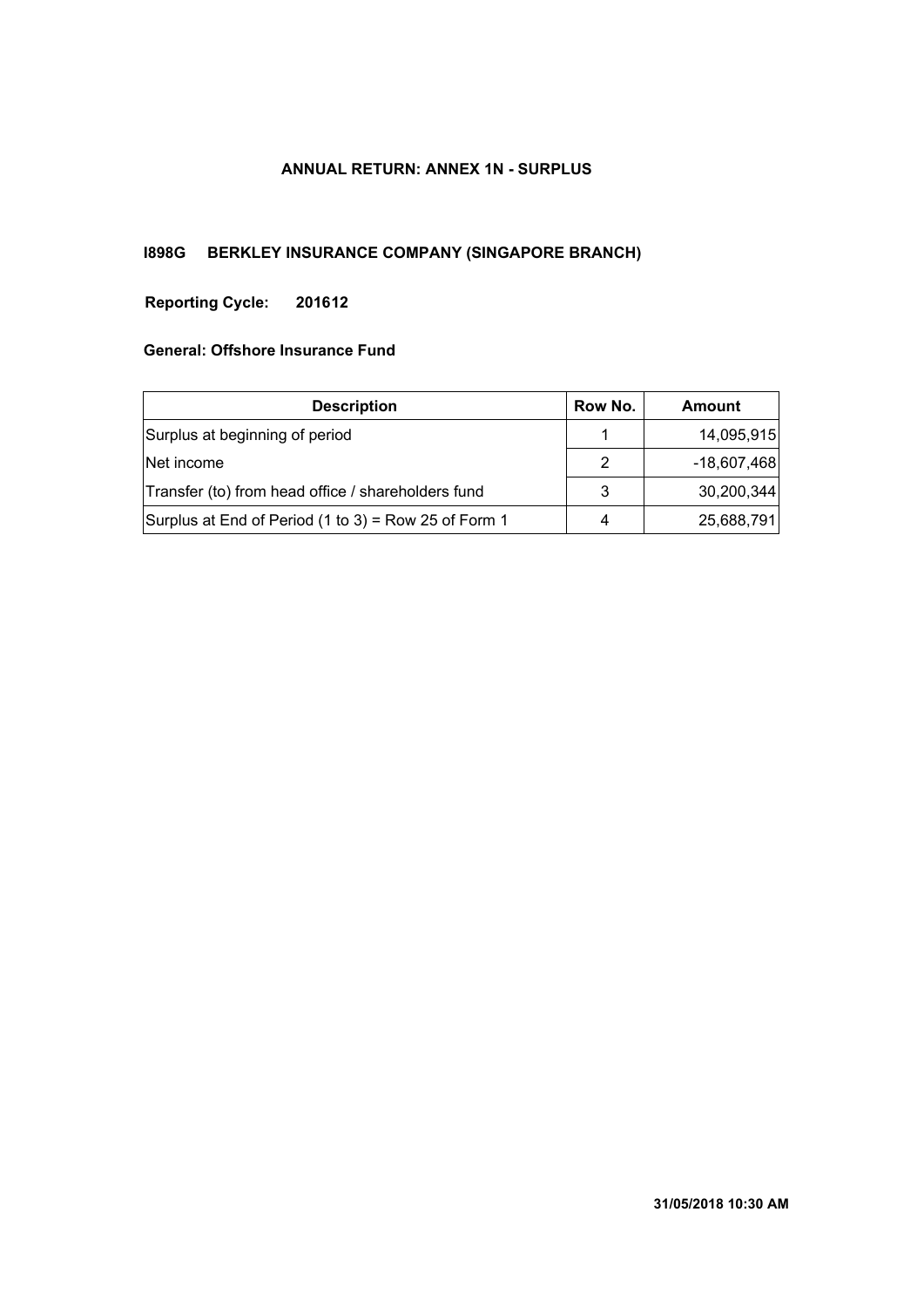# **ANNUAL RETURN: ANNEX 1(ii) - INFORMATION IN RESPECT OF REDUCTION IN UNEARNED PREMIUM RESERVES DUE TO REINSURANCE CEDED TO REINSURERS IN RESPECT OF GENERAL BUSINESS**

## **I898G BERKLEY INSURANCE COMPANY (SINGAPORE BRANCH)**

**201612 Reporting Cycle:**

| <b>Description</b>                                                                                          |   | Amount  |
|-------------------------------------------------------------------------------------------------------------|---|---------|
| Licensed insurer / foreign insurer under the foreign insurer scheme                                         |   | 0       |
| Authorised reinsurer / related corporation / head office / branch of head office of<br>the licensed insurer | 2 | 51,962  |
| Unlicensed reinsurer                                                                                        | 3 | 530,141 |
| Total $(1 to 3)$                                                                                            | 4 | 582,103 |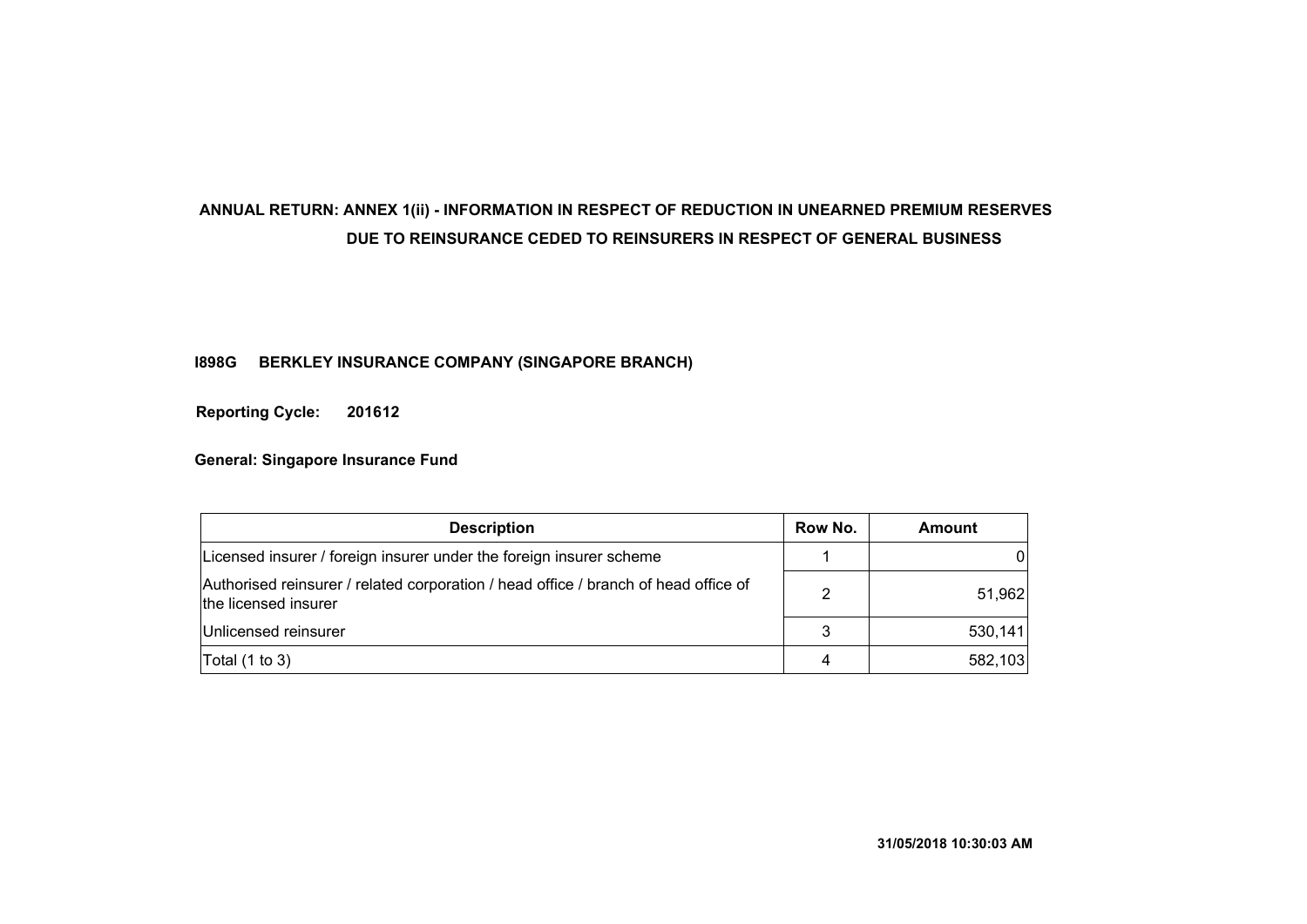## **ANNUAL RETURN: ANNEX 1(ii) - INFORMATION IN RESPECT OF REDUCTION IN UNEARNED PREMIUM RESERVES DUE TO REINSURANCE CEDED TO REINSURERS IN RESPECT OF GENERAL BUSINESS**

## **I898G BERKLEY INSURANCE COMPANY (SINGAPORE BRANCH)**

**201612 Reporting Cycle:**

| <b>Description</b>                                                                                          |   | Amount    |
|-------------------------------------------------------------------------------------------------------------|---|-----------|
| Licensed insurer / foreign insurer under the foreign insurer scheme                                         |   | 0         |
| Authorised reinsurer / related corporation / head office / branch of head office of<br>the licensed insurer | 2 | 171,211   |
| Unlicensed reinsurer                                                                                        | 3 | 4,516,295 |
| Total $(1 to 3)$                                                                                            | 4 | 4,687,506 |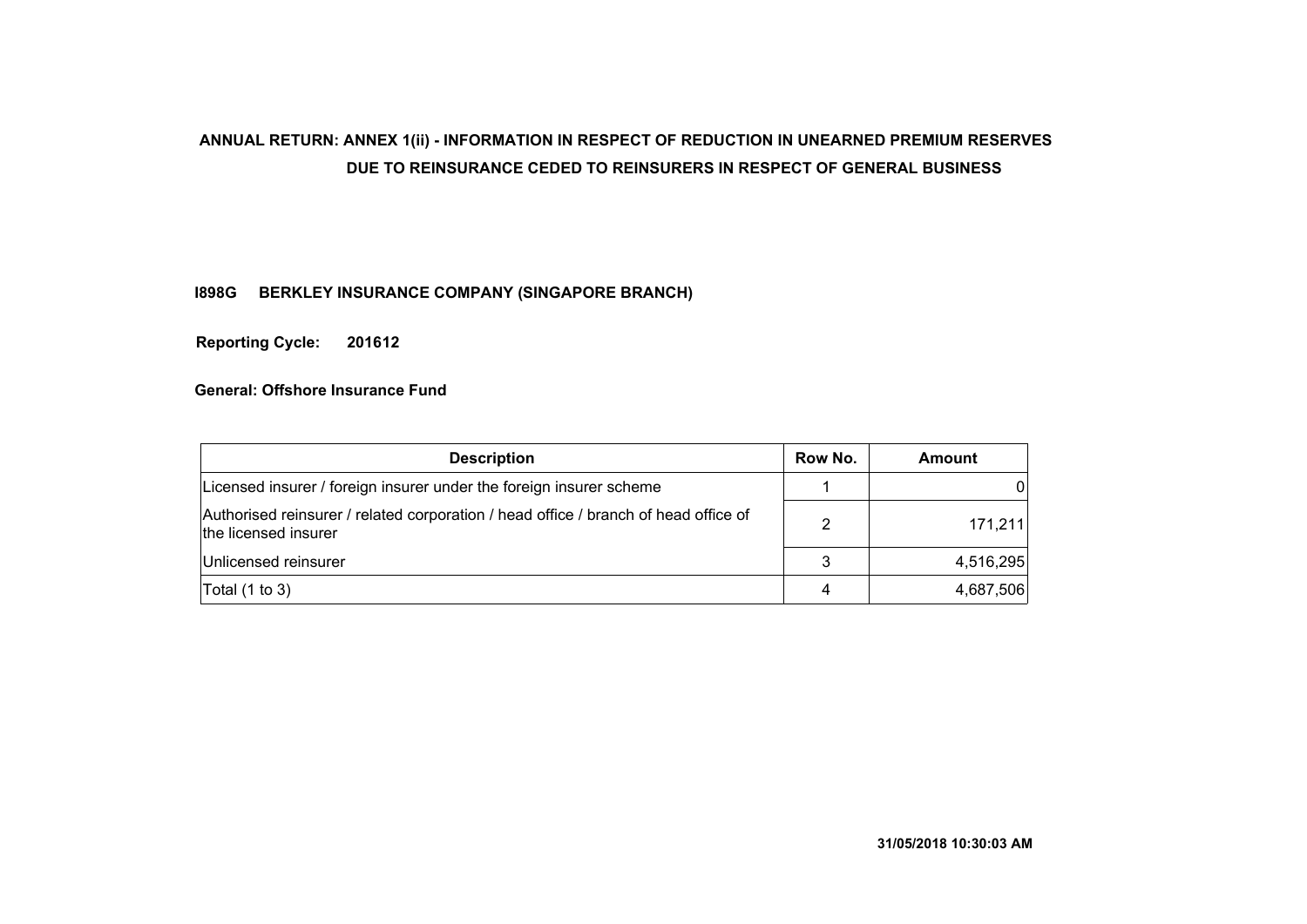## **ANNUAL RETURN: ANNEX 1(iii) - INFORMATION IN RESPECT OF INVESTMENTS IN**

## **A RELATED CORPORATION OF LICENSED INSURER**

## **BERKLEY INSURANCE COMPANY (SINGAPORE B I898G**

**Reporting Cycle: 201612**

| Description of Assets and Name of Investee<br>Company | Row No. | <b>No. of Units</b> | Cost | <b>Amount</b> |
|-------------------------------------------------------|---------|---------------------|------|---------------|
| Name of company: -                                    |         |                     |      |               |
| Equity securities                                     |         |                     |      |               |
| Debt securities                                       |         |                     |      |               |
| Secured Ioans                                         |         |                     |      |               |
| Unsecured loans                                       |         |                     |      |               |
| Other invested assets                                 | 5       |                     |      |               |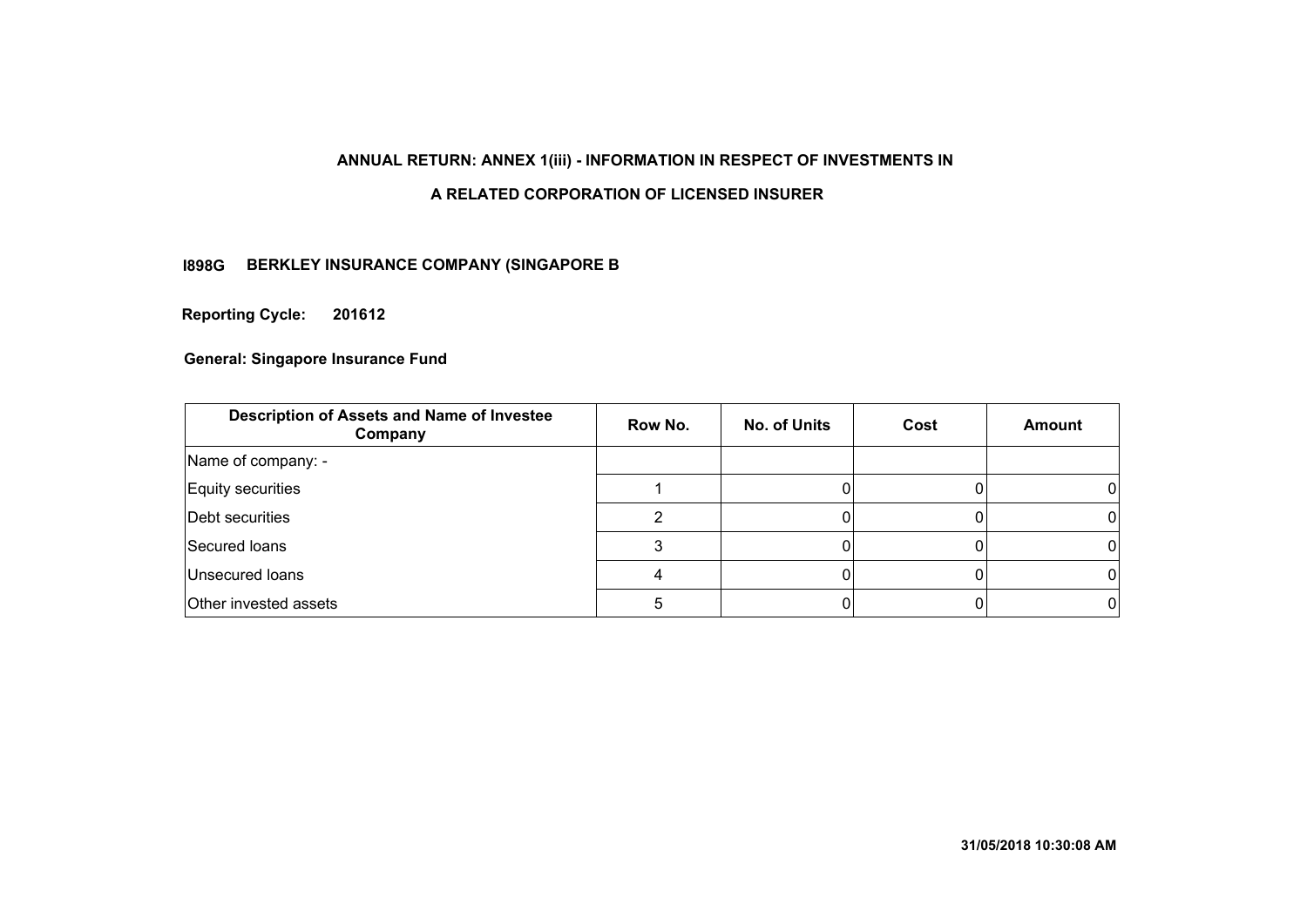## **ANNUAL RETURN: ANNEX 1(iii) - INFORMATION IN RESPECT OF INVESTMENTS IN**

#### **A RELATED CORPORATION OF LICENSED INSURER**

## **BERKLEY INSURANCE COMPANY (SINGAPORE B I898G**

**Reporting Cycle: 201612**

| Description of Assets and Name of Investee<br>Company | Row No. | <b>No. of Units</b> | Cost | <b>Amount</b> |
|-------------------------------------------------------|---------|---------------------|------|---------------|
| Name of company: -                                    |         |                     |      |               |
| Equity securities                                     |         |                     |      |               |
| Debt securities                                       |         |                     |      |               |
| Secured Ioans                                         |         |                     |      |               |
| Unsecured loans                                       |         |                     |      | O             |
| Other invested assets                                 |         |                     |      |               |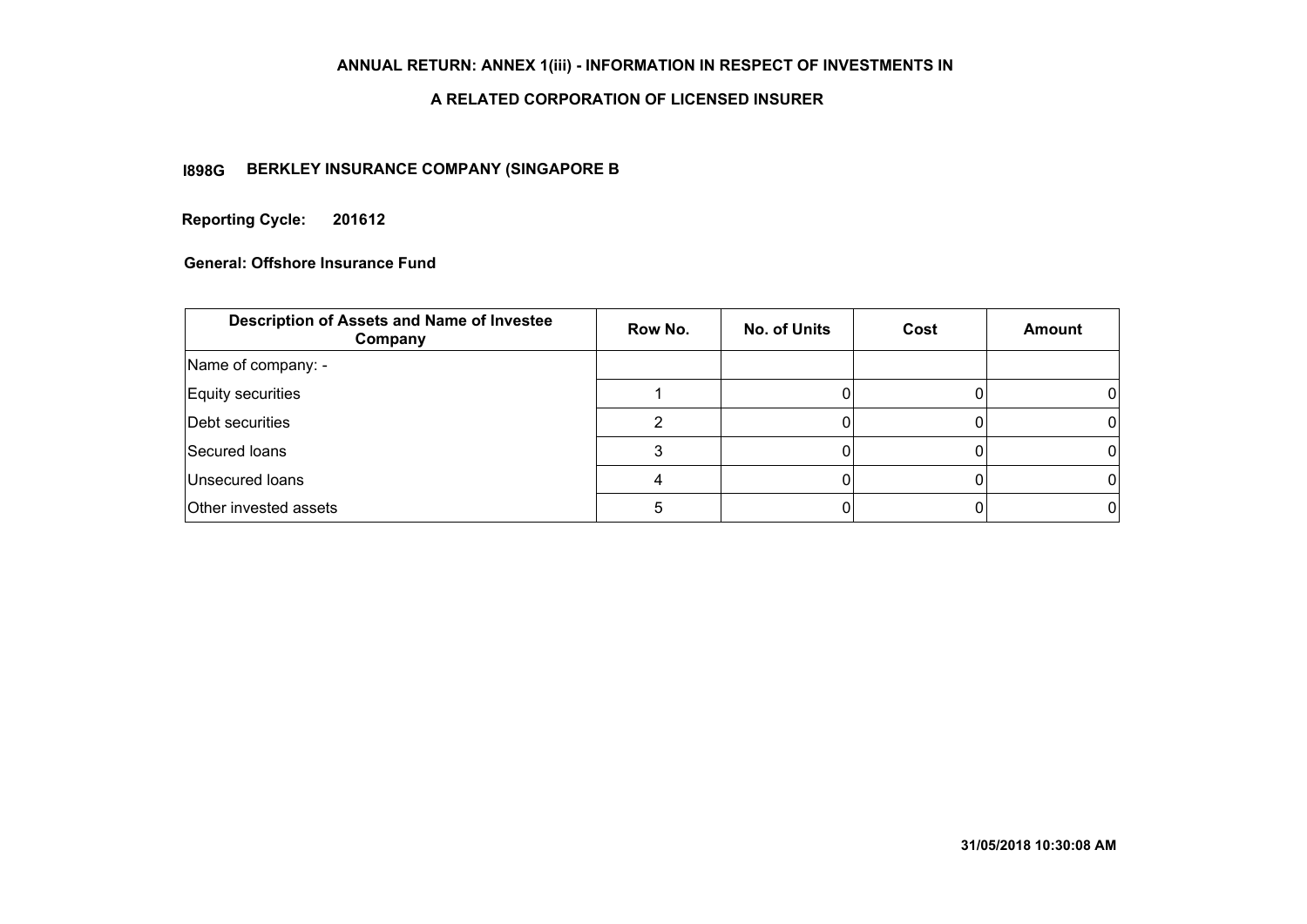#### **ANNUAL RETURN: NOTES TO FORM 1**

#### **I898G BERKLEY INSURANCE COMPANY (SINGAPORE BRANCH)**

**Reporting Cycle: 201612**

**General: Singapore Insurance Fund**

| Note 1 The aggregate amounts of loans to and amounts due from - | Amount |
|-----------------------------------------------------------------|--------|
| $(a)$ Directors                                                 |        |
| $(6)$ Employees of the licensed insurer                         |        |

**Note 3 - Description of any change in accounting policies and methodologies in the valuation of assets and liabilities and the quantification of their effects.**

NIL

| Note 4 - Description of any prior adjustment and correction for errors and reasons for the |  |
|--------------------------------------------------------------------------------------------|--|
| adjustments and corrections.                                                               |  |

| Note 5 In respect of financial guarantee business -                                                                                                                                                               | Amount |
|-------------------------------------------------------------------------------------------------------------------------------------------------------------------------------------------------------------------|--------|
| (a) where premiums are payable in instalments, the present value of future<br>instalment premiums payable by the insured in a future accounting period                                                            |        |
| and discount rate used                                                                                                                                                                                            |        |
| $(6)$ where the premiums are payable in full at the commencement of the policy of<br>insurance, the full amount of the premiums payable by the insured in the<br>accounting period in which the policy commences. | 0      |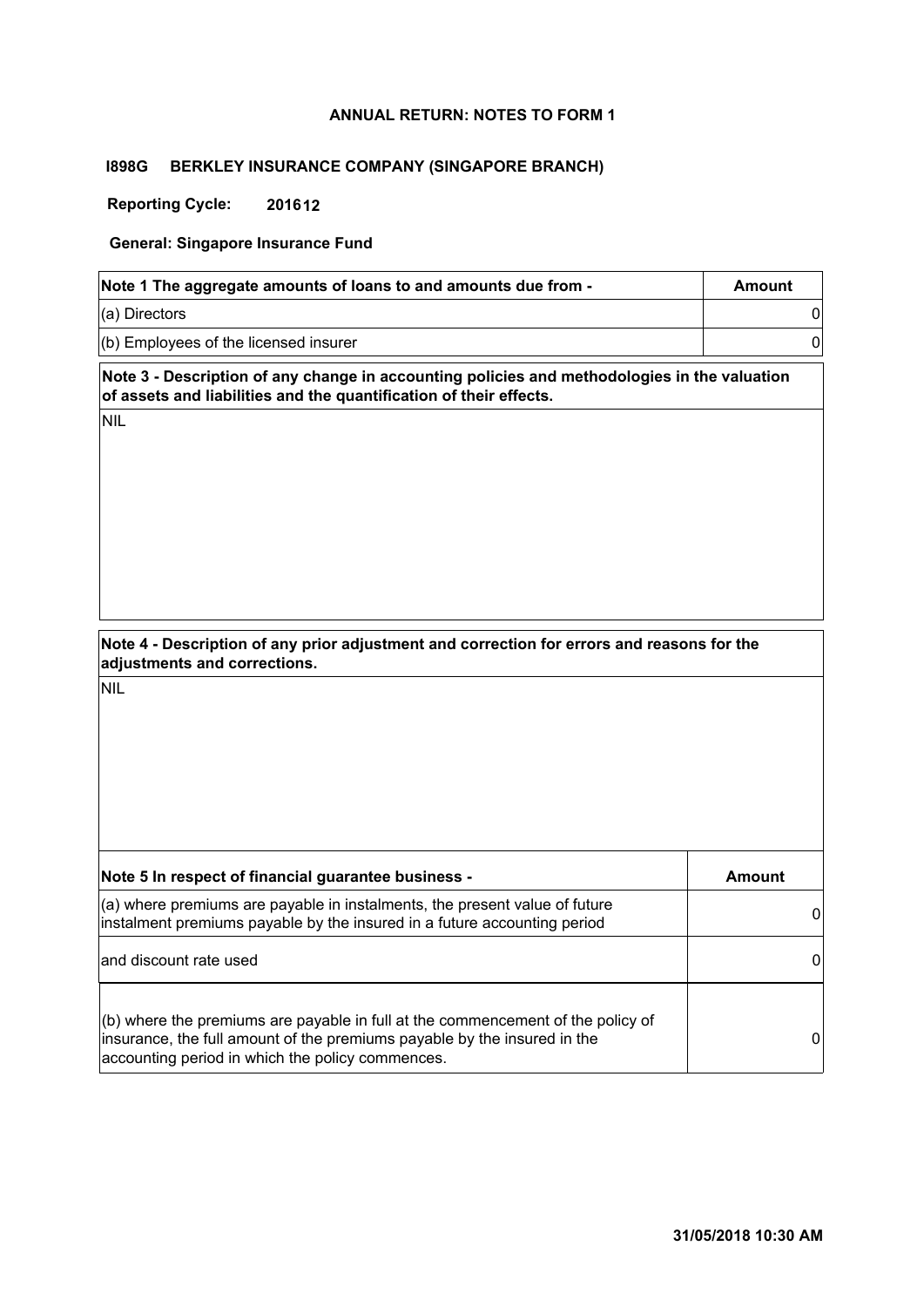#### **ANNUAL RETURN: NOTES TO FORM 1**

#### **I898G BERKLEY INSURANCE COMPANY (SINGAPORE BRANCH)**

#### **Reporting Cycle: 201612**

#### **General: Offshore Insurance Fund**

| Note 1 The aggregate amounts of loans to and amounts due from - | Amount |
|-----------------------------------------------------------------|--------|
| $(a)$ Directors                                                 |        |
| $(6)$ Employees of the licensed insurer                         |        |

**Note 3 - Description of any change in accounting policies and methodologies in the valuation of assets and liabilities and the quantification of their effects.**

NIL

**Note 4 - Description of any prior adjustment and correction for errors and reasons for the adjustments and corrections.**

| Note 5 In respect of financial guarantee business -                                                                                                                                                             | Amount |
|-----------------------------------------------------------------------------------------------------------------------------------------------------------------------------------------------------------------|--------|
| (a) where premiums are payable in instalments, the present value of future<br>instalment premiums payable by the insured in a future accounting period                                                          | 0      |
| and discount rate used                                                                                                                                                                                          | 0      |
| (b) where the premiums are payable in full at the commencement of the policy of<br>insurance, the full amount of the premiums payable by the insured in the<br>accounting period in which the policy commences. | 0      |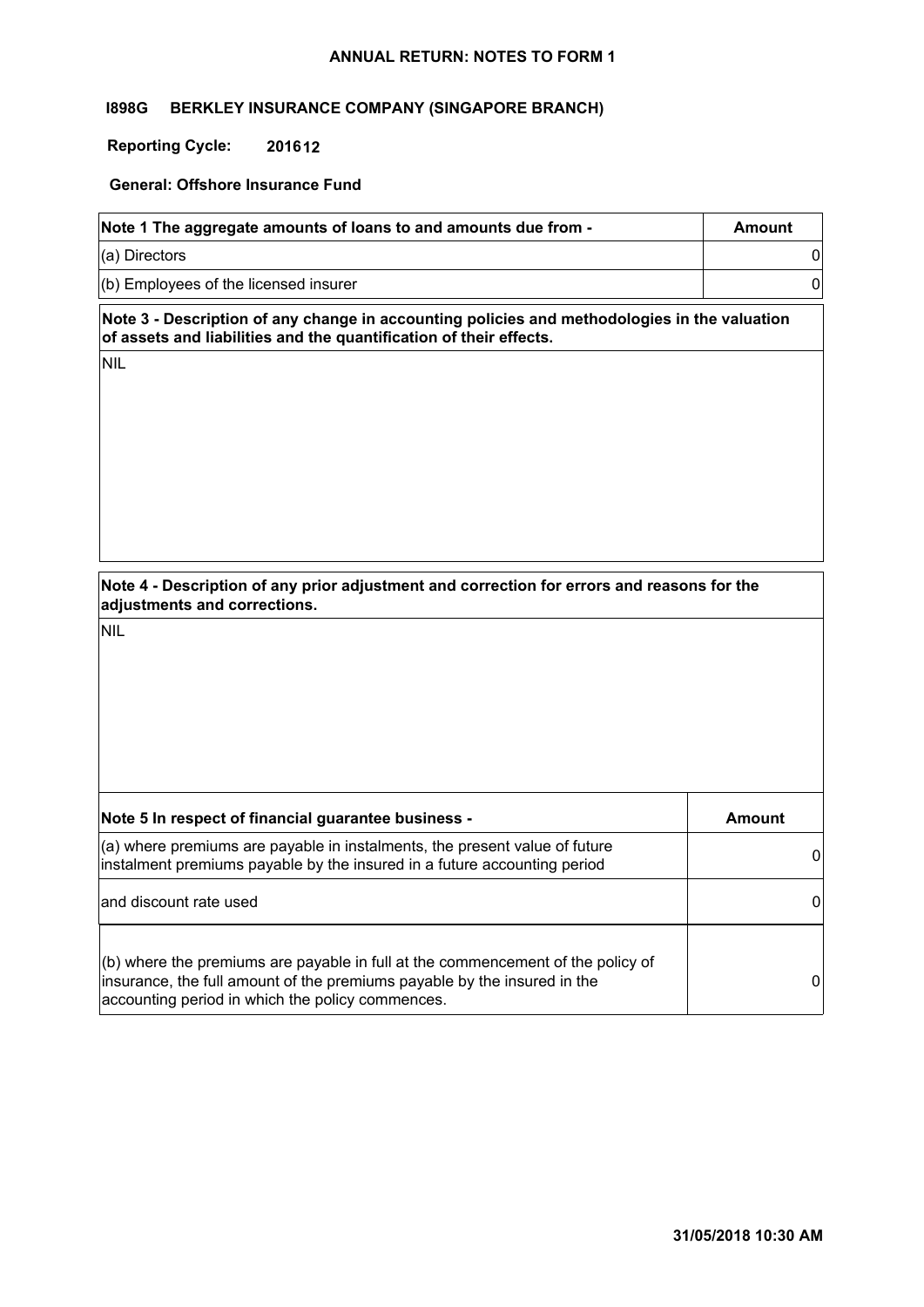## **ANNUAL RETURN: FORM 1 - ADDITIONAL INFORMATION**

# **I898G BERKLEY INSURANCE COMPANY (SINGAPORE BRANCH)**

**Reporting Cycle: 201612**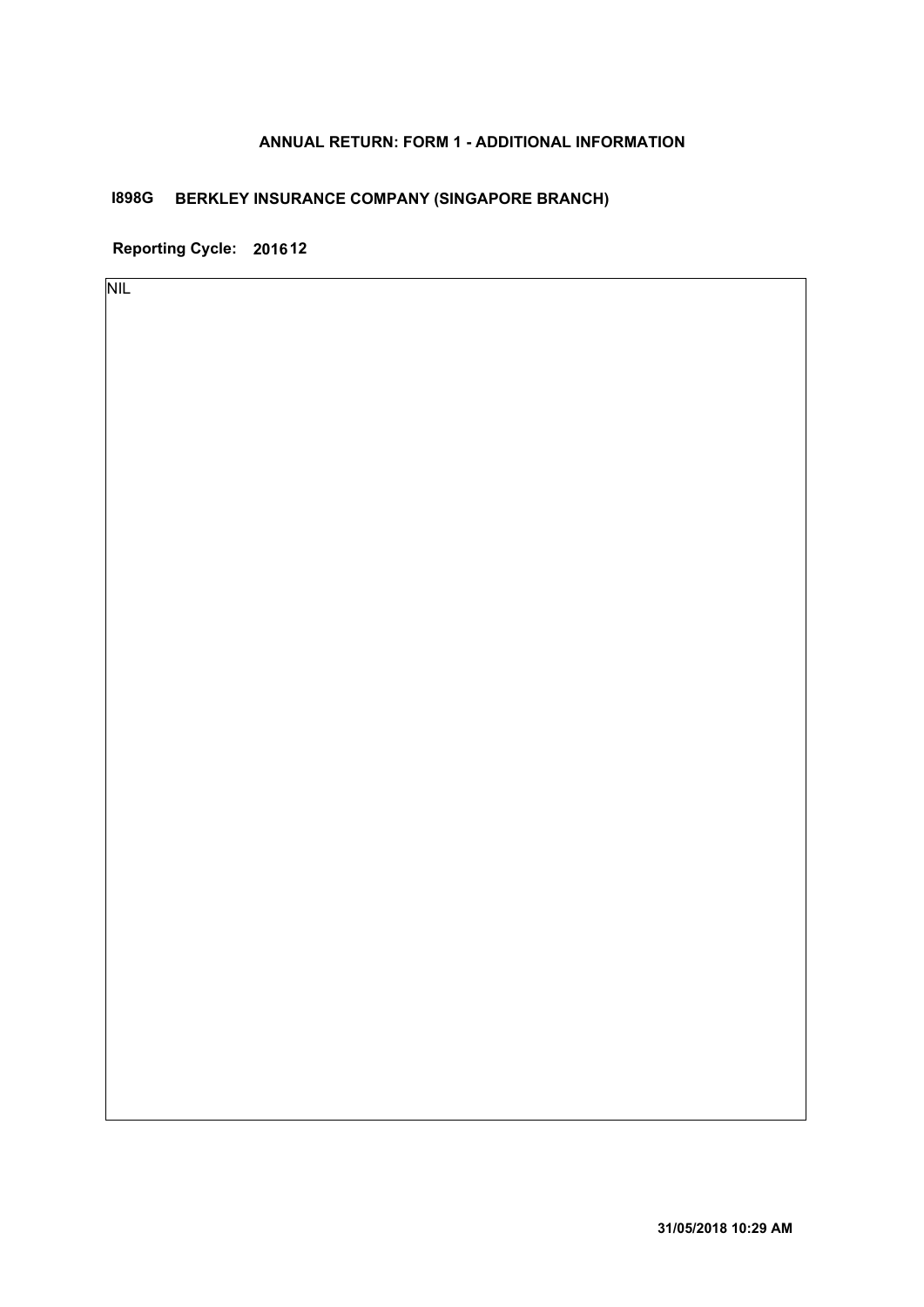# **ANNUAL RETURN: FORM 2 - FUND PROFIT AND LOSS ACCOUNT**

# **I898G BERKLEY INSURANCE COMPANY (SINGAPORE BRANCH)**

## **Reporting Cycle: 12 2016**

#### **General: Singapore Insurance Fund**

| <b>Description</b>                                                 | <b>Annex</b> | <b>Row</b><br>No. | <b>Amount</b> |
|--------------------------------------------------------------------|--------------|-------------------|---------------|
| Gross premiums                                                     | 2A           | 1                 | 4,592,691     |
| Less: Outward reinsurance premiums                                 | 2B           | 2                 | 1,039,217     |
| Investment revenue                                                 | 2C           | 3                 | 138,584       |
| Less: Investment expenses                                          |              | 4                 | 0             |
| Other income                                                       | 2D           | 5                 | 90,989        |
| Total Income (1 to 5)                                              |              | 6                 | 3,783,047     |
| Gross claims settled                                               | 2E           | 7                 | 1,825,015     |
| Less: Reinsurance recoveries                                       |              | 8                 | 1,446,308     |
| Management expenses                                                | 2F           | 9                 | 2,340,984     |
| Distribution expenses                                              | 2G           | 10                | 969,735       |
| Increase (decrease) in net policy liabilities                      | 2H           | 11                | 2,523,338     |
| Provision for doubtful debts/ bad debts written off on receivables |              | 12                | 0             |
| Taxation expenses                                                  |              | 13                | 0             |
| Other expenses                                                     | 21           | 14                | 0             |
| Total Outgo (7 to 14)                                              |              | 15                | 6,212,764     |
| <b>Net Income (6 - 15)</b>                                         | 2J           | 16                | $-2,429,717$  |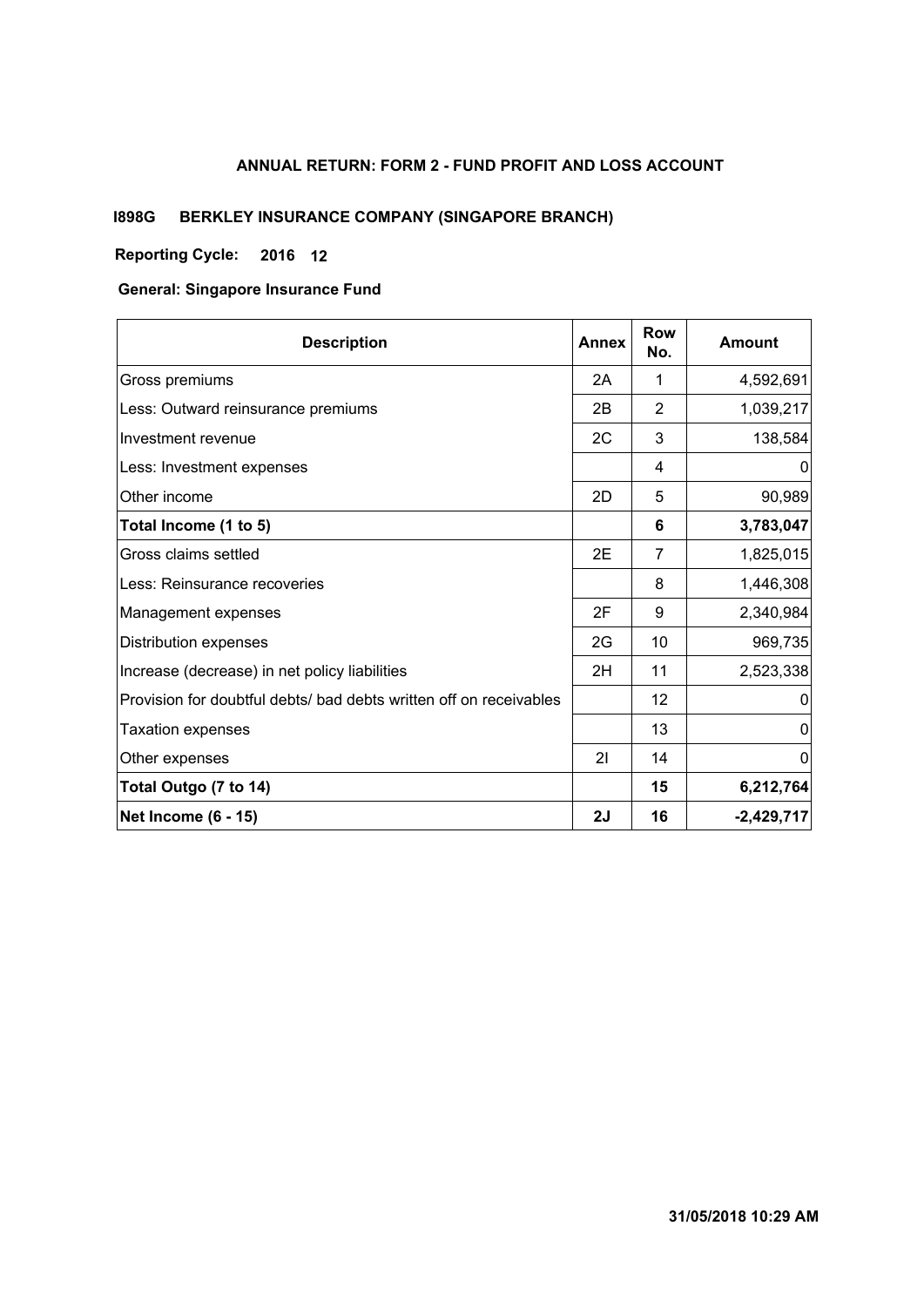### **ANNUAL RETURN: FORM 2 - FUND PROFIT AND LOSS ACCOUNT**

# **I898G BERKLEY INSURANCE COMPANY (SINGAPORE BRANCH)**

## **Reporting Cycle: 12 2016**

## **General: Offshore Insurance Fund**

| <b>Description</b>                                                 | <b>Annex</b> | <b>Row</b><br>No. | Amount        |
|--------------------------------------------------------------------|--------------|-------------------|---------------|
| Gross premiums                                                     | 2A           | 1                 | 17,480,295    |
| Less: Outward reinsurance premiums                                 | 2B           | 2                 | 8,240,309     |
| Investment revenue                                                 | 2C           | 3                 | 1,319,471     |
| Less: Investment expenses                                          |              | 4                 | 0             |
| Other income                                                       | 2D           | 5                 | 1,388,005     |
| Total Income (1 to 5)                                              |              | 6                 | 11,947,462    |
| Gross claims settled                                               | 2E           | 7                 | 8,455,457     |
| Less: Reinsurance recoveries                                       |              | 8                 | 1,735,159     |
| Management expenses                                                | 2F           | 9                 | 5,628,158     |
| Distribution expenses                                              | 2G           | 10                | 3,813,331     |
| Increase (decrease) in net policy liabilities                      | 2H           | 11                | 14,393,143    |
| Provision for doubtful debts/ bad debts written off on receivables |              | 12                | 0             |
| <b>Taxation expenses</b>                                           |              | 13                | 0             |
| Other expenses                                                     | 21           | 14                | 0             |
| Total Outgo (7 to 14)                                              |              | 15                | 30,554,930    |
| <b>Net Income (6 - 15)</b>                                         | 2J           | 16                | $-18,607,468$ |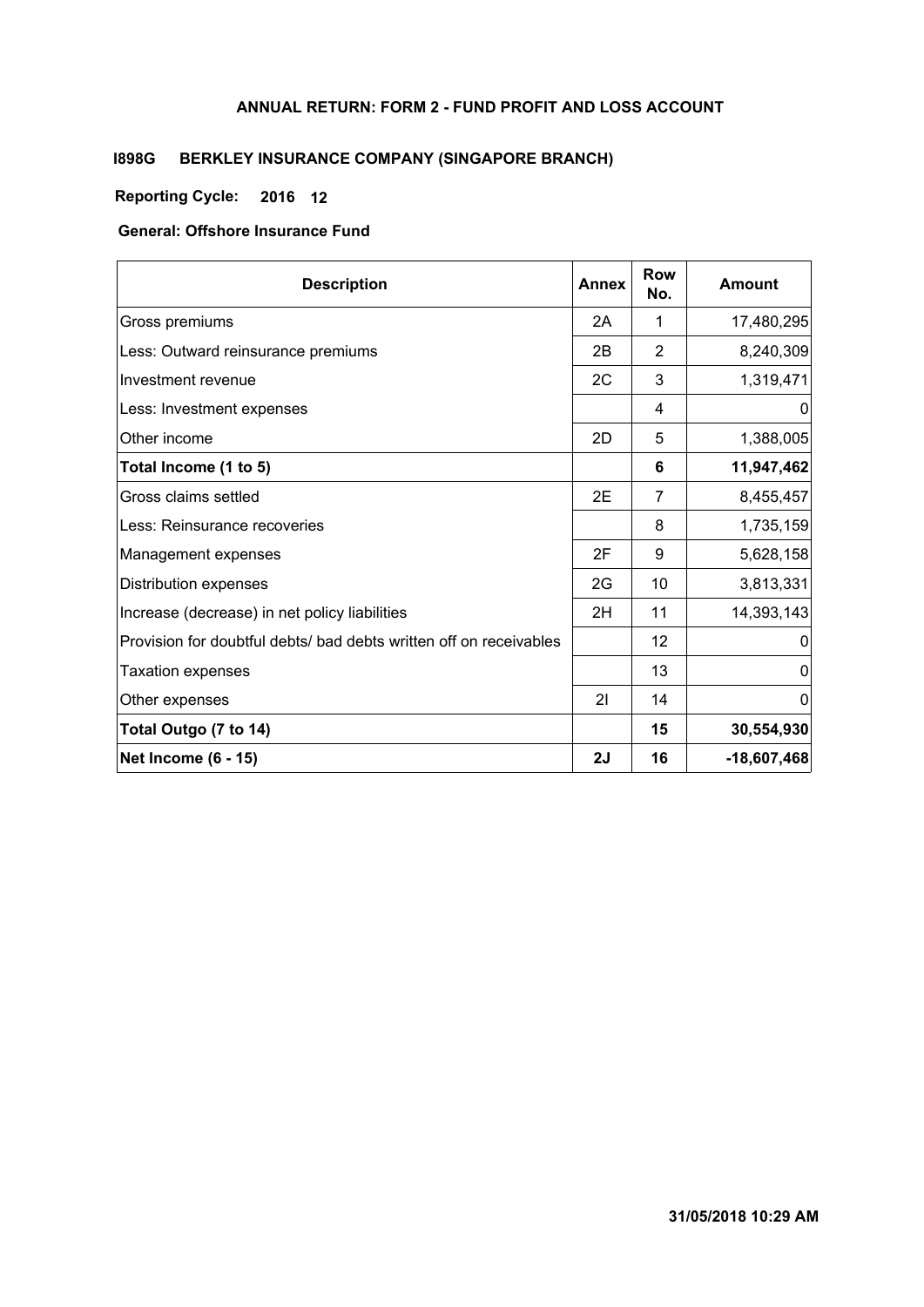#### **ANNUAL RETURN: ANNEX 2B - OUTWARD REINSURANCE PREMIUMS**

# **I898G BERKLEY INSURANCE COMPANY (SINGAPORE BRANCH)**

# **Reporting Cycle: 201612**

# **General: Singapore Insurance Fund**

| <b>Description</b>                                                                                          | Row No. | Amount    |
|-------------------------------------------------------------------------------------------------------------|---------|-----------|
| Licensed insurer / foreign insurer under the foreign insurer<br><b>scheme</b>                               |         |           |
| Authorised reinsurer / related corporation / head office / branch<br>of head office of the licensed insurer | 2       | 107,838   |
| Unlicensed reinsurer                                                                                        | 3       | 931,379   |
| Total $(1 to 3)$ = Row 2 of Form 2                                                                          | 4       | 1,039,217 |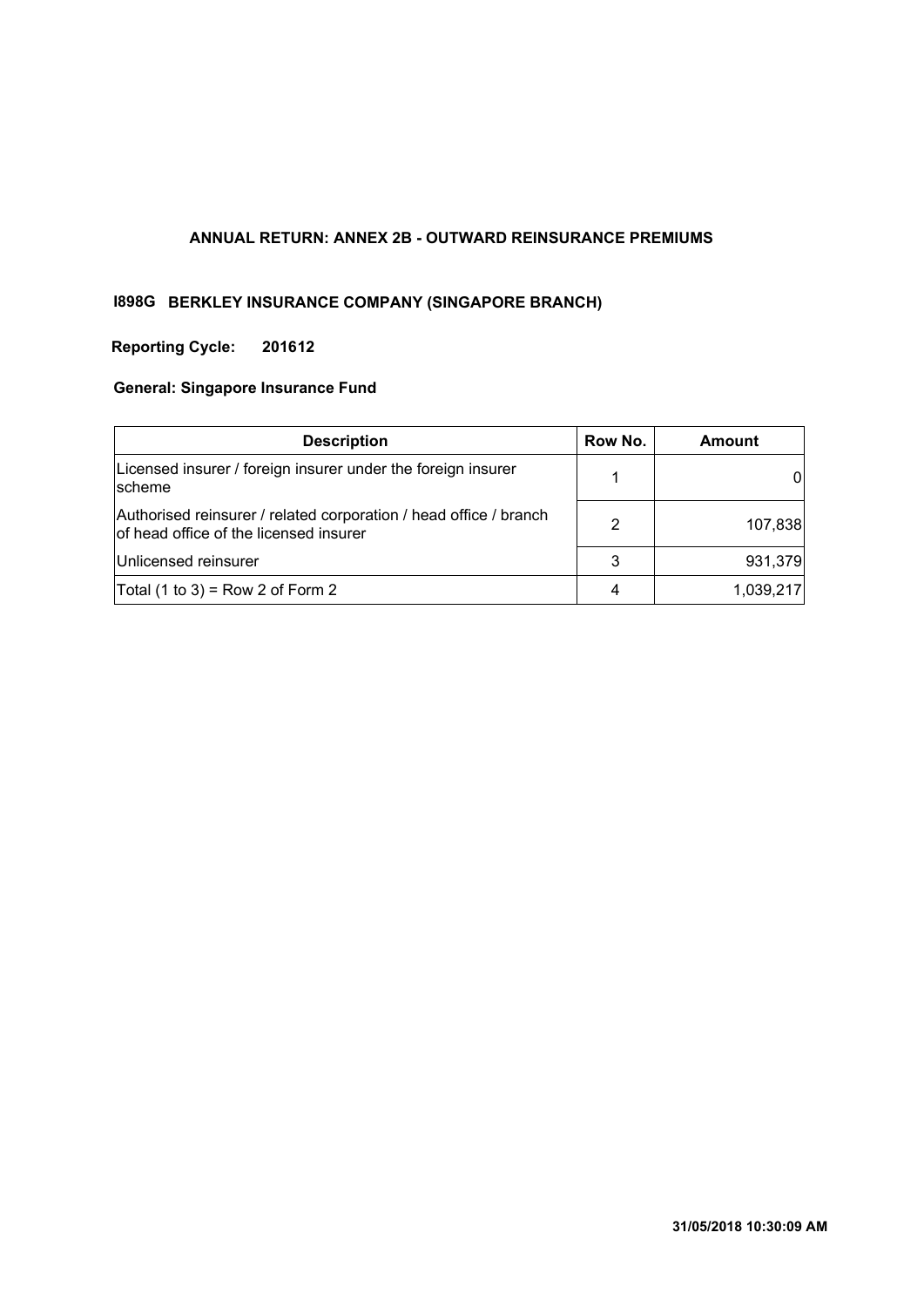### **ANNUAL RETURN: ANNEX 2B - OUTWARD REINSURANCE PREMIUMS**

# **I898G BERKLEY INSURANCE COMPANY (SINGAPORE BRANCH)**

## **Reporting Cycle: 201612**

#### **General: Offshore Insurance Fund**

| <b>Description</b>                                                                                          | Row No. | <b>Amount</b>              |
|-------------------------------------------------------------------------------------------------------------|---------|----------------------------|
| Licensed insurer / foreign insurer under the foreign insurer<br>scheme                                      |         | $0^{\scriptscriptstyle +}$ |
| Authorised reinsurer / related corporation / head office / branch<br>of head office of the licensed insurer | 2       | $-217,406$                 |
| Unlicensed reinsurer                                                                                        | 3       | 8,457,715                  |
| Total $(1 to 3)$ = Row 2 of Form 2                                                                          | 4       | 8,240,309                  |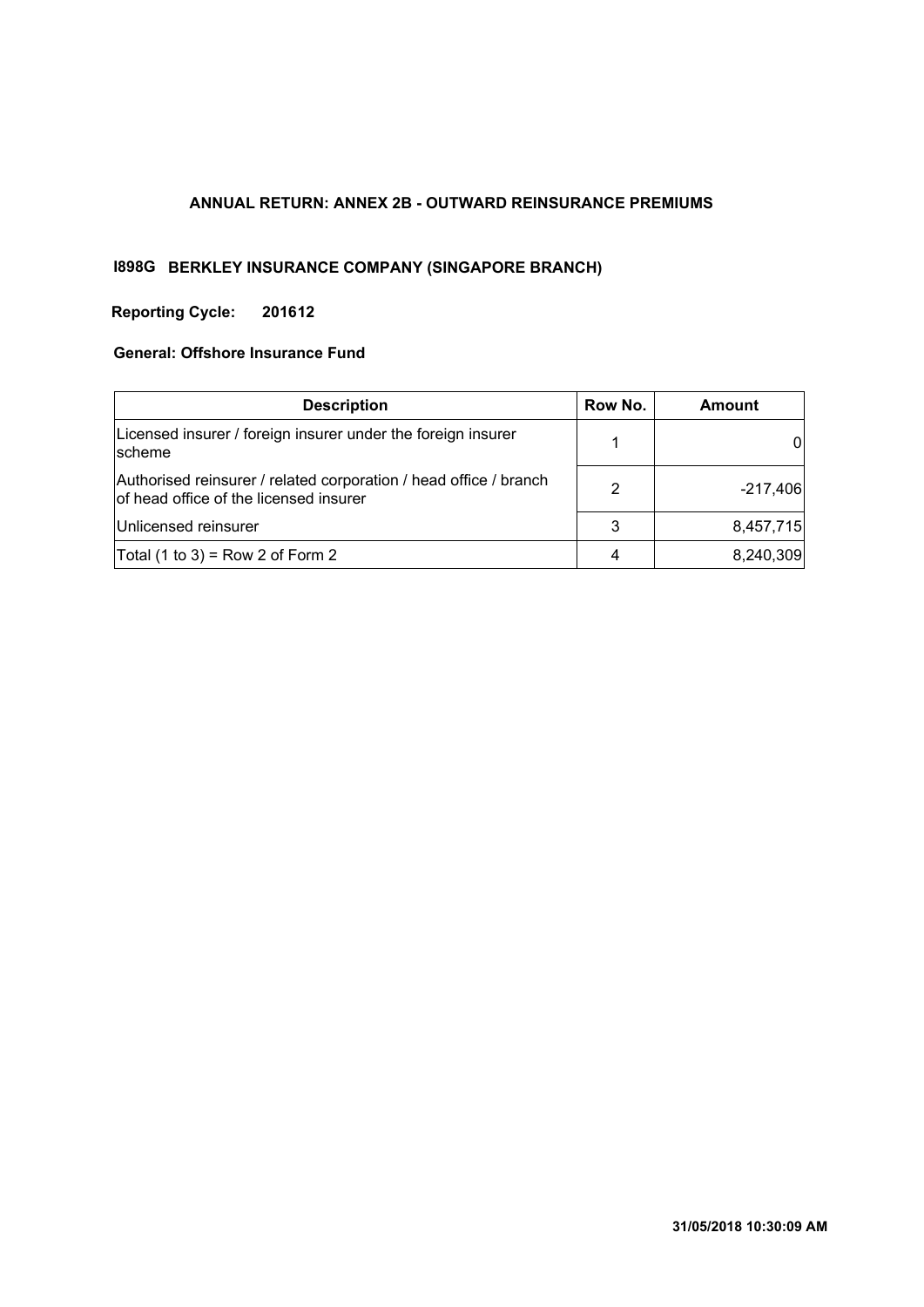#### **ANNUAL RETURN: ANNEX 2C - INVESTMENT REVENUE**

#### **I898G BERKLEY INSURANCE COMPANY (SINGAPORE BRANCH)**

#### **201612 Reporting Cycle:**

#### **General: Singapore Insurance Fund**

| <b>Description</b>                 | Row No. | Interest /<br><b>Dividend / Rental</b><br><b>Income</b> | <b>Realised Gains</b><br>(Losses) From<br><b>Last Reported</b><br>Value / Write-<br>backs (Write-offs) | <b>Unrealised</b><br><b>Changes From</b><br><b>Last Reported</b><br>Value | <b>Amount</b> |
|------------------------------------|---------|---------------------------------------------------------|--------------------------------------------------------------------------------------------------------|---------------------------------------------------------------------------|---------------|
| Equity securities                  |         |                                                         |                                                                                                        |                                                                           |               |
| Debt securities                    | 2       | 82,813                                                  |                                                                                                        | 53,893                                                                    | 136,706       |
| Land and Buildings                 | 3       | 0                                                       |                                                                                                        |                                                                           | 0             |
| Loans                              | 4       |                                                         |                                                                                                        | 0                                                                         | 0             |
| Cash and deposits                  | 5       | 1,878                                                   |                                                                                                        |                                                                           | 1,878         |
| Other invested assets              | 6       | 0                                                       | U                                                                                                      | 0                                                                         | 0             |
| Total $(1 to 6)$ = Row 3 of Form 2 |         |                                                         |                                                                                                        |                                                                           | 138,584       |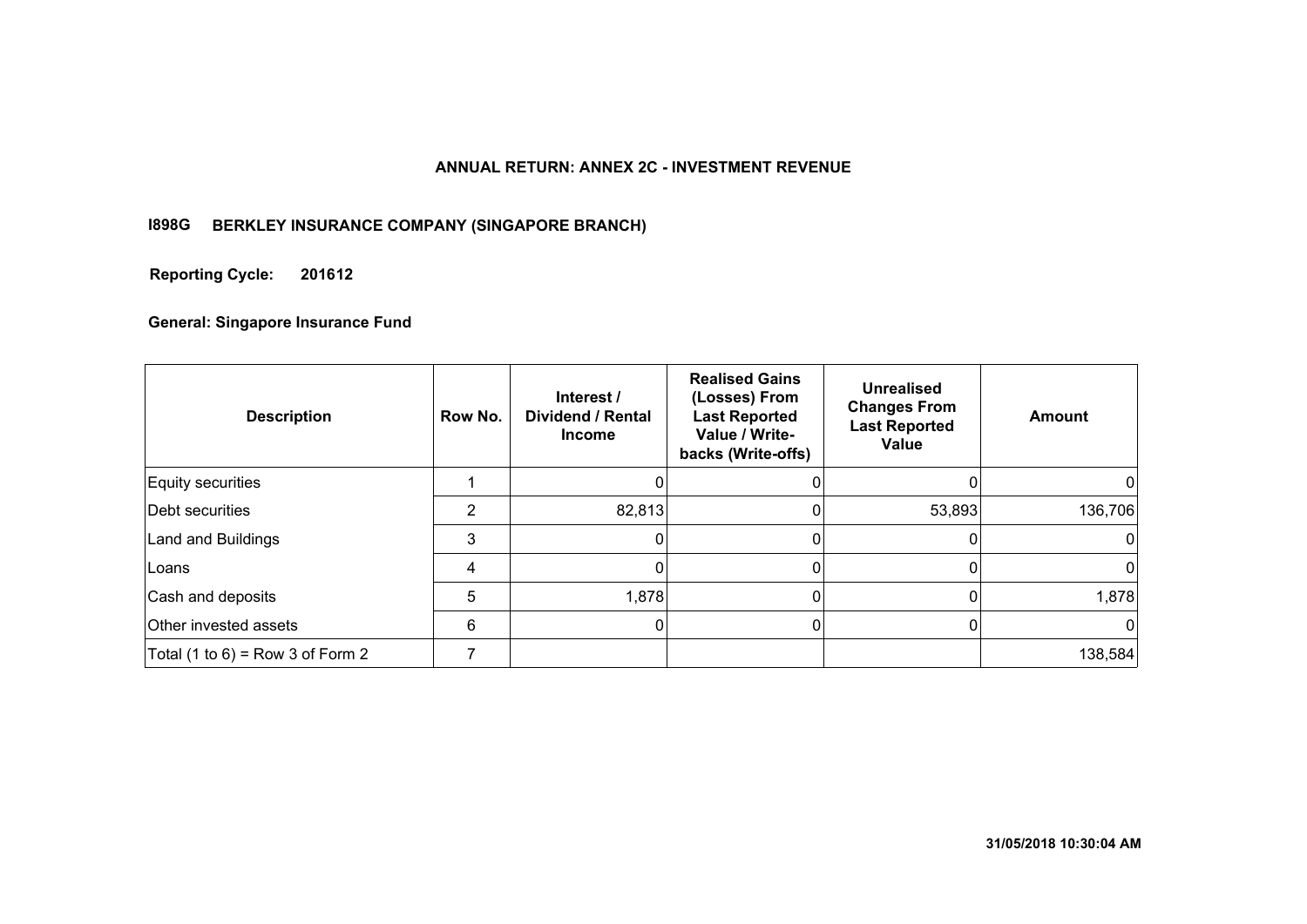#### **ANNUAL RETURN: ANNEX 2C - INVESTMENT REVENUE**

#### **I898G BERKLEY INSURANCE COMPANY (SINGAPORE BRANCH)**

#### **201612 Reporting Cycle:**

## **General: Offshore Insurance Fund**

| <b>Description</b>                 | Row No. | Interest /<br><b>Dividend / Rental</b><br><b>Income</b> | <b>Realised Gains</b><br>(Losses) From<br><b>Last Reported</b><br>Value / Write-<br>backs (Write-offs) | Unrealised<br><b>Changes From</b><br><b>Last Reported</b><br>Value | <b>Amount</b> |
|------------------------------------|---------|---------------------------------------------------------|--------------------------------------------------------------------------------------------------------|--------------------------------------------------------------------|---------------|
| Equity securities                  |         |                                                         |                                                                                                        |                                                                    |               |
| Debt securities                    | 2       | 207,546                                                 |                                                                                                        | 973,139                                                            | 1,180,685     |
| Land and Buildings                 | 3       |                                                         |                                                                                                        | 0                                                                  |               |
| Loans                              | 4       |                                                         |                                                                                                        |                                                                    | ი             |
| Cash and deposits                  | 5       | 138,786                                                 |                                                                                                        |                                                                    | 138,786       |
| Other invested assets              | 6       | $\Omega$                                                |                                                                                                        |                                                                    |               |
| Total $(1 to 6)$ = Row 3 of Form 2 |         |                                                         |                                                                                                        |                                                                    | 1,319,471     |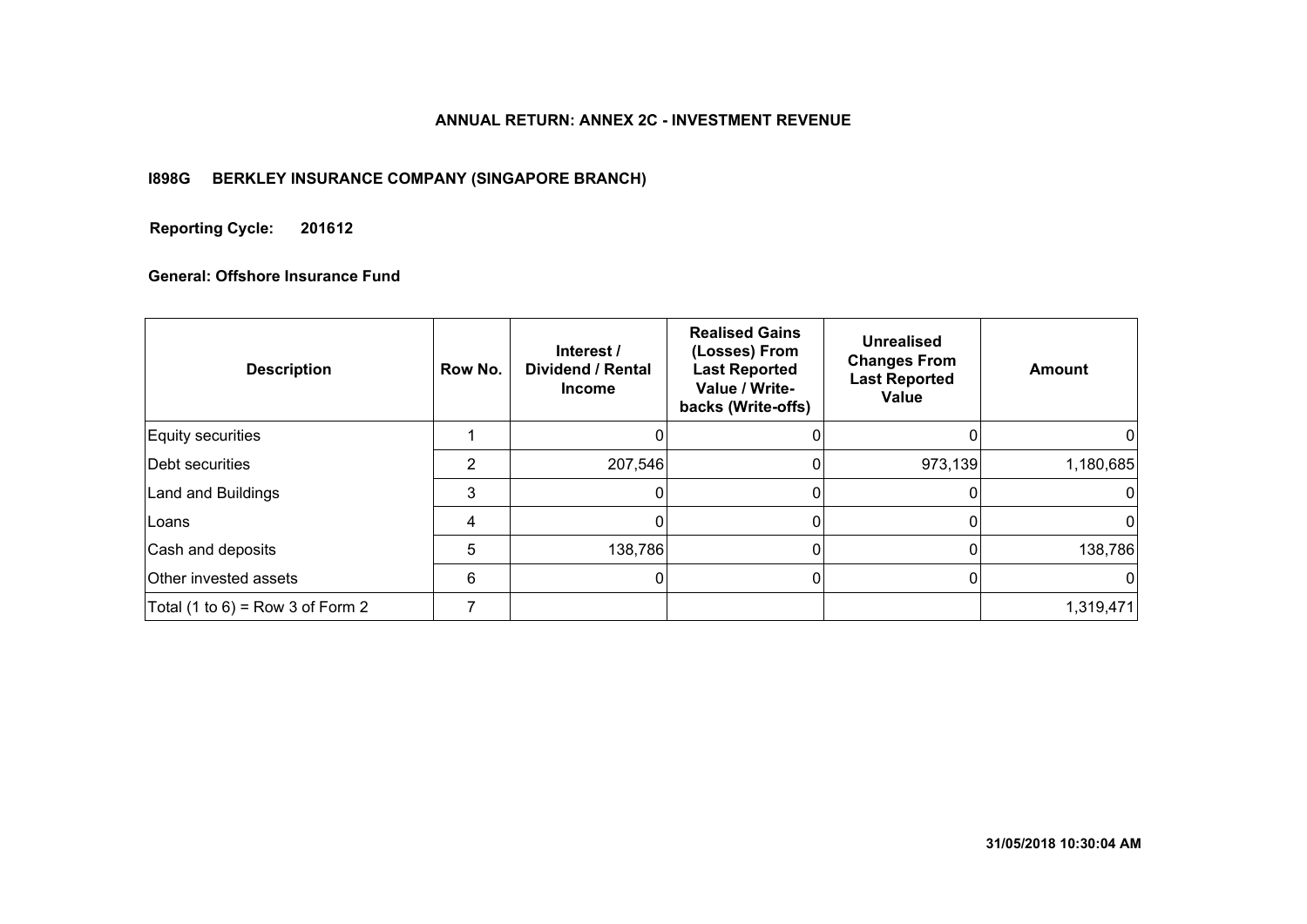## **ANNUAL RETURN: ANNEX 2D - BREAKDOWN OF OTHER INCOME**

## **I898G BERKLEY INSURANCE COMPANY (SINGAPORE BRANCH)**

**Reporting Cycle: 201612**

#### **General: Singapore Insurance Fund**

| <b>Description</b>                 | Row No. | Amount |
|------------------------------------|---------|--------|
| Net foreign currency exchange gain |         | 90,989 |
| $Total = Row 5 of Form 2$          | 26      | 90,989 |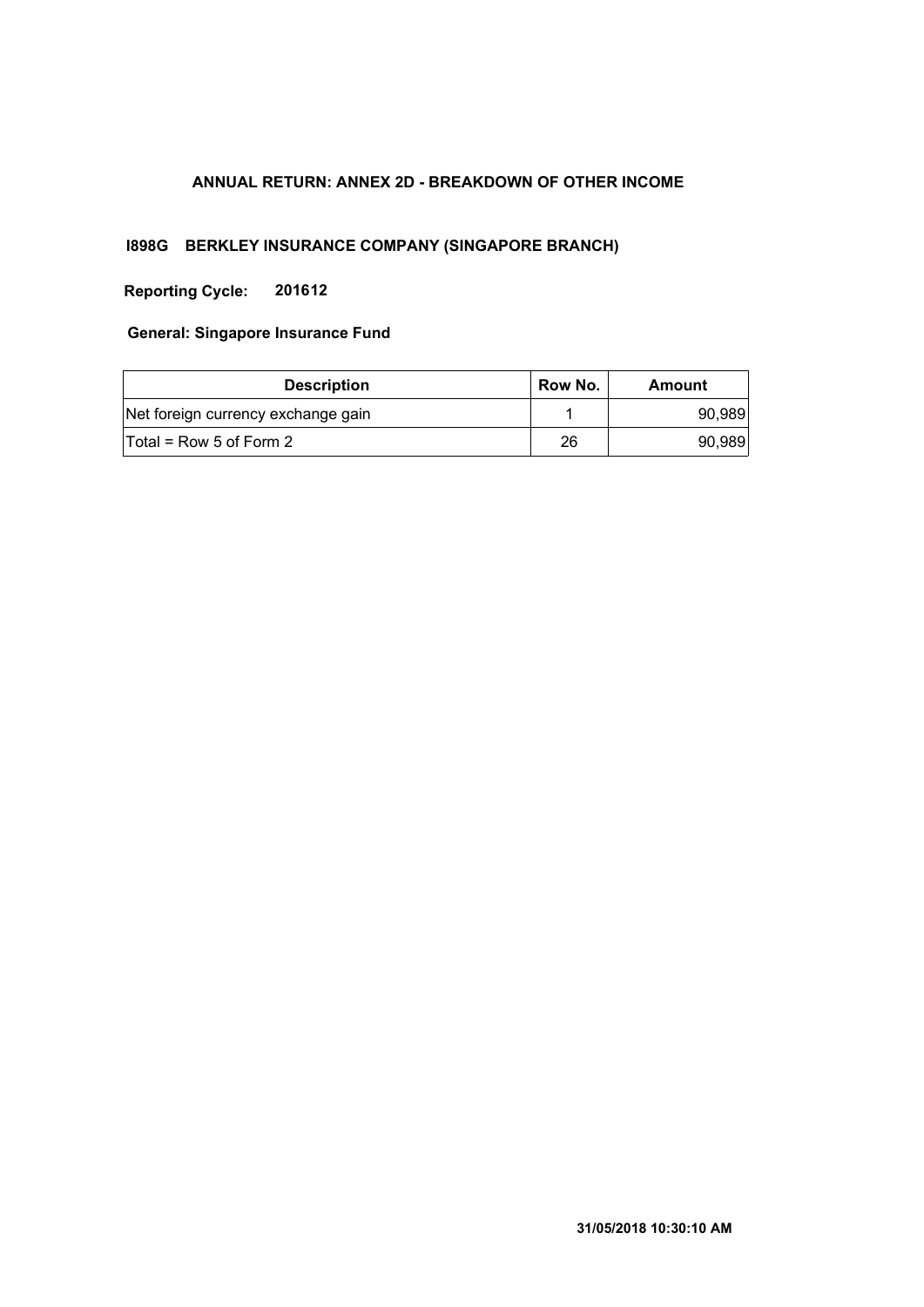# **ANNUAL RETURN: ANNEX 2D - BREAKDOWN OF OTHER INCOME**

# **I898G BERKLEY INSURANCE COMPANY (SINGAPORE BRANCH)**

# **Reporting Cycle: 201612**

## **General: Offshore Insurance Fund**

| <b>Description</b>                 | Row No. | Amount    |
|------------------------------------|---------|-----------|
| Net foreign currency exchange gain |         | 1,373,467 |
| Wage credit scheme                 | 2       | 6,870     |
| Temporary employment credit        | 3       | 7,668     |
| Total = Row 5 of Form 2            | 26      | 1,388,005 |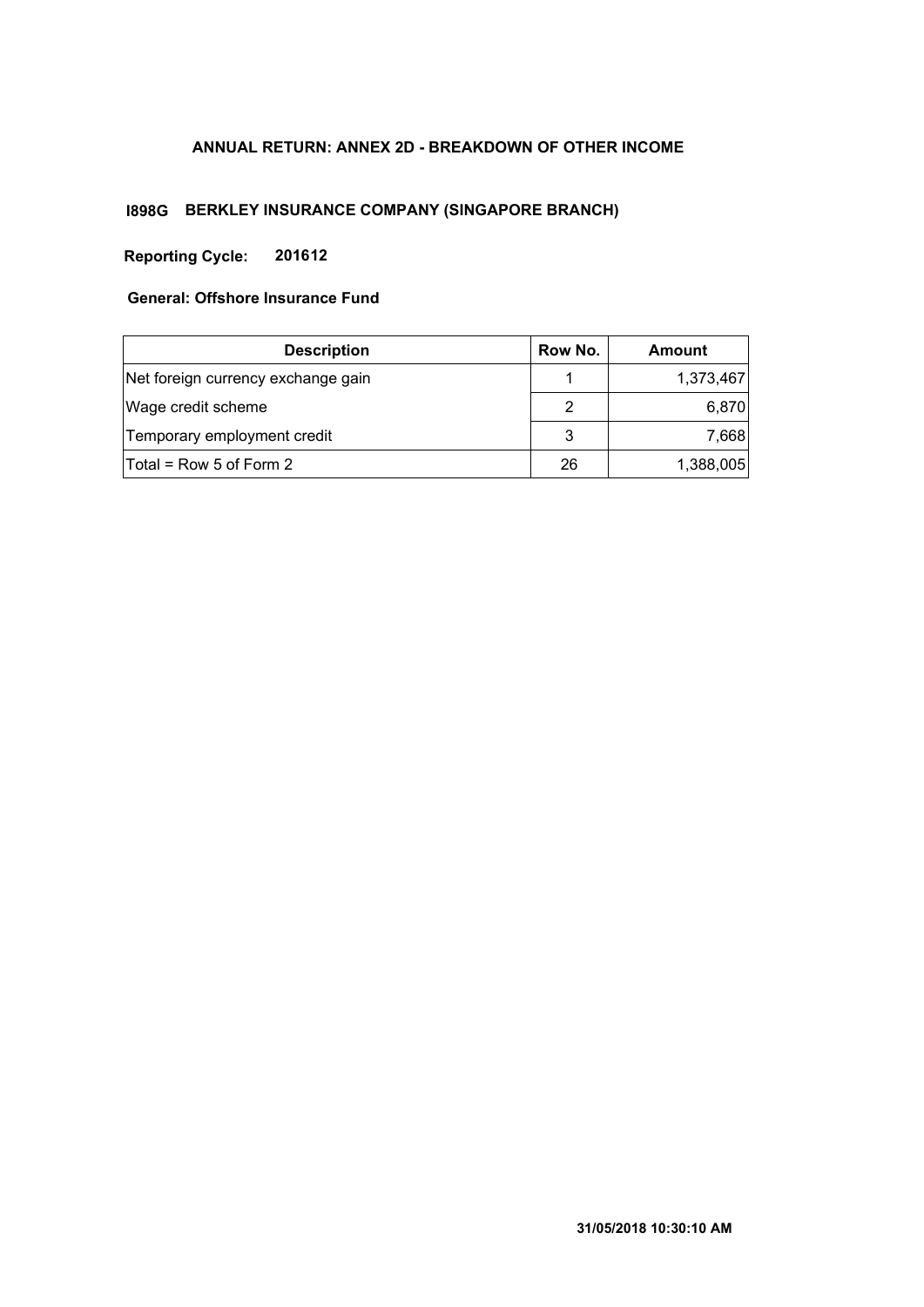## **ANNUAL RETURN: ANNEX 2F - MANAGEMENT EXPENSES**

# **I898G BERKLEY INSURANCE COMPANY (SINGAPORE BRANCH)**

### **Reporting Cycle: 201612**

## **General: Singapore Insurance Fund**

| <b>Description</b>                    | Row No.                 | <b>Amount</b> |  |  |
|---------------------------------------|-------------------------|---------------|--|--|
| Staff salaries & expenses             | 1                       | 1,984,985     |  |  |
| Office rent                           | $\overline{2}$          | 93,756        |  |  |
| Head office / parent company expenses | 3                       | $\Omega$      |  |  |
| Directors' fees                       | $\overline{\mathbf{4}}$ | 0             |  |  |
| <b>Audit fees</b>                     | 5                       | 24,017        |  |  |
| Managing agent's fees                 | 6                       | 0             |  |  |
| Repairs and maintenance               | 7                       | 20,373        |  |  |
| Public utilities                      | 8                       | 961           |  |  |
| Printing, stationery and periodicals  | 9                       | 8,147         |  |  |
| Postage, telephone and telex charges  | 10                      | 30,651        |  |  |
| Computer charges                      | 11                      | 0             |  |  |
| Hire of office equipment              | 12                      | 0             |  |  |
| Licence and association fees          | 13                      | 16,201        |  |  |
| Advertising and subscriptions         | 14                      | 22,551        |  |  |
| Entertainment                         | 15                      | 26,309        |  |  |
| <b>Travelling expenses</b>            | 16                      | 0             |  |  |
| <b>Bank charges</b>                   | 1                       | 952           |  |  |
| Health and non health insurance costs | $\overline{2}$          | 114,774       |  |  |
| Meetings and conferences              | 3                       | 4,074         |  |  |
| Professional and tax services fees    | 4                       | 87,666        |  |  |
| Software maintenance contracts        | 5                       | 37,634        |  |  |
| Other taxes                           | 6                       | 2,561         |  |  |
| Management fees expense               | 7                       | 31,226        |  |  |
| Miscellaneous expenses                | 8                       | 544           |  |  |
| Depreciation expense                  | $\boldsymbol{9}$        | 14,444        |  |  |
| Ceding fees                           | 10                      | $-180,842$    |  |  |
| Total = Row 9 of Form 2               | 27                      | 2,340,984     |  |  |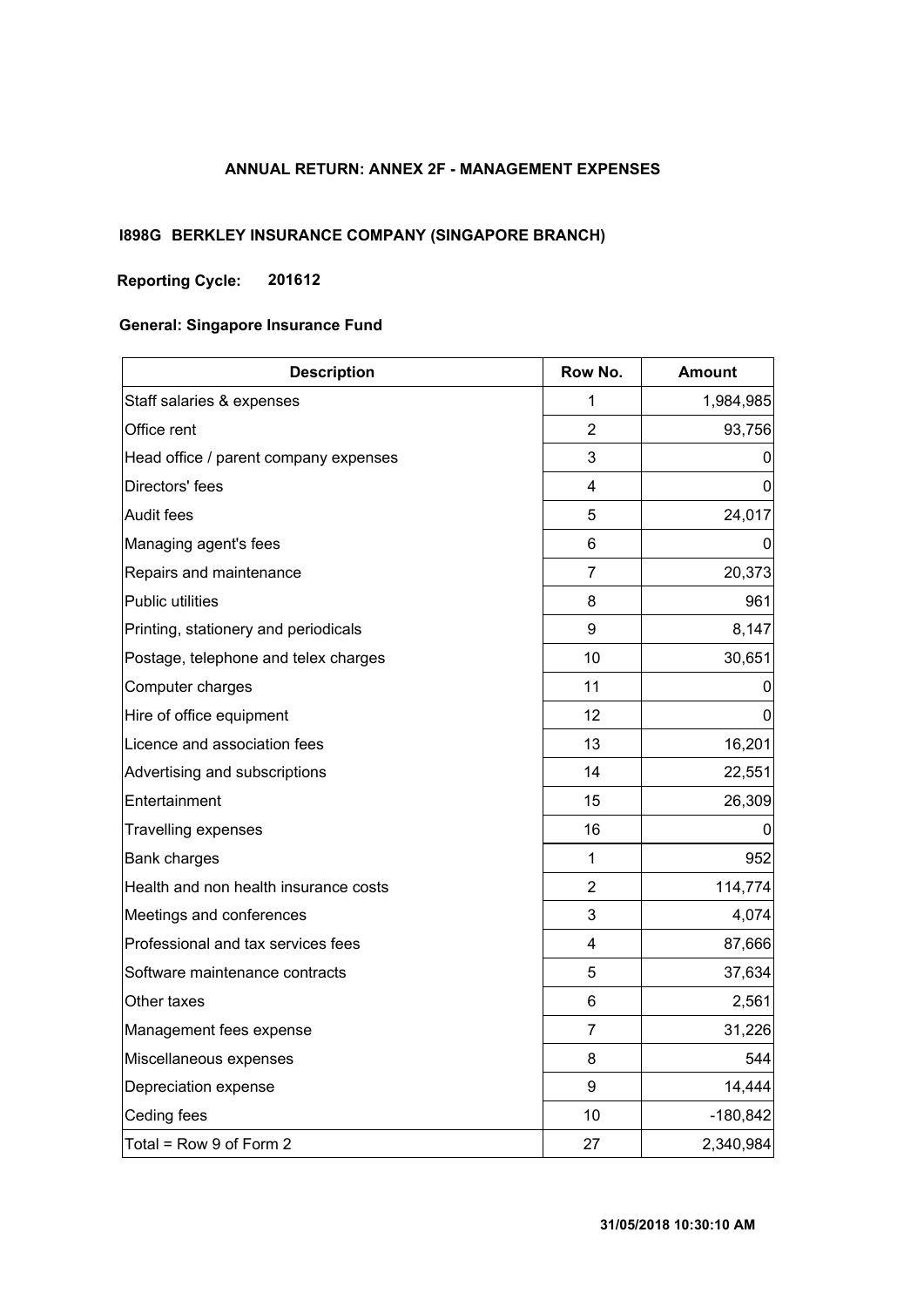## **ANNUAL RETURN: ANNEX 2F - MANAGEMENT EXPENSES**

# **I898G BERKLEY INSURANCE COMPANY (SINGAPORE BRANCH)**

## **Reporting Cycle: 201612**

#### **General: Offshore Insurance Fund**

| <b>Description</b>                    | Row No.        | <b>Amount</b> |
|---------------------------------------|----------------|---------------|
| Staff salaries & expenses             | 1              | 3,877,886     |
| Office rent                           | 2              | 232,762       |
| Head office / parent company expenses | 3              | 0             |
| Directors' fees                       | 4              | 0             |
| Audit fees                            | 5              | 62,597        |
| Managing agent's fees                 | 6              | 0             |
| Repairs and maintenance               | 7              | 27,885        |
| Public utilities                      | 8              | 2,679         |
| Printing, stationery and periodicals  | 9              | 17,403        |
| Postage, telephone and telex charges  | 10             | 77,160        |
| Computer charges                      | 11             | 0             |
| Hire of office equipment              | 12             | $\Omega$      |
| Licence and association fees          | 13             | 37,154        |
| Advertising and subscriptions         | 14             | 37,344        |
| Entertainment                         | 15             | 59,167        |
| <b>Travelling expenses</b>            | 16             | 275,953       |
| Bank charges                          | 1              | 38,402        |
| Health and non health insurance costs | $\overline{2}$ | 205,184       |
| Meetings and conferences              | 3              | 9,256         |
| Professional and tax services fees    | 4              | 173,746       |
| Software maintenance contracts        | 5              | 107,725       |
| Other taxes                           | 6              | 4,246         |
| Management fees expense               | 7              | 528,283       |
| Miscellaneous expenses                | 8              | 1,259         |
| Depreciation expense                  | 9              | 35,903        |
| Ceding fees                           | 10             | $-183,836$    |
| Total = Row 9 of Form 2               | 27             | 5,628,158     |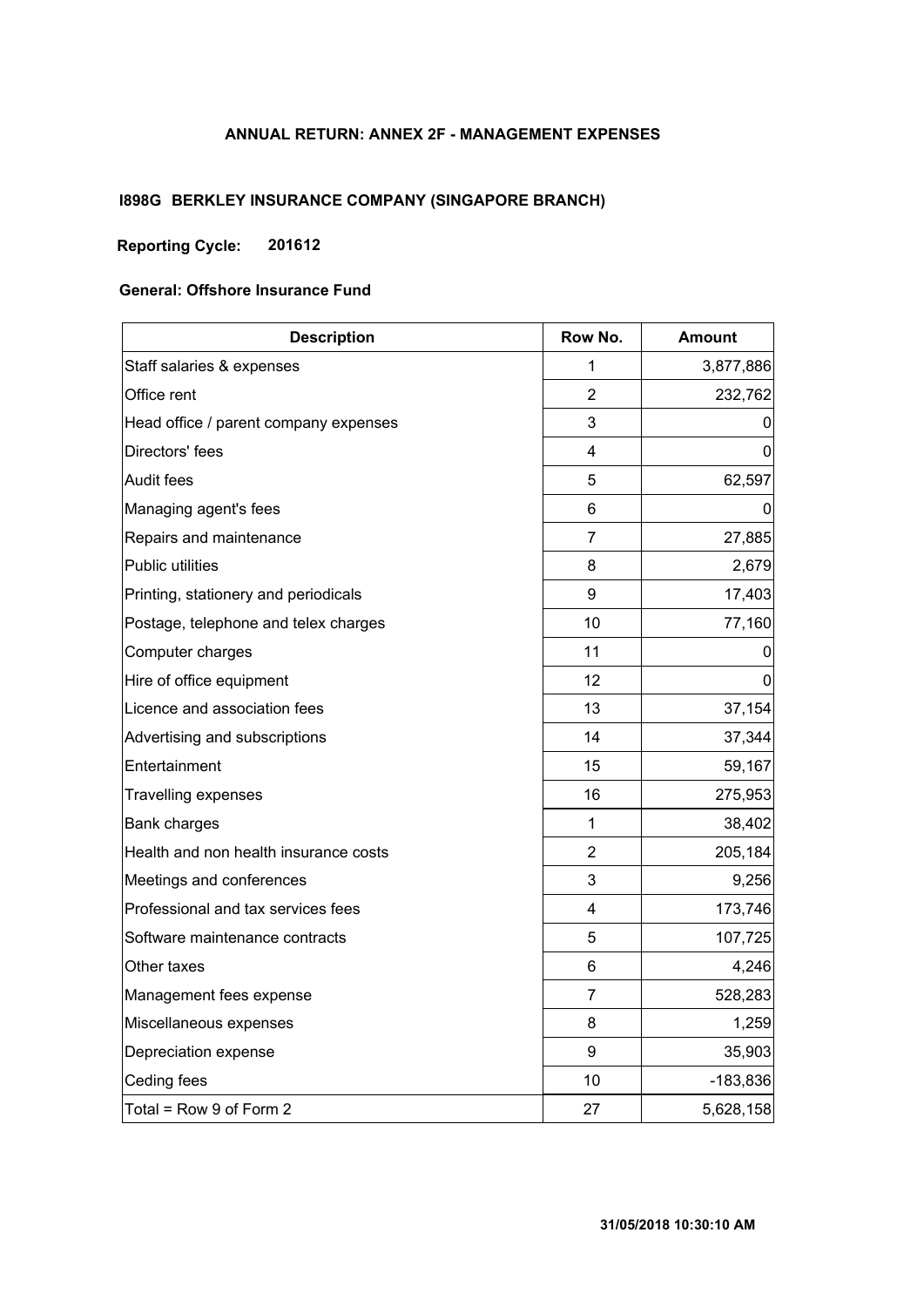# **ANNUAL RETURN: ANNEX 2I - BREAKDOWN OF OTHER EXPENSES**

# **Reporting Cycle:**

| <b>Description</b>         | Row No. | Amount |
|----------------------------|---------|--------|
|                            |         |        |
|                            |         |        |
| $Total = Row 14 of Form 2$ | 26      |        |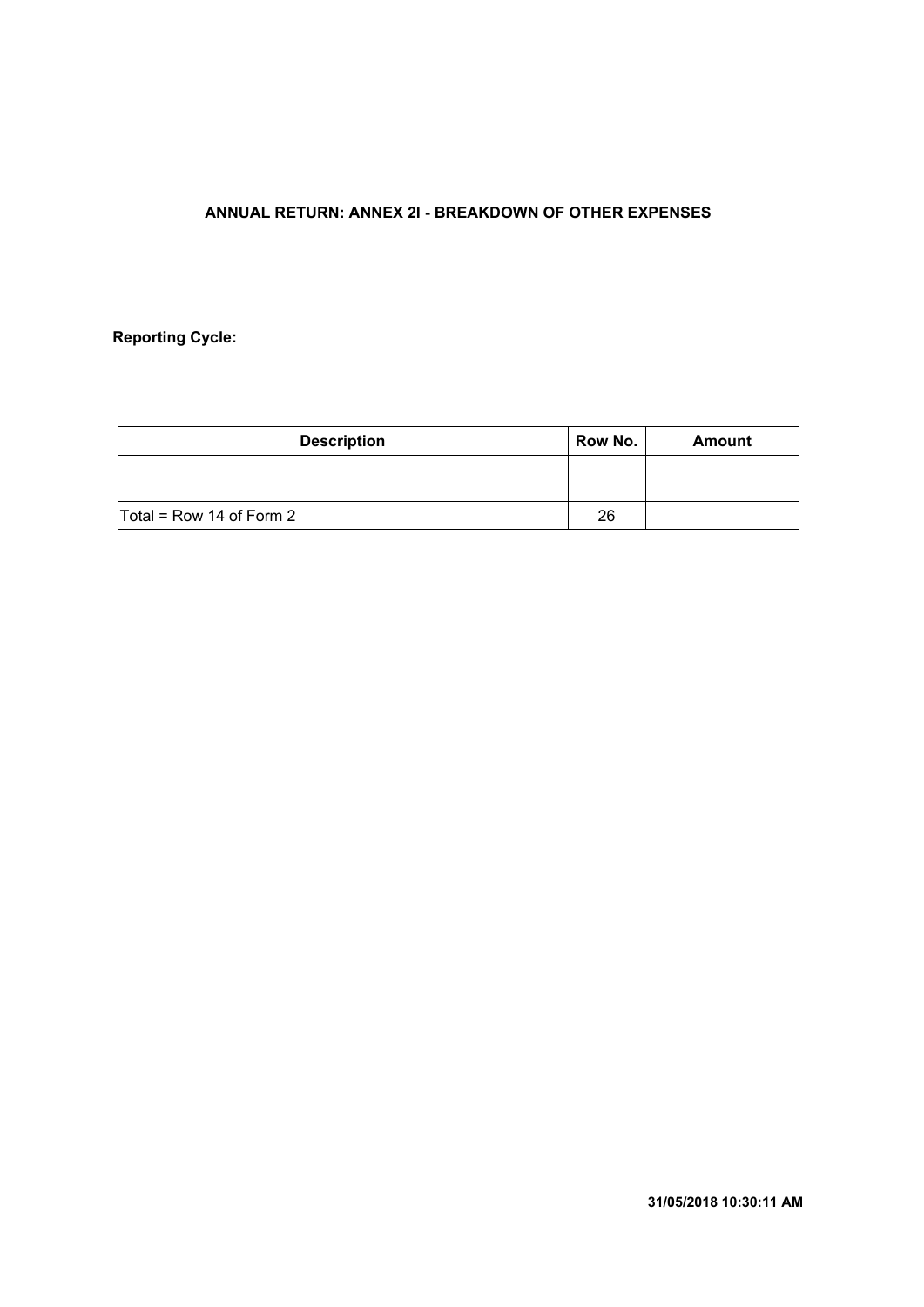### **ANNUAL RETURN: FORM 2 - ADDITIONAL INFORMATION**

# **I898G BERKLEY INSURANCE COMPANY (SINGAPORE BRANCH)**

**Reporting Cycle: 201612**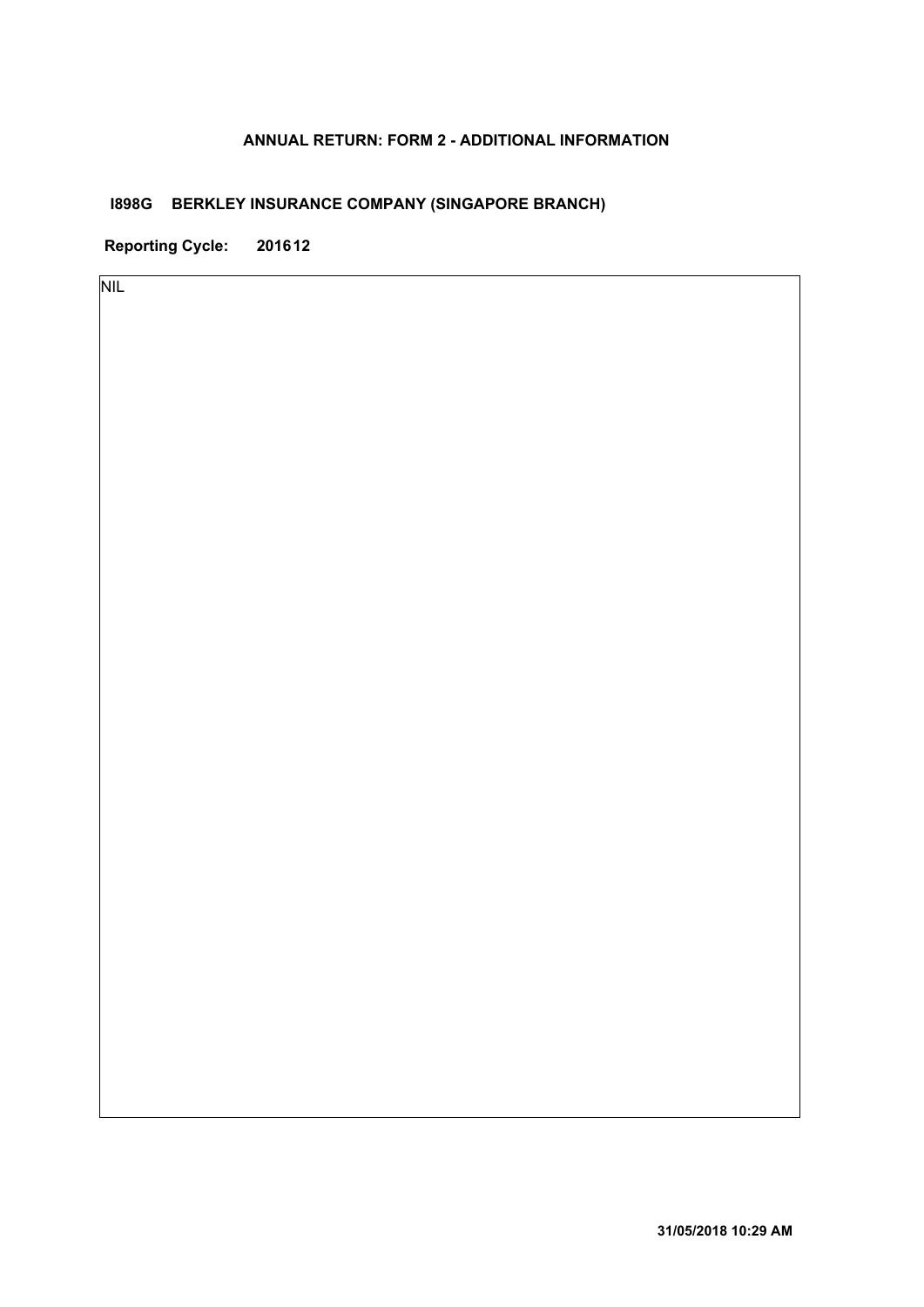**General: Singapore Insurance Fund**

# **I898G BERKLEY INSURANCE COMPANY (SINGAPORE BRANCH)**

**Reporting Cycle: 201612**

| <b>Description</b>                                    | Row<br>No.      | <b>Marine and</b><br>Aviation -<br>Cargo | <b>Marine and</b><br><b>Aviation -</b><br><b>Hull and</b><br>Liability | Fire       | <b>Motor</b> | <b>Work Injury</b><br>Compensati<br>on | Personal<br><b>Accident</b> | Health   | Misc -<br><b>Public</b><br>Liability | Misc -<br><b>Bonds</b> | Misc -<br>Engineering<br>/ CAR / EAR | Misc -<br>Professiona<br>I Indemnity | Misc -<br>Credit /<br><b>Political</b><br><b>Risk</b> | Misc-<br><b>Others</b> | Misc - Sub-<br><b>Total</b> | <b>Total</b> |
|-------------------------------------------------------|-----------------|------------------------------------------|------------------------------------------------------------------------|------------|--------------|----------------------------------------|-----------------------------|----------|--------------------------------------|------------------------|--------------------------------------|--------------------------------------|-------------------------------------------------------|------------------------|-----------------------------|--------------|
| A. PREMIUMS                                           |                 |                                          |                                                                        |            |              |                                        |                             |          |                                      |                        |                                      |                                      |                                                       |                        |                             |              |
| Gross premiums                                        |                 |                                          |                                                                        |            |              |                                        |                             |          |                                      |                        |                                      |                                      |                                                       |                        |                             |              |
| Direct business                                       | $\mathbf{1}$    | 80,562                                   | 4,000                                                                  |            |              |                                        | 83,196                      | $\Omega$ | 166,780                              |                        |                                      | 555,121                              |                                                       |                        | 721,901                     | 889,659      |
| Reinsurance business accepted -                       |                 |                                          |                                                                        |            |              |                                        |                             |          |                                      |                        |                                      |                                      |                                                       |                        |                             |              |
| In Singapore                                          | $\overline{2}$  | 141,726                                  | 89,045                                                                 | 1,406,090  | 612,443      | 190,031                                | 489,948                     |          | 241,075                              | 324,493                | 130,448                              | 64,090                               |                                                       |                        | 760,106                     | 3,689,389    |
| From other ASEAN countries                            | $\mathbf{3}$    |                                          |                                                                        |            | 8,330        |                                        |                             |          | 5,313                                |                        |                                      |                                      | $\Omega$                                              |                        | 5,313                       | 13,643       |
| From other countries                                  | 4               |                                          |                                                                        |            |              |                                        |                             |          |                                      |                        |                                      |                                      |                                                       |                        |                             | $\Omega$     |
| Total $(2 \text{ to } 4)$                             | $5\overline{)}$ | 141,726                                  | 89,045                                                                 | 1,406,090  | 620,773      | 190,031                                | 489,948                     |          | 246,388                              | 324,493                | 130,448                              | 64,090                               | $\mathbf 0$                                           |                        | 765,419                     | 3,703,032    |
| Reinsurance business ceded -                          |                 |                                          |                                                                        |            |              |                                        |                             |          |                                      |                        |                                      |                                      |                                                       |                        |                             |              |
| In Singapore                                          | 6               |                                          |                                                                        |            |              |                                        |                             |          |                                      |                        |                                      |                                      |                                                       |                        |                             |              |
| To other ASEAN countries                              | $\overline{7}$  |                                          |                                                                        |            |              |                                        |                             |          |                                      |                        |                                      |                                      |                                                       |                        |                             | $\Omega$     |
| To other countries                                    | 8               | 77,512                                   | 9,467                                                                  | 11,855     | 25,347       | 45,868                                 | 77,098                      |          | 76,667                               | $-25,602$              | 670,517                              | 70,487                               | $\Omega$                                              |                        | 792,069                     | 1,039,216    |
| Total $(6 to 8)$                                      | 9               | 77,512                                   | 9,467                                                                  | 11,855     | 25,347       | 45,868                                 | 77,098                      |          | 76,667                               | $-25,602$              | 670,517                              | 70,487                               | $\Omega$                                              |                        | 792,069                     | 1,039,216    |
| Net premiums written $(1 + 5 - 9)$                    | 10              | 144,776                                  | 83,578                                                                 | 1,394,235  | 595,426      | 144,163                                | 496,046                     |          | 336,501                              | 350,095                | $-540,069$                           | 548,724                              | $\Omega$                                              |                        | 695,251                     | 3,553,475    |
| Premium liabilities at beginning of period            | 11              | 11,575                                   | 17,387                                                                 | 131,784    | 436          | 24,901                                 | 52,911                      |          | 30,972                               | 81,805                 | 279,466                              |                                      |                                                       |                        | 392,243                     | 631,237      |
| Premium liabilities at end of period                  | 12              | 65,360                                   | 49,554                                                                 | 439,646    | 58,024       | 87,220                                 | 395,490                     |          | 97,480                               | 145,125                | 75,972                               | 327,976                              | $\mathbf 0$                                           |                        | 646,553                     | 1,741,847    |
| Premiums earned during the period<br>$(10 + 11 - 12)$ | 13              | 90,991                                   | 51,411                                                                 | 1,086,373  | 537,838      | 81,844                                 | 153,467                     |          | 269,993                              | 286,775                | $-336,575$                           | 220,748                              | $\Omega$                                              |                        | 440,941                     | 2,442,865    |
| <b>B. CLAIMS</b>                                      |                 |                                          |                                                                        |            |              |                                        |                             |          |                                      |                        |                                      |                                      |                                                       |                        |                             |              |
| Gross claims settled                                  |                 |                                          |                                                                        |            |              |                                        |                             |          |                                      |                        |                                      |                                      |                                                       |                        |                             |              |
| Direct business                                       | 14              | 974                                      |                                                                        |            |              |                                        | 317                         | $\Omega$ |                                      |                        |                                      |                                      |                                                       |                        |                             | 1,291        |
| Reinsurance business accepted -                       |                 |                                          |                                                                        |            |              |                                        |                             |          |                                      |                        |                                      |                                      |                                                       |                        |                             |              |
| In Singapore                                          | 15              | 28,341                                   | 31,653                                                                 | 954,496    | 22,949       | 87,521                                 | 72,534                      |          | 69,232                               | 437,328                | 119,670                              | $\Omega$                             | O                                                     |                        | 626,230                     | 1,823,724    |
| From other ASEAN countries                            | 16              |                                          |                                                                        |            |              |                                        |                             |          |                                      |                        |                                      |                                      |                                                       |                        |                             | 0            |
| From other countries                                  | 17              |                                          |                                                                        |            |              |                                        |                             |          |                                      |                        |                                      | $\Omega$                             | $\mathbf{0}$                                          |                        |                             |              |
| Total (15 to 17)                                      | 18              | 28,341                                   | 31,653                                                                 | 954,496    | 22,949       | 87,521                                 | 72,534                      |          | 69,232                               | 437,328                | 119,670                              |                                      | $\Omega$                                              |                        | 626,230                     | 1,823,724    |
| Recoveries from reinsurance<br>business ceded -       |                 |                                          |                                                                        |            |              |                                        |                             |          |                                      |                        |                                      |                                      |                                                       |                        |                             |              |
| In Singapore                                          | 19              |                                          | 0                                                                      |            | 0            | $\Omega$                               | $\overline{0}$              | $\Omega$ | 0                                    | $\Omega$               | 01                                   | $\overline{0}$                       | 0                                                     |                        | $\overline{0}$<br>0         | 0            |
| To other ASEAN countries                              | 20              |                                          |                                                                        |            |              |                                        |                             |          |                                      |                        |                                      |                                      |                                                       |                        |                             | $\mathbf 0$  |
| To other countries                                    | 21              | 12,999                                   | 24,852                                                                 | 1,056,170  |              | 71,436                                 | 35,643                      | $\Omega$ | 1,841                                | 208,453                | 34,914                               |                                      |                                                       |                        | 245,208                     | 1,446,308    |
| Total (19 to 21)                                      | 22              | 12,999                                   | 24,852                                                                 | 1,056,170  |              | 71,436                                 | 35,643                      | $\Omega$ | 1,841                                | 208,453                | 34,914                               |                                      |                                                       |                        | 245,208                     | 1,446,308    |
| Net claims settled (14 + 18 - 22)                     | 23              | 16,316                                   | 6,801                                                                  | $-101,674$ | 22,949       | 16,085                                 | 37,208                      | $\Omega$ | 67,391                               | 228,875                | 84,756                               |                                      |                                                       |                        | 381,022                     | 378,707      |
| Claims liabilities at end of period                   | 24              | 62,857                                   | 28,622                                                                 | 2,003,488  | 438,252      | 324,278                                | 844,700                     | $\Omega$ | 978,654                              | 421,687                | 333,252                              | 85,212                               | 0                                                     |                        | 1,818,805                   | 5,521,002    |
| Claims liabilities at beginning of period             | 25              | 40,418                                   | 13,855                                                                 | 897,132    | 114,350      | 363,671                                | 797,191                     |          | 994,834                              | 355,622                | 531,201                              |                                      |                                                       |                        | 1,881,657                   | 4,108,274    |
| Net claims incurred $(23 + 24 - 25)$                  | 26              | 38,755                                   | 21,568                                                                 | 1,004,682  | 346,851      | $-23,308$                              | 84,717                      |          | 51,211                               | 294,940                | $-113,193$                           | 85,212                               | 0                                                     |                        | 318,170                     | 1,791,435    |
| <b>C. MANAGEMENT EXPENSES</b>                         |                 |                                          |                                                                        |            |              |                                        |                             |          |                                      |                        |                                      |                                      |                                                       |                        |                             |              |
| Management Expenses                                   | 27              | 113,304                                  | 47,427                                                                 | 716,712    | 316,420      | 96,863                                 | 292,143                     | $\Omega$ | 210,600                              | 165,400                | 66,492                               | 315,624                              |                                                       |                        | 758,116                     | 2,340,985    |
| <b>D. DISTRIBUTION EXPENSES</b>                       |                 |                                          |                                                                        |            |              |                                        |                             |          |                                      |                        |                                      |                                      |                                                       |                        |                             |              |
| Commissions                                           | 28              | 40,592                                   | 17,176                                                                 | 391,584    | 45,449       | 47,881                                 | 155,110                     | $\Omega$ | 36,766                               | 86,492                 | 41,680                               | 122,801                              |                                                       |                        | 287,739                     | 985,531      |
| Reinsurance commissions                               | 29              | 21,306                                   | 1,560                                                                  | $-9,899$   | 560          | 6,525                                  | 2,080                       | $\Omega$ | 6,051                                | $-9,993$               | $-2,394$                             |                                      |                                                       |                        | $-6,336$                    | 15,796       |
| Net commissions incurred (28 - 29)                    | 30 <sub>o</sub> | 19,286                                   | 15,616                                                                 | 401,483    | 44,889       | 41,356                                 | 153,030                     | $\Omega$ | 30,715                               | 96,485                 | 44,074                               | 122,801                              | $\mathbf 0$                                           |                        | 294,075<br>$\Omega$         | 969,735      |

**31/05/2018 10:29 AM**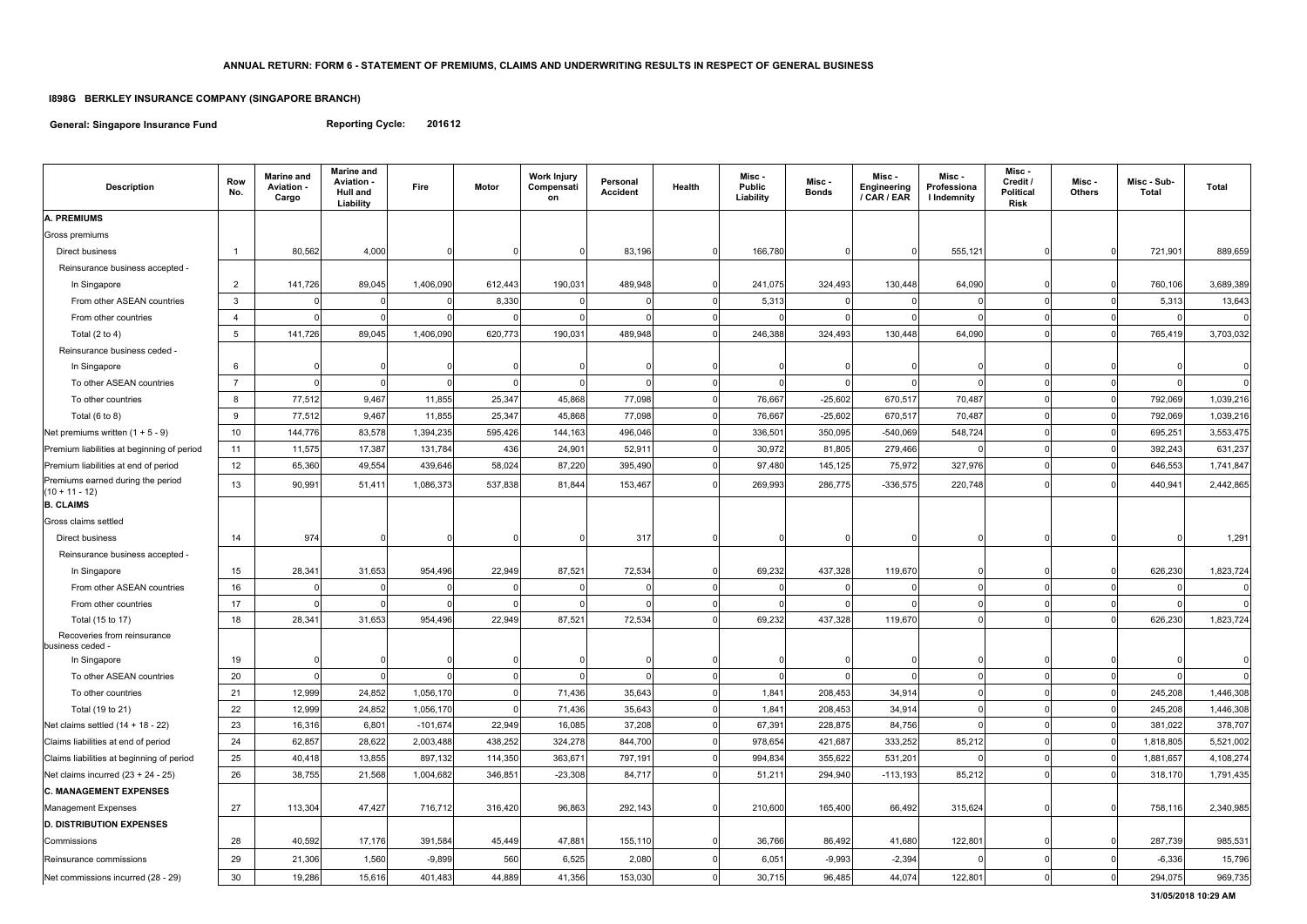| Other distribution expenses                            | 31 |           |           |              |            |           |            |           |            |            |            |  |            |              |
|--------------------------------------------------------|----|-----------|-----------|--------------|------------|-----------|------------|-----------|------------|------------|------------|--|------------|--------------|
| <b>E. UNDERWRITING RESULTS</b>                         |    |           |           |              |            |           |            |           |            |            |            |  |            |              |
| Underwriting gain / (loss) (13 - 26 - 27<br>$-30 - 31$ | 32 | $-80,354$ | $-33,200$ | $-1,036,504$ | $-170.322$ | $-33,067$ | $-376.423$ | $-22,533$ | $-270,050$ | $-333,948$ | $-302,889$ |  | $-929,420$ | $-2,659,290$ |
| <b>F. NET INVESTMENT INCOME</b>                        | 33 | 6,708     | 2,808     | 42.428       | 18.732     | 5.734     | 17.295     | 12.467    | 9.792      | 3,936      | 18,684     |  | 44,879     | 138,584      |
| $ G.$ OPERATING RESULT $(32 + 33)$                     | 34 | $-73,646$ | $-30,392$ | $-994,076$   | $-151,590$ | $-27,333$ | $-359,128$ | $-10,066$ | $-260,258$ | $-330,012$ | $-284,205$ |  | $-884,541$ | $-2,520,706$ |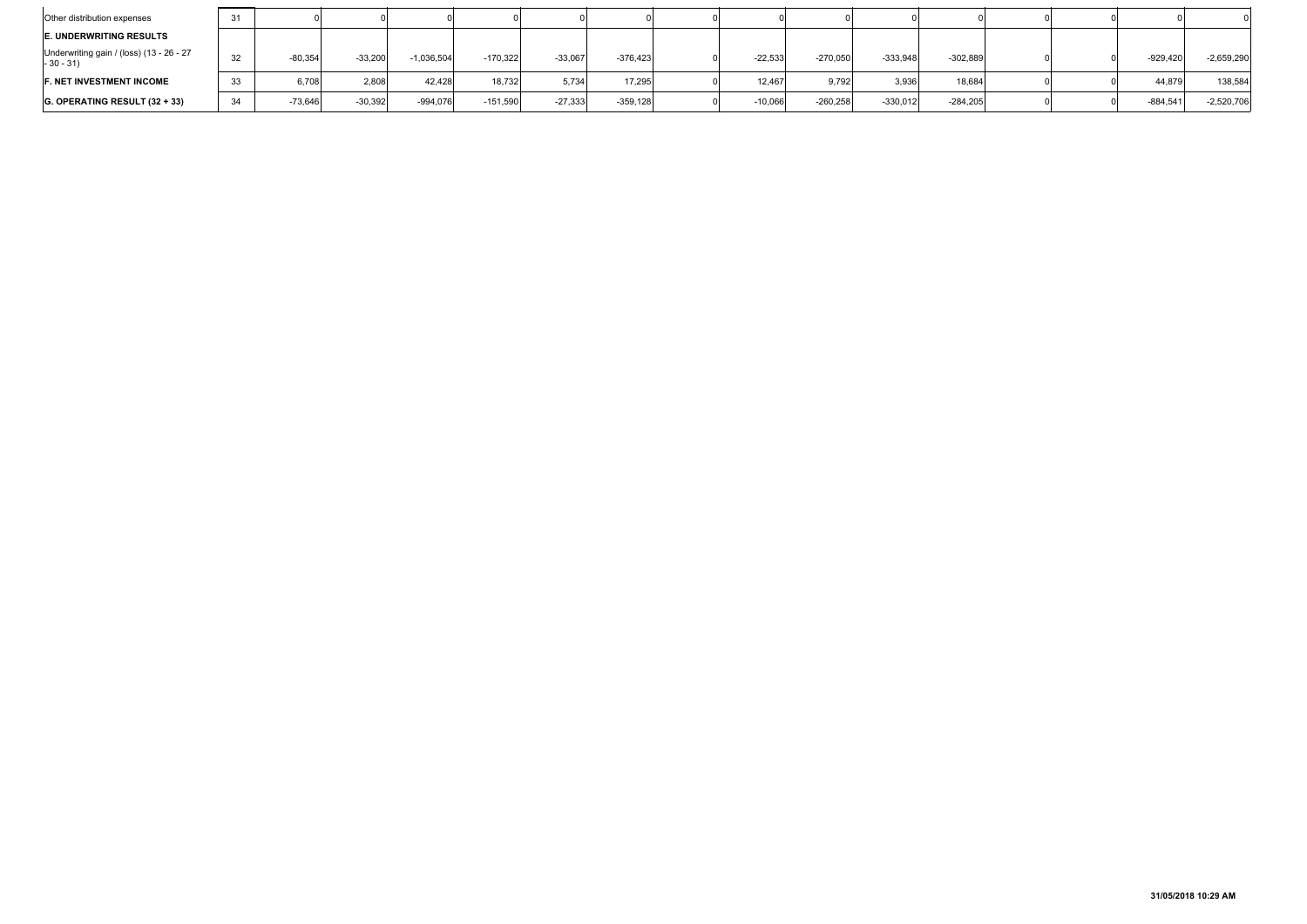#### **ANNUAL RETURN: FORM 6 - STATEMENT OF PREMIUMS, CLAIMS AND UNDERWRITING RESULTS IN RESPECT OF GENERAL BUSINESS**

## **I898G BERKLEY INSURANCE COMPANY (SINGAPORE BRANCH)**

#### **General: Offshore Insurance Fund**

**Reporting Cycle: 2016 12**

| <b>Description</b>                                  | Row<br>No. | <b>Marine and</b><br><b>Aviation -</b><br>Cargo | <b>Marine and</b><br><b>Aviation - Hull</b><br>and Liability | Property   | <b>Casualty and</b><br><b>Others</b> | <b>Total</b> |
|-----------------------------------------------------|------------|-------------------------------------------------|--------------------------------------------------------------|------------|--------------------------------------|--------------|
| A. PREMIUMS                                         |            |                                                 |                                                              |            |                                      |              |
| Gross premiums                                      |            |                                                 |                                                              |            |                                      |              |
| Direct business                                     | 1          | 106,533                                         | 0                                                            | 0          | 248,474                              | 355,007      |
| Reinsurance business accepted -                     |            |                                                 |                                                              |            |                                      |              |
| In Singapore                                        | 2          | 9,669                                           | 13,297                                                       | $-28,578$  | 41,704                               | 36,092       |
| From other ASEAN countries                          | 3          | 381,693                                         | 554,018                                                      | 3,540,014  | 2,718,690                            | 7,194,415    |
| From other countries                                | 4          | 2,643                                           | 0                                                            | 6,215,532  | 3,676,606                            | 9,894,781    |
| Total $(2 to 4)$                                    | 5          | 394,005                                         | 567,315                                                      | 9,726,968  | 6,437,000                            | 17,125,288   |
| Reinsurance business ceded -                        |            |                                                 |                                                              |            |                                      |              |
| In Singapore                                        | 6          | 0                                               | 0                                                            | 0          | 0                                    | 0            |
| To other ASEAN countries                            | 7          | 0                                               | $\Omega$                                                     | $\Omega$   | 0                                    | $\Omega$     |
| To other countries                                  | 8          | 178,280                                         | 254,113                                                      | 7,494,701  | 313,215                              | 8,240,309    |
| Total $(6 to 8)$                                    | 9          | 178,280                                         | 254,113                                                      | 7,494,701  | 313,215                              | 8,240,309    |
| Net premiums written $(1 + 5 - 9)$                  | 10         | 322,258                                         | 313,202                                                      | 2,232,267  | 6,372,259                            | 9,239,986    |
| Premium liabilities at beginning<br>of period       | 11         | 235,323                                         | 216,733                                                      | 3,537,600  | 1,032,319                            | 5,021,975    |
| Premium liabilities at end of period                | 12         | 354,693                                         | 371,242                                                      | 6,162,433  | 2,364,517                            | 9,252,885    |
| Premiums earned during the<br>period (10 + 11 - 12) | 13         | 202,888                                         | 158,693                                                      | $-392,566$ | 5,040,061                            | 5,009,076    |
| <b>B. CLAIMS</b>                                    |            |                                                 |                                                              |            |                                      |              |
| Gross claims settled                                |            |                                                 |                                                              |            |                                      |              |
| Direct business                                     | 14         | 0                                               | 0                                                            | 0          | $\Omega$                             | 0            |
| Reinsurance business accepted -                     |            |                                                 |                                                              |            |                                      |              |
| In Singapore                                        | 15         | 327                                             | 5                                                            | 74,936     | 0                                    | 75,268       |
| From other ASEAN countries                          | 16         | 179,000                                         | 168,011                                                      | 4,705,483  | 412,569                              | 5,465,063    |
| From other countries                                | 17         | 29,344                                          | $\Omega$                                                     | 2,637,545  | 248,237                              | 2,915,126    |
| Total (15 to 17)                                    | 18         | 208,671                                         | 168,016                                                      | 7,417,964  | 660,806                              | 8,455,457    |
| Recoveries from reinsurance                         |            |                                                 |                                                              |            |                                      |              |
| business ceded - In Singapore                       | 19         | 0                                               | 0                                                            | 0          | 0                                    | 0            |
| To other ASEAN countries                            | 20         | 0                                               | 0                                                            | 0          | 0                                    | 0            |
| To other countries                                  | 21         | 46,427                                          | 24,985                                                       | 1,367,479  | 296,268                              | 1,735,159    |
| Total (19 to 21)                                    | 22         | 46,427                                          | 24,985                                                       | 1,367,479  | 296,268                              | 1,735,159    |
| Net claims settled $(14 + 18 - 22)$                 | 23         | 162,244                                         | 143,031                                                      | 6,050,485  | 364,538                              | 6,720,298    |
| Claims liabilities at end of period                 | 24         | 406,531                                         | 370,124                                                      | 13,760,068 | 25,434,245                           | 39,970,968   |
| Claims liabilities at beginning<br>of period        | 25         | 350,095                                         | 317,148                                                      | 20,131,835 | 9,009,657                            | 29,808,735   |
| Net claims incurred $(23 + 24 - 25)$                | 26         | 218,680                                         | 196,007                                                      | $-321,282$ | 16,789,126                           | 16,882,531   |
| <b>C. MANAGEMENT EXPENSES</b>                       |            |                                                 |                                                              |            |                                      |              |
| <b>Management Expenses</b>                          | 27         | 161,159                                         | 182,659                                                      | 3,131,807  | 2,152,533                            | 5,628,158    |
| <b>D. DISTRIBUTION EXPENSES</b>                     |            |                                                 |                                                              |            |                                      |              |
| Commissions                                         | 28         | 151,219                                         | 183,208                                                      | 2,511,425  | 1,278,899                            | 4,124,751    |
| Reinsurance commissions                             | 29         | 58,805                                          | 112,667                                                      | 128,255    | 11,693                               | 311,420      |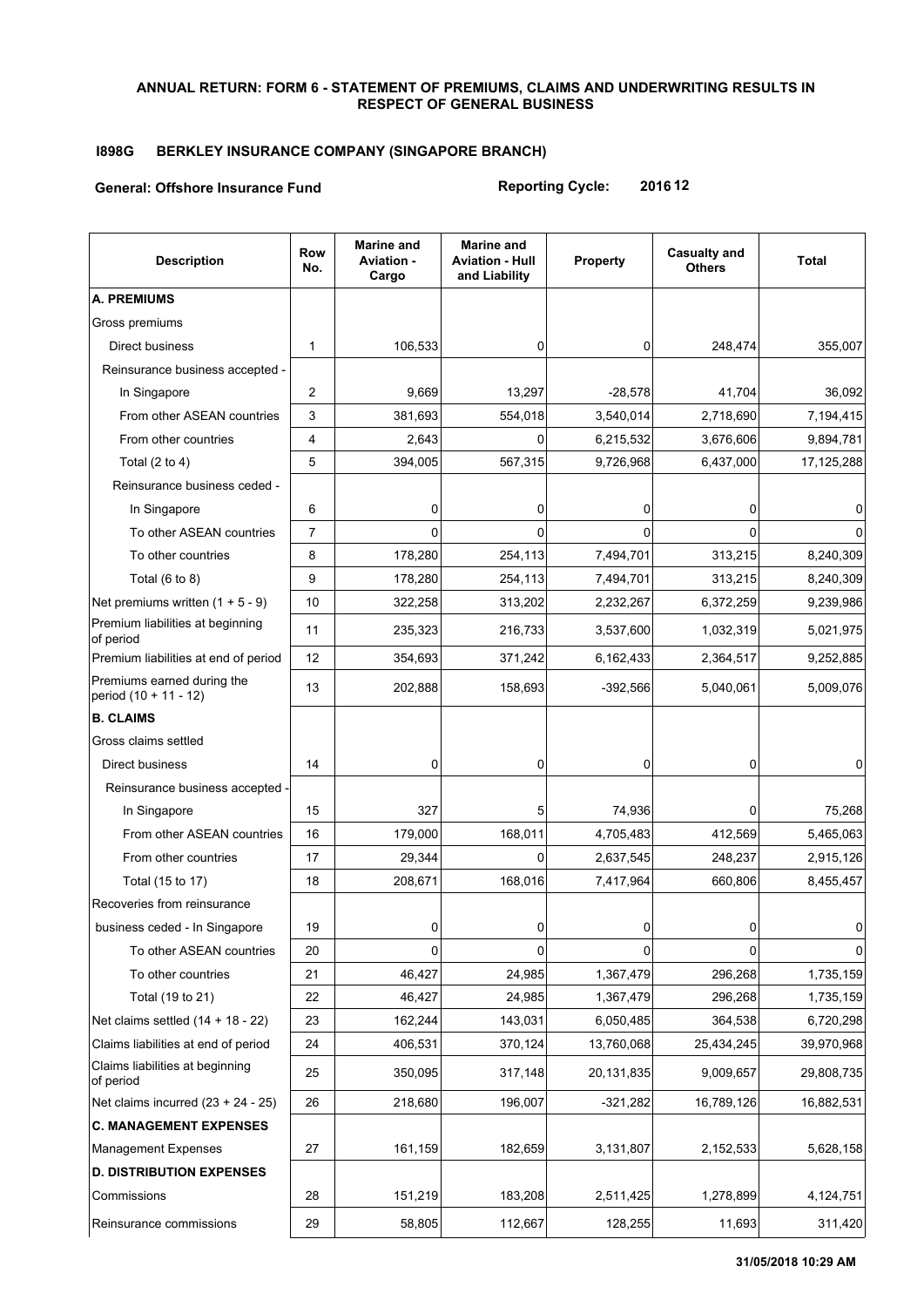| Net commissions incurred (28 -<br>29)                     | 30 | 92.414     | 70.541     | 2,383,170    | 1,267,206     | 3,813,331     |
|-----------------------------------------------------------|----|------------|------------|--------------|---------------|---------------|
| Other distribution expenses                               | 31 |            |            |              |               | 0             |
| <b>E. UNDERWRITING RESULTS</b>                            |    |            |            |              |               |               |
| Underwriting gain / (loss) (13 -<br>$ 26 - 27 - 30 - 31 $ | 32 | $-269.365$ | $-290.514$ | $-5.586.261$ | $-15.168.804$ | $-21,314,944$ |
| <b>F. NET INVESTMENT INCOME</b>                           | 33 | 37,782     | 42,823     | 734.224      | 504.642       | 1,319,471     |
| <b>G. OPERATING RESULT (32)</b><br>$+ 33)$                | 34 | $-231,583$ | $-247.691$ | $-4,852,037$ | $-14,664,162$ | $-19,995,473$ |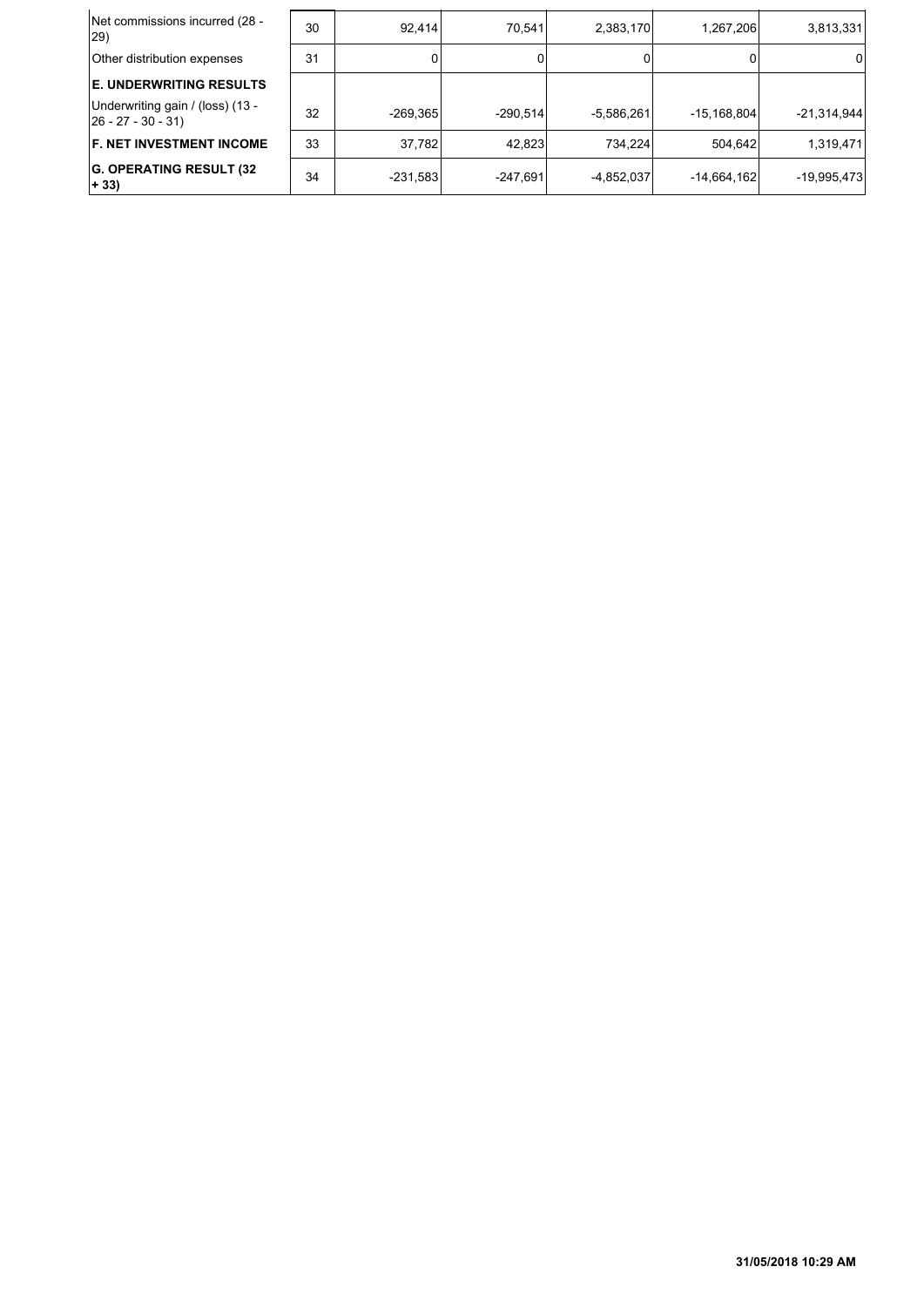#### **ANNUAL RETURN: NOTES TO FORM 6**

#### **I898G BERKLEY INSURANCE COMPANY (SINGAPORE BRANCH)**

**Reporting Cycle: 201612**

**General: Singapore Insurance Fund**

**Note 1 - Items in this Form may be allocated according to a reasonable basis used by the licensed insurer which is acceptable to its external auditor. The bases used shall be stated as a Note to this Form.**

Management Expenses and Net Investment Income are allocated to each class of business in proportion to the Gross Premium for each class of business.

**Note 2 - Particulars on reinsurances of special risks other than reinsurances of liabilities under a marine and aviation policy.**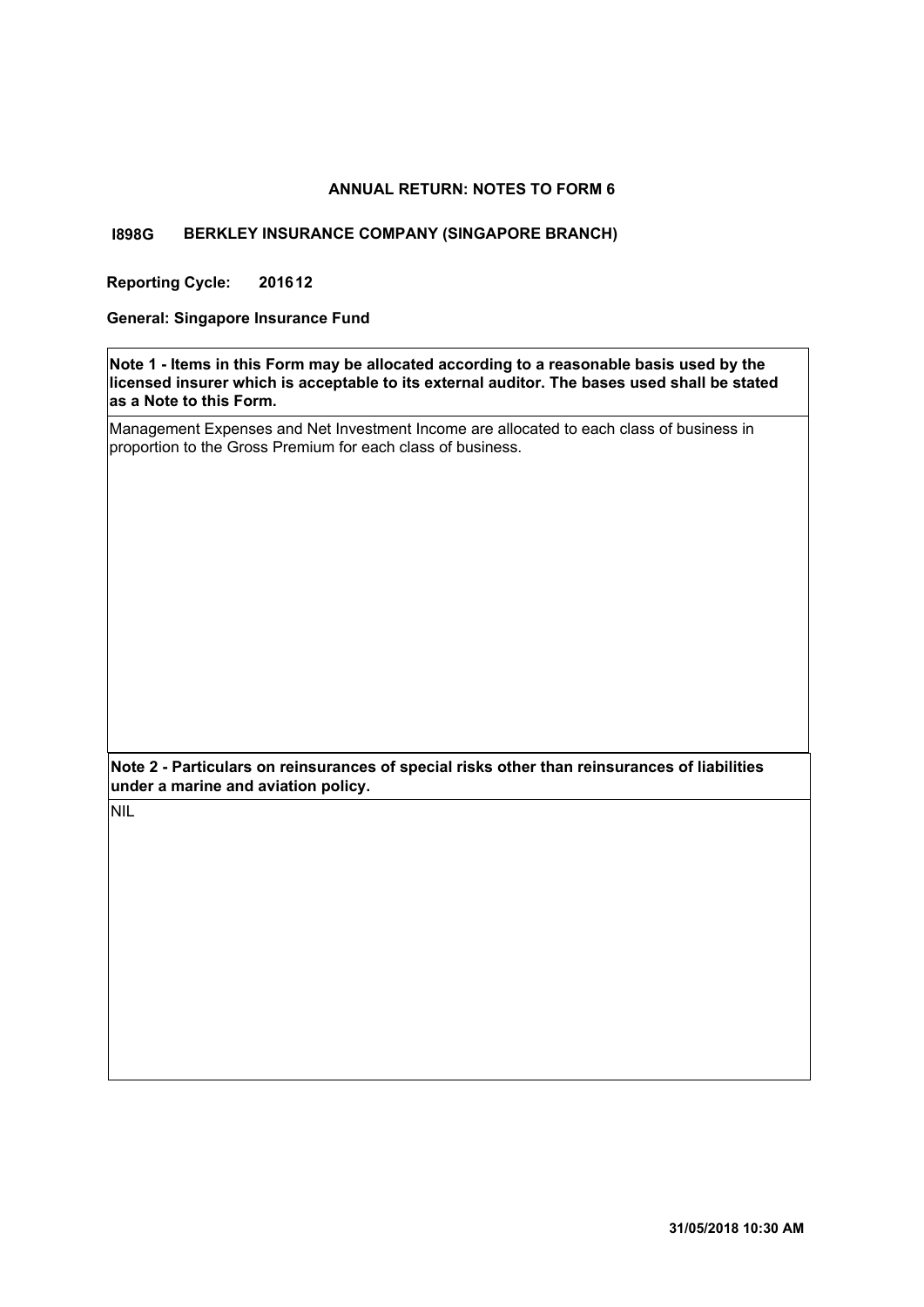#### **ANNUAL RETURN: NOTES TO FORM 6**

#### **I898G BERKLEY INSURANCE COMPANY (SINGAPORE BRANCH)**

**Reporting Cycle: 201612**

**General: Offshore Insurance Fund**

**Note 1 - Items in this Form may be allocated according to a reasonable basis used by the licensed insurer which is acceptable to its external auditor. The bases used shall be stated as a Note to this Form.**

Management Expenses and Net Investment Income are allocated to each class of business in proportion to the Gross Premium for each class of business.

**Note 2 - Particulars on reinsurances of special risks other than reinsurances of liabilities under a marine and aviation policy.**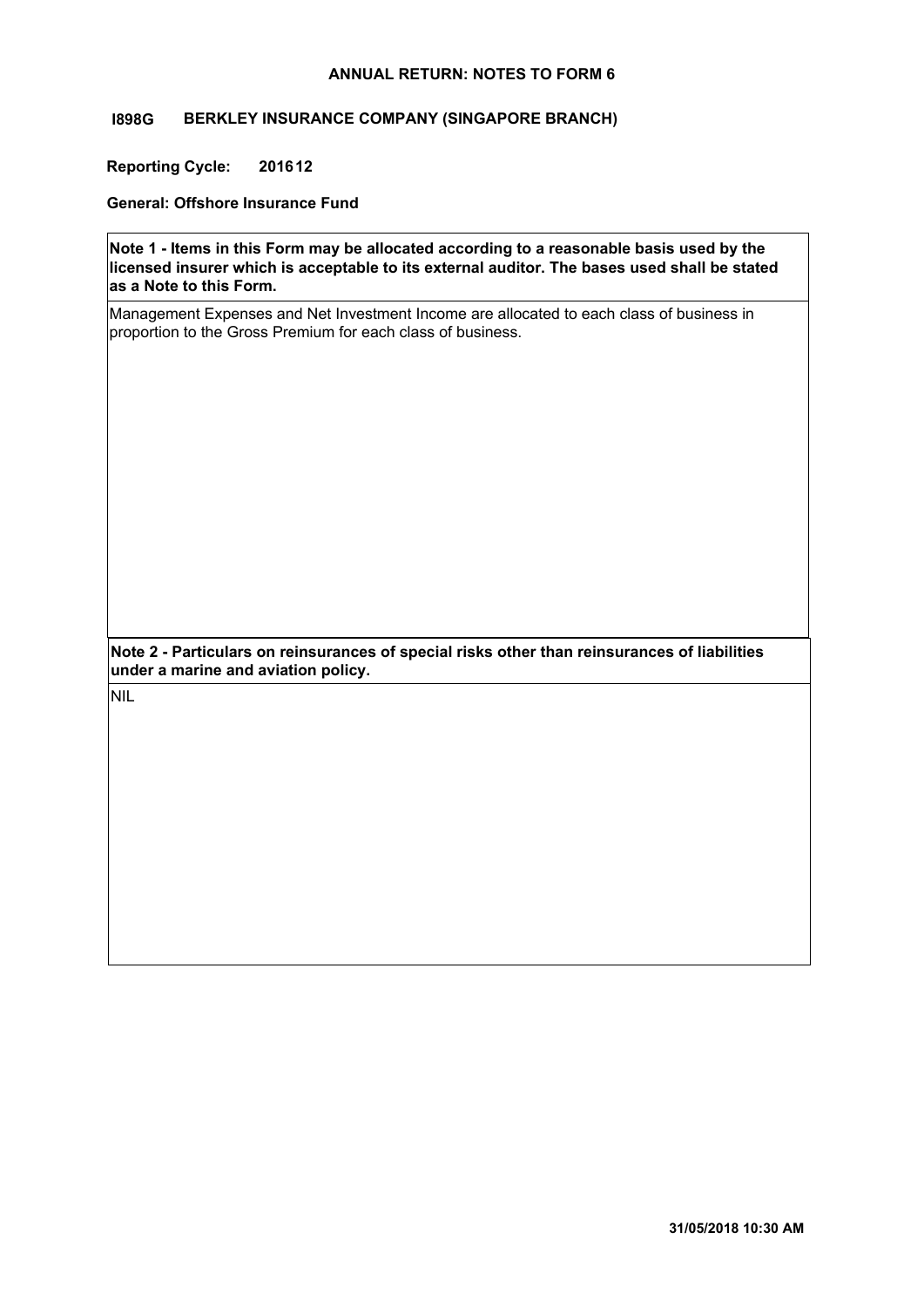#### **ANNUAL RETURN: FORM 6 - ADDITIONAL INFORMATION**

#### **BERKLEY INSURANCE COMPANY (SINGAPORE BRANCH) I898G**

#### **Reporting Cycle: 201612**

The negative earned premium for SIF Engineering is a result of the reduction in the gross written premium based on updated premium estimate provided by the cedant, as well as the result of the purchase of a retrocession cover to protect the engineering runoff portfolio with effect on 1/1/2016.

The negative earned premium for OIF Property s a result of the purchase of a retrocession cover to protect the engineering runoff portfolio with effect on 1/1/2016.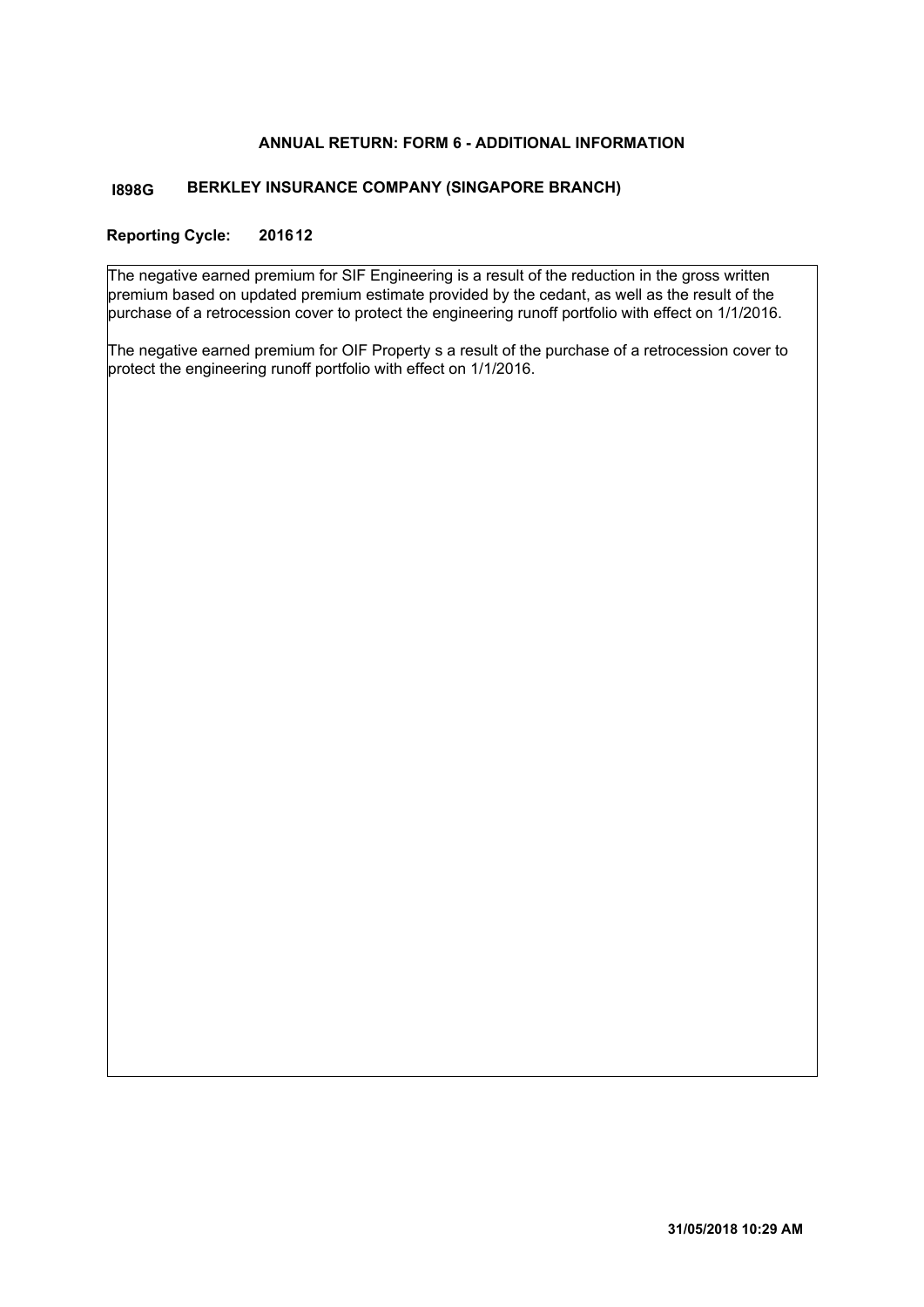#### **ANNUAL RETURN: FORM 7 - STATEMENT IN RESPECT OF ACCIDENT AND HEALTH BENEFITS**

**Reporting Cycle: 2016 12**

#### **I898G BERKLEY INSURANCE COMPANY (SINGAPORE BRANCH)**

| <b>Description</b>                                  | <b>Row</b>      | <b>Medical</b><br><b>Expense</b> | <b>Medical</b><br><b>Expense</b> | <b>Critical</b><br><b>Illness</b> | <b>Critical</b><br><b>Illness</b> | <b>Disability</b> | <b>Disability</b> | Personal<br><b>Accident</b> | Personal<br><b>Accident</b> | Hospital<br>Cash | Hospital<br>Cash | <b>Total</b>   | <b>Total</b>     |
|-----------------------------------------------------|-----------------|----------------------------------|----------------------------------|-----------------------------------|-----------------------------------|-------------------|-------------------|-----------------------------|-----------------------------|------------------|------------------|----------------|------------------|
|                                                     | No.             | Individual                       | Group                            | Individual                        | Group                             | Individual        | Group             | Individual                  | Group                       | Individual       | Group            | Individual     | Group            |
| <b>A. PREMIUMS</b>                                  |                 |                                  |                                  |                                   |                                   |                   |                   |                             |                             |                  |                  |                |                  |
| Gross premiums                                      | $\mathbf{1}$    |                                  |                                  | $\Omega$                          | $\Omega$                          | $\Omega$          | <sup>n</sup>      | $\Omega$                    | 83,196                      | $\overline{0}$   | $\Omega$         | $\Omega$       | 83,196           |
| Reinsurance ceded                                   | $\overline{2}$  |                                  |                                  |                                   | $\Omega$                          |                   |                   |                             |                             | $\mathbf{0}$     | $\Omega$         | $\Omega$       | 0                |
| Net premiums written (1 - 2)                        | $\mathbf{3}$    |                                  |                                  |                                   | $\Omega$                          |                   |                   |                             | 83,196                      | $\Omega$         | $\Omega$         | $\Omega$       | 83,196           |
| Premium liabilities at beginning of period          | $\overline{4}$  |                                  |                                  |                                   | $\Omega$                          |                   |                   |                             |                             | $\mathbf{0}$     | $\Omega$         | $\Omega$       | $\mathbf 0$      |
| Premium liabilities at end of period                | $5\overline{)}$ |                                  |                                  | $\Omega$                          | $\Omega$                          | O                 |                   |                             | 266,417                     | $\overline{0}$   | $\Omega$         | $\Omega$       | 266,417          |
| Premium earned during the period (3 +<br>$ 4 - 5 $  | $6\phantom{.}6$ |                                  |                                  |                                   | $\Omega$                          | O                 |                   |                             | $-183,221$                  | $\mathbf 0$      | $\Omega$         | $\Omega$       | $-183,221$       |
| <b>B. CLAIMS</b>                                    |                 |                                  |                                  |                                   |                                   |                   |                   |                             |                             |                  |                  |                |                  |
| Gross claims settled                                | $\overline{7}$  |                                  |                                  | $\Omega$                          | $\Omega$                          | $\Omega$          |                   | $\Omega$                    | 317                         | $\overline{0}$   | $\Omega$         | $\overline{0}$ | 317              |
| Reinsurance recoveries                              | 8               |                                  |                                  |                                   | $\Omega$                          |                   |                   |                             | - 0                         | $\Omega$         | $\Omega$         | $\Omega$       | $\mathbf 0$      |
| Net claims settled (7 - 8)                          | 9               |                                  |                                  |                                   | ∩                                 |                   |                   |                             | 317                         | $\Omega$         | $\Omega$         | $\Omega$       | 317              |
| Claim liabilities at end of period                  | 10              |                                  |                                  | ∩                                 | $\Omega$                          | O                 |                   |                             | 9,696                       | $\Omega$         | $\Omega$         | $\overline{0}$ | 9,696            |
| Claim liabilities at beginning of period            | 11              |                                  |                                  |                                   | ∩                                 | O                 |                   |                             |                             | $\Omega$         | $\Omega$         | $\Omega$       | $\mathbf 0$      |
| Net claims incurred $(9 + 10 - 11)$                 | 12              |                                  |                                  |                                   | ∩                                 |                   |                   |                             | 10,013                      | $\Omega$         | $\Omega$         | $\overline{0}$ | 10,013           |
| <b>C. MANAGEMENT EXPENSES</b>                       |                 |                                  |                                  |                                   |                                   |                   |                   |                             |                             |                  |                  |                |                  |
| Management expenses                                 | 13              |                                  |                                  | $\Omega$                          | $\overline{0}$                    | $\Omega$          | $\Omega$          | $\Omega$                    | 42,407                      | $\overline{0}$   | $\mathbf 0$      | 0              | 42,407           |
| <b>D. DISTRIBUTION EXPENSES</b>                     |                 |                                  |                                  |                                   |                                   |                   |                   |                             |                             |                  |                  |                |                  |
| Commissions                                         | 14              |                                  |                                  | $\Omega$                          | $\Omega$                          | $\Omega$          | $\Omega$          | $\Omega$                    | 22,505                      | $\overline{0}$   | $\overline{0}$   | $\mathbf 0$    | 22,505           |
| Reinsurance commissions                             | 15              |                                  |                                  | $\Omega$                          | $\Omega$                          | $\Omega$          | $\Omega$          | $\Omega$                    | $\Omega$                    | $\overline{0}$   | $\mathbf 0$      | $\overline{0}$ | $\boldsymbol{0}$ |
| Net commissions incurred (14 - 15)                  | 16              |                                  |                                  | $\Omega$                          | $\Omega$                          | $\Omega$          | $\Omega$          | $\Omega$                    | 22,505                      | $\Omega$         | $\Omega$         | $\Omega$       | 22,505           |
| Other distribution expenses                         | 17              |                                  |                                  |                                   | $\Omega$                          | O                 |                   | $\Omega$                    | $\Omega$                    | $\Omega$         | $\Omega$         | $\Omega$       | 0                |
| E. UNDERWRITING RESULTS (6 - 12 -<br>$13 - 16 - 17$ | 18              | $\Omega$                         | 0                                | $\mathbf{0}$                      | $\mathbf{0}$                      | 0                 | 0                 | ŋ                           | $-258,146$                  | 0                | $\mathbf{0}$     | 0              | $-258,146$       |
| <b>F. NET INVESTMENT INCOME</b>                     | 19              | 0                                | 01                               | $\mathbf{0}$                      | $\mathbf{0}$                      | 0                 | 0                 | 0                           | 2,510                       | $\mathbf 0$      | $\mathbf{0}$     | 0              | 2,510            |
| <b>G. OPERATING RESULTS <math>(18 + 19)</math></b>  | $20\,$          | $\Omega$                         | 0                                | $\Omega$                          | $\mathbf{0}$                      | 0                 | 0                 | n                           | $-255,636$                  | $\mathbf 0$      | $\mathbf{0}$     | 0              | $-255,636$       |
| H. OTHERS                                           |                 |                                  |                                  |                                   |                                   |                   |                   |                             |                             |                  |                  |                |                  |
| Number of policies in force                         | 21              |                                  |                                  | $\Omega$                          | $\mathbf 0$                       | $\mathbf{0}$      | $\Omega$          | $\mathbf 0$                 | 42                          | $\mathbf 0$      | 0                | $\mathbf 0$    | 42               |
| Number of lives covered under policies<br>in force  | 22              |                                  |                                  | $\Omega$                          | $\Omega$                          | $\Omega$          |                   | $\Omega$                    | 4,130                       | $\Omega$         | $\Omega$         | $\Omega$       | 4,130            |
| Number of claims licensed                           | 23              | $\Omega$                         | 01                               | $\mathbf{0}$                      | $\overline{0}$                    | 0                 | $\Omega$          | 0                           | 3                           | $\overline{0}$   | $\mathbf 0$      | $\overline{0}$ | 3                |

## **Form 7 (b) - Accident and Health Insurance (Short-term)**

#### **31/05/2018 10:30 AM**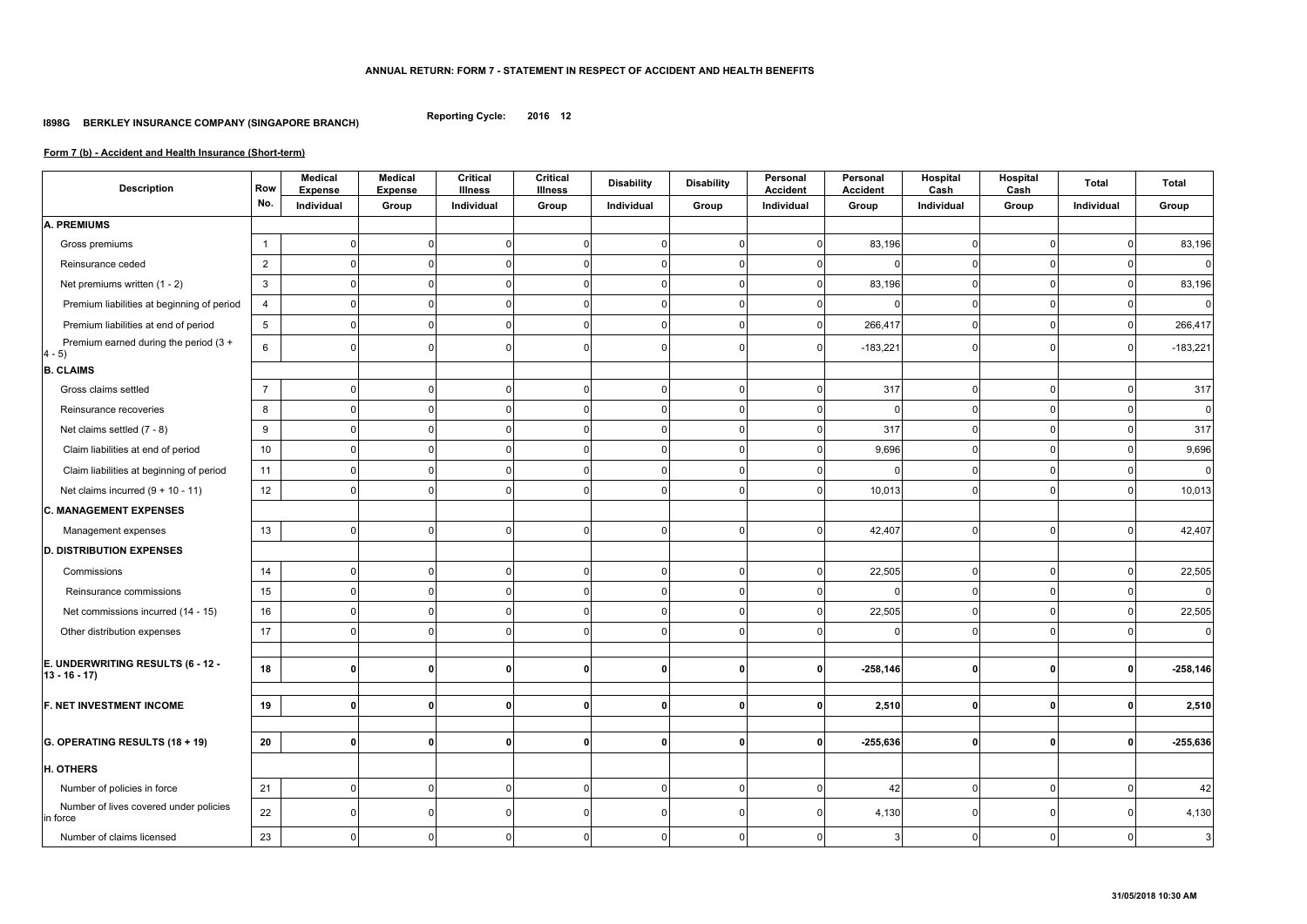#### **ANNUAL RETURN: NOTES TO FORM 7(b)**

#### **I898G BERKLEY INSURANCE COMPANY (SINGAPORE BRANCH)**

**Reporting Cycle: 201612**

**Note 1 - Items in this Form may be allocated according to a reasonable basis used by the licensed insurer. The bases used shall be stated as a Note to this Form.**

Nil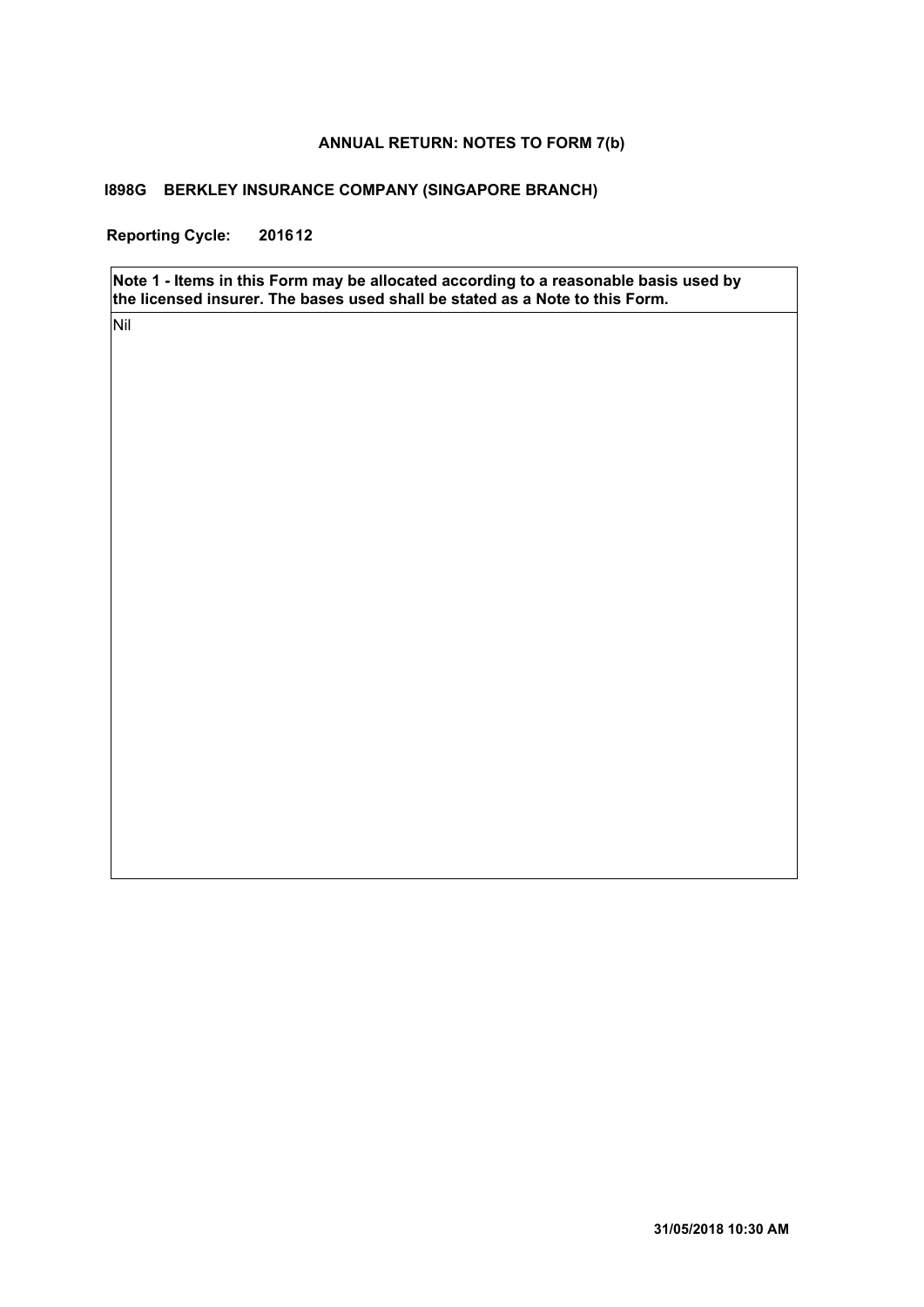# **ANNUAL RETURN: FORM 7(b) - ADDITIONAL INFORMATION**

# **I898G BERKLEY INSURANCE COMPANY (SINGAPORE BRANCH)**

**Reporting Cycle: 201612**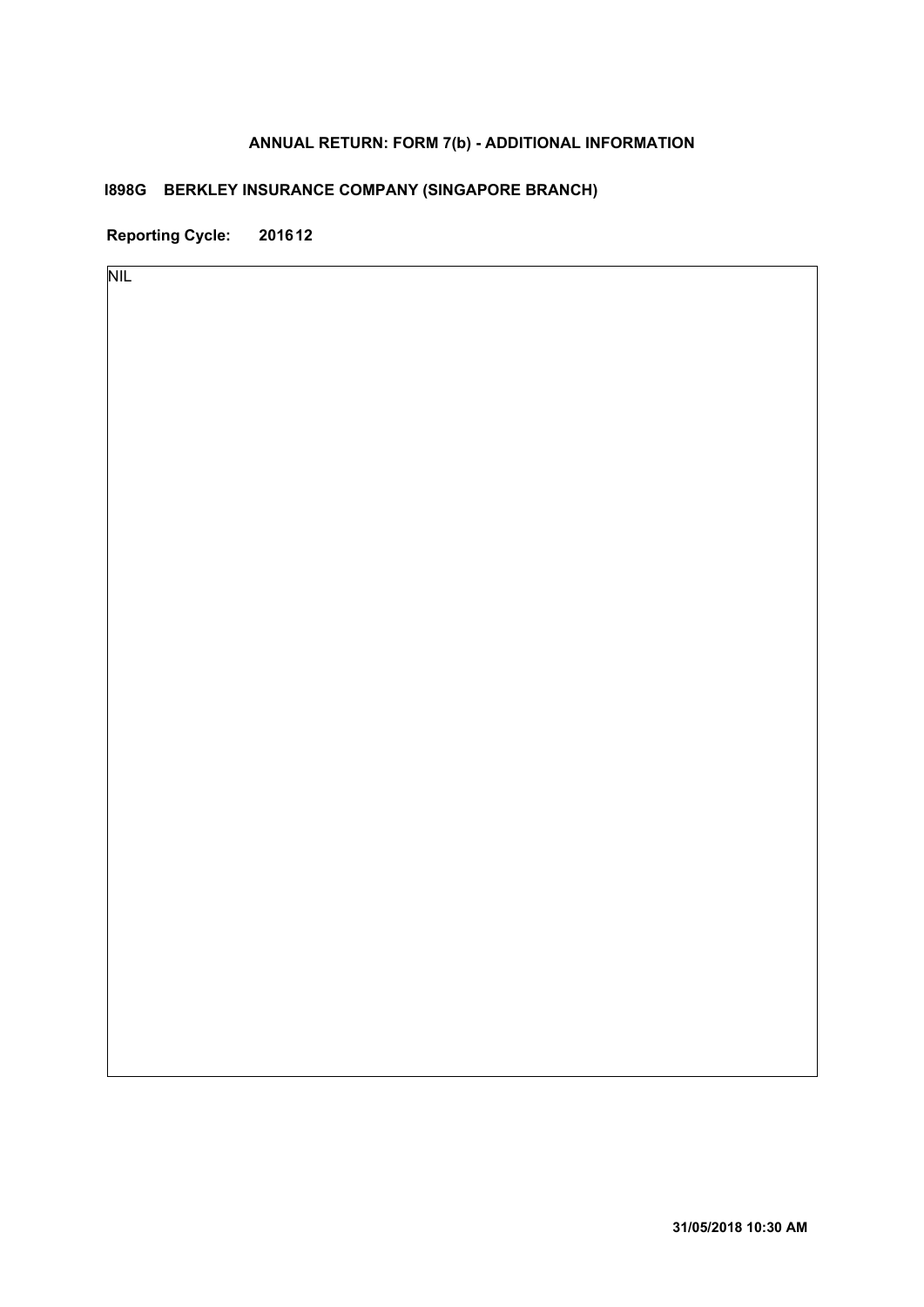#### **ANNUAL RETURN: FORM 10 - STATEMENT OF FINANCIAL POSITION IN RESPECT OF GLOBAL BUSINESS OPERATIONS**

#### **I898G BERKLEY INSURANCE COMPANY (SINGAPORE BRANCH)**

**Reporting Cycle: 2016 12**

| <b>Description</b>                 | <b>Row</b><br>No. | <b>Amount</b><br>'000 (in foreign<br>currency)<br><b>UNITED STATES</b><br><b>DOLLAR</b> |
|------------------------------------|-------------------|-----------------------------------------------------------------------------------------|
| Life Business                      |                   |                                                                                         |
| 1. Policy liabilities              | 1                 | 0                                                                                       |
| <b>General Business</b>            |                   |                                                                                         |
| 1. Net premiums written            | 2                 | 5,711,462                                                                               |
| 2. Premium liabilities             | 3                 | 2,661,678                                                                               |
| 3. Claim liabilities               | 4                 | 9,148,681                                                                               |
| Shareholders fund                  |                   |                                                                                         |
| 1. Paid-up capital                 | 5                 | 2,882,514                                                                               |
| 2. Unappropriated profits (losses) | 6                 | 2,610,530                                                                               |
| 3. Reserves - Capital              | 7                 | 0                                                                                       |
| General                            | 8                 | 0                                                                                       |
| Others*                            | 9                 | 0                                                                                       |
| Total $(5 \text{ to } 9)$          | 10                | 5,493,044                                                                               |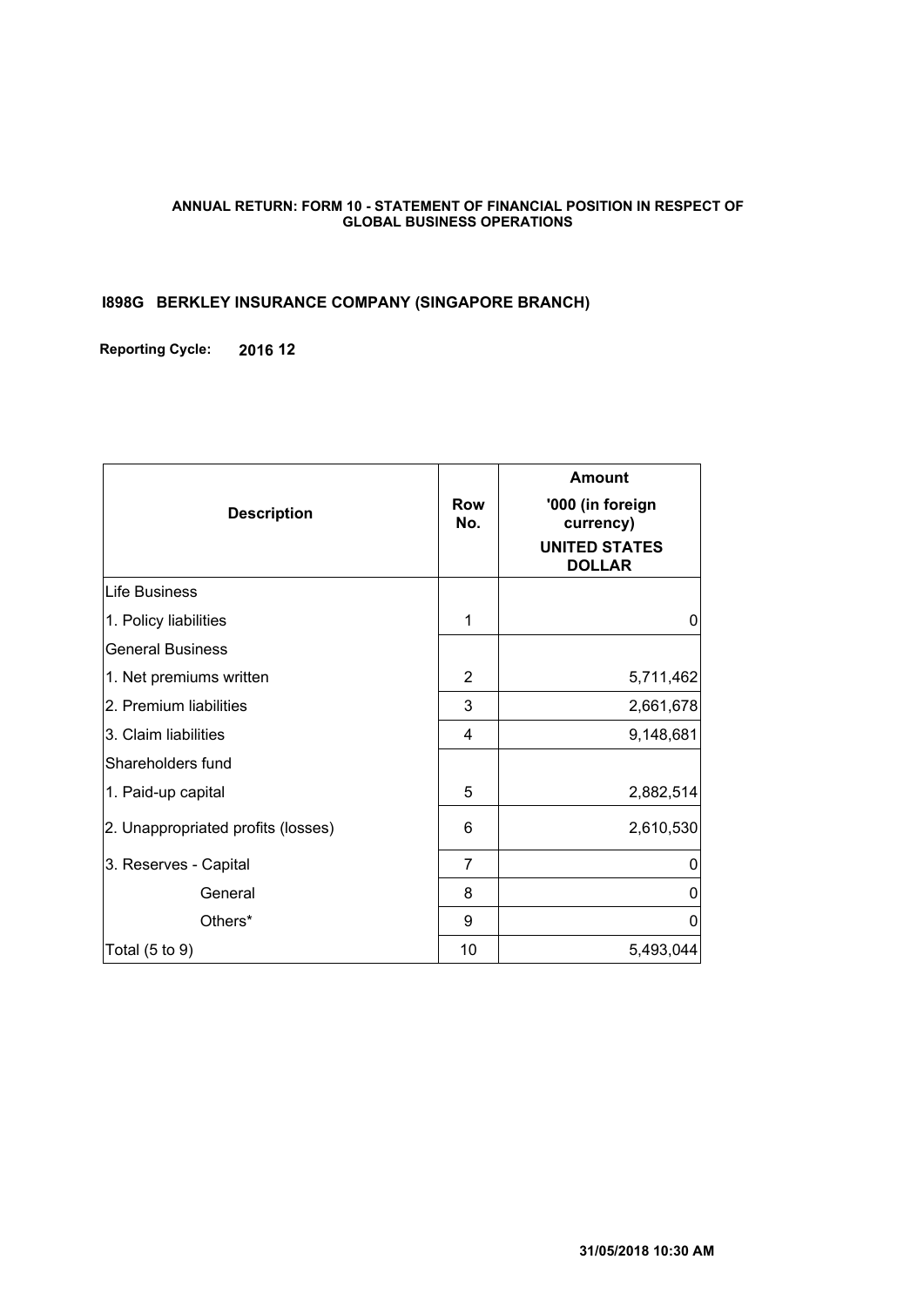### **ANNUAL RETURN: NOTES TO FORM 10**

#### **Reporting Cycle:**

| Note 1 - Breakdown of "Others" | Row No. | <b>Amount</b> |
|--------------------------------|---------|---------------|
|                                |         |               |
|                                |         |               |
|                                |         |               |
|                                |         |               |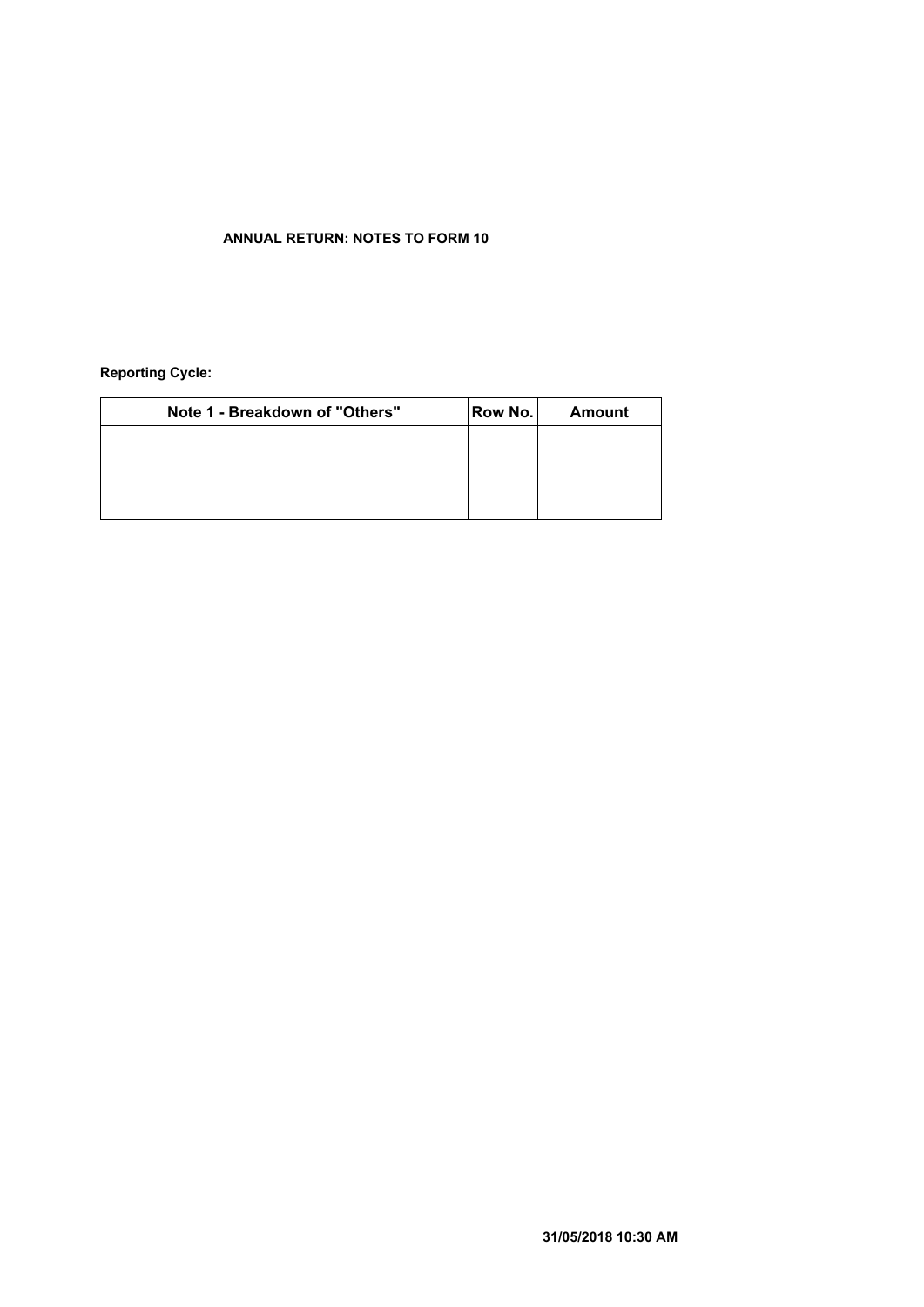## **ANNUAL RETURN: FORM 10 - ADDITIONAL INFORMATION**

# **I898G BERKLEY INSURANCE COMPANY (SINGAPORE BRANCH)**

**Reporting Cycle: 201612**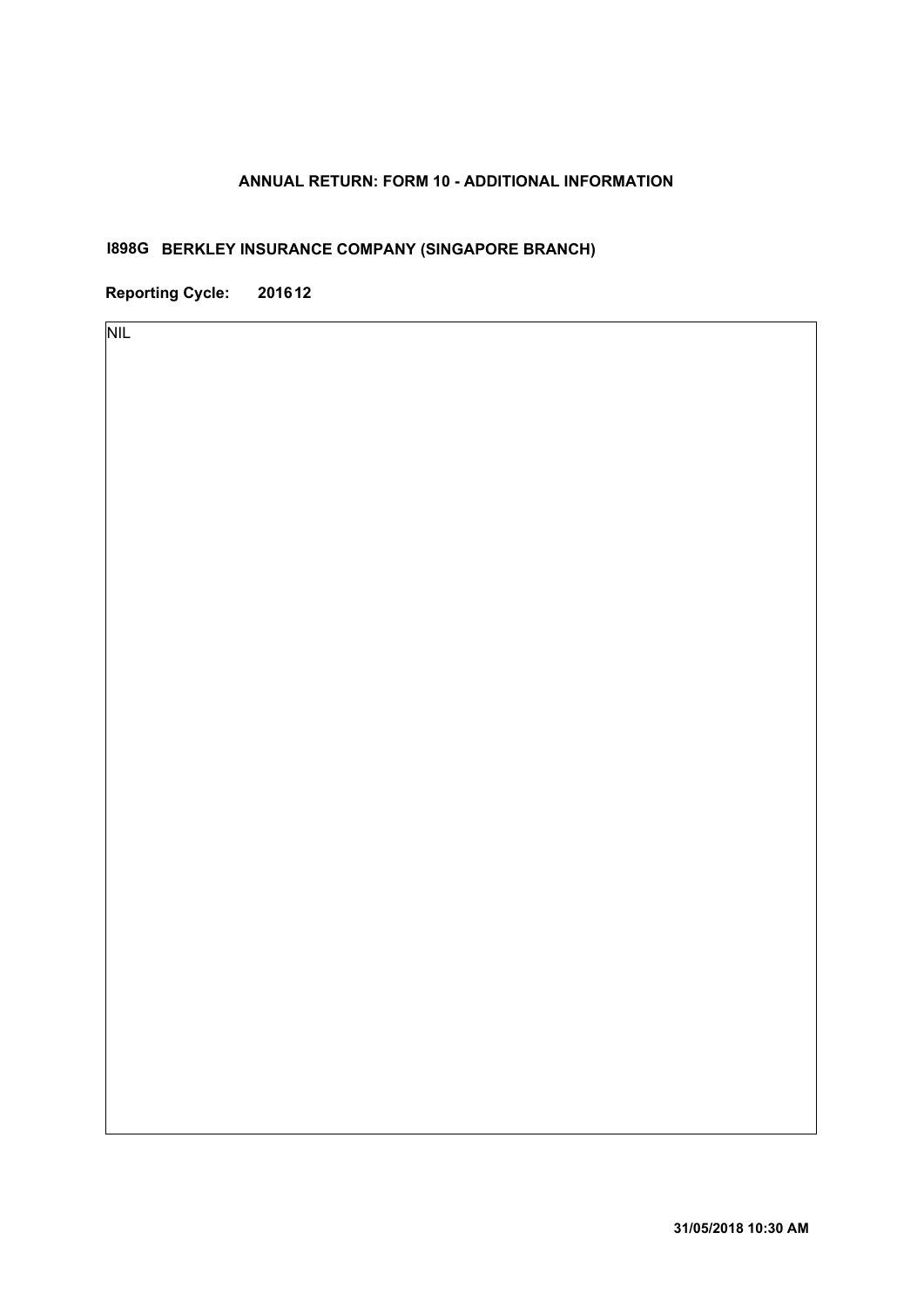#### **ANNUAL RETURN: FORM 20 - ACTUARY'S CERTIFICATE ON POLICY LIABILITIES IN RESPECT OF GENERAL BUSINESS**

#### **ACTUARIAL INVESTIGATION OF POLICY LIABILITIES**

#### **I898G BERKLEY INSURANCE COMPANY (SINGAPORE BRANCH)**

#### **Reporting Cycle: 201612**

 I have conducted an investigation into the valuation of policy liabilities relating to general business as required under section 37 of the Insurance Act and confirm that the valuation is in accordance with all applicable requirements stipulated under the Act and directions issued under the Act, subject to the qualifications stated below\*. I certify these amounts, net of reinsurance, as follows:

| <b>Description</b>         | <b>Singapore Insurance Fund</b> | <b>Offshore Insurance Fund</b> |
|----------------------------|---------------------------------|--------------------------------|
| <b>Premium Liabilities</b> | 1.593.212                       | 9,252,886                      |
| <b>Claim Liabilities</b>   | 5.521.227                       | 39,863,675                     |
| <b>Policy Liabilities</b>  | 7.114.439                       | 49,116,561                     |

| *Qualifications (if none, state "none"): |  |
|------------------------------------------|--|
| None                                     |  |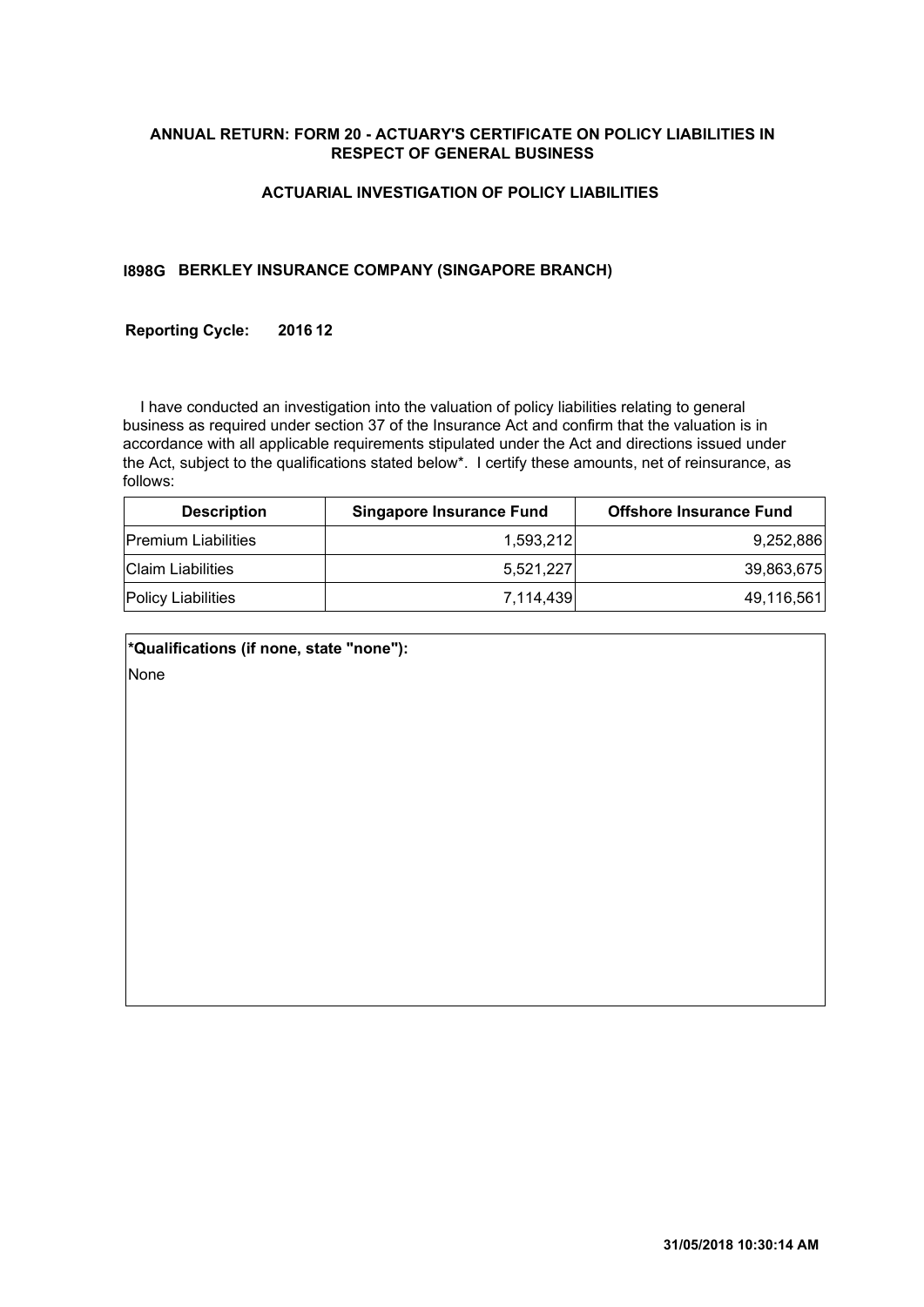## **ANNUAL RETURN: FORM 20 - ADDITIONAL INFORMATION**

#### **BERKLEY INSURANCE COMPANY (SINGAPORE BRANCH) I898G**

# **Reporting Cycle: 201612**

| The Company used a prior set of draft figures provided by the actuary in the regulatory forms. This |            |            |         |  |  |  |  |  |
|-----------------------------------------------------------------------------------------------------|------------|------------|---------|--|--|--|--|--|
| resulted in the following variances between the regulatory forms and actuarial report:              |            |            |         |  |  |  |  |  |
| Regulatory forms Actuarial report<br><b>Difference</b>                                              |            |            |         |  |  |  |  |  |
| <b>SIF Claims liabilities</b>                                                                       | 5,521,002  | 5,521,227  | (225)   |  |  |  |  |  |
| <b>SIF Premium liabilities</b><br>148,635<br>1,741,847<br>1,593,212                                 |            |            |         |  |  |  |  |  |
| <b>OIF Claims liabilities</b>                                                                       | 39,970,986 | 39,863,675 | 107,311 |  |  |  |  |  |
| <b>OIF Premium liabilities</b>                                                                      | 9,252,885  | 9,252,886  | (1)     |  |  |  |  |  |
|                                                                                                     |            |            |         |  |  |  |  |  |
| Total                                                                                               | 56,486,720 | 56,231,000 | 255,720 |  |  |  |  |  |
|                                                                                                     |            |            |         |  |  |  |  |  |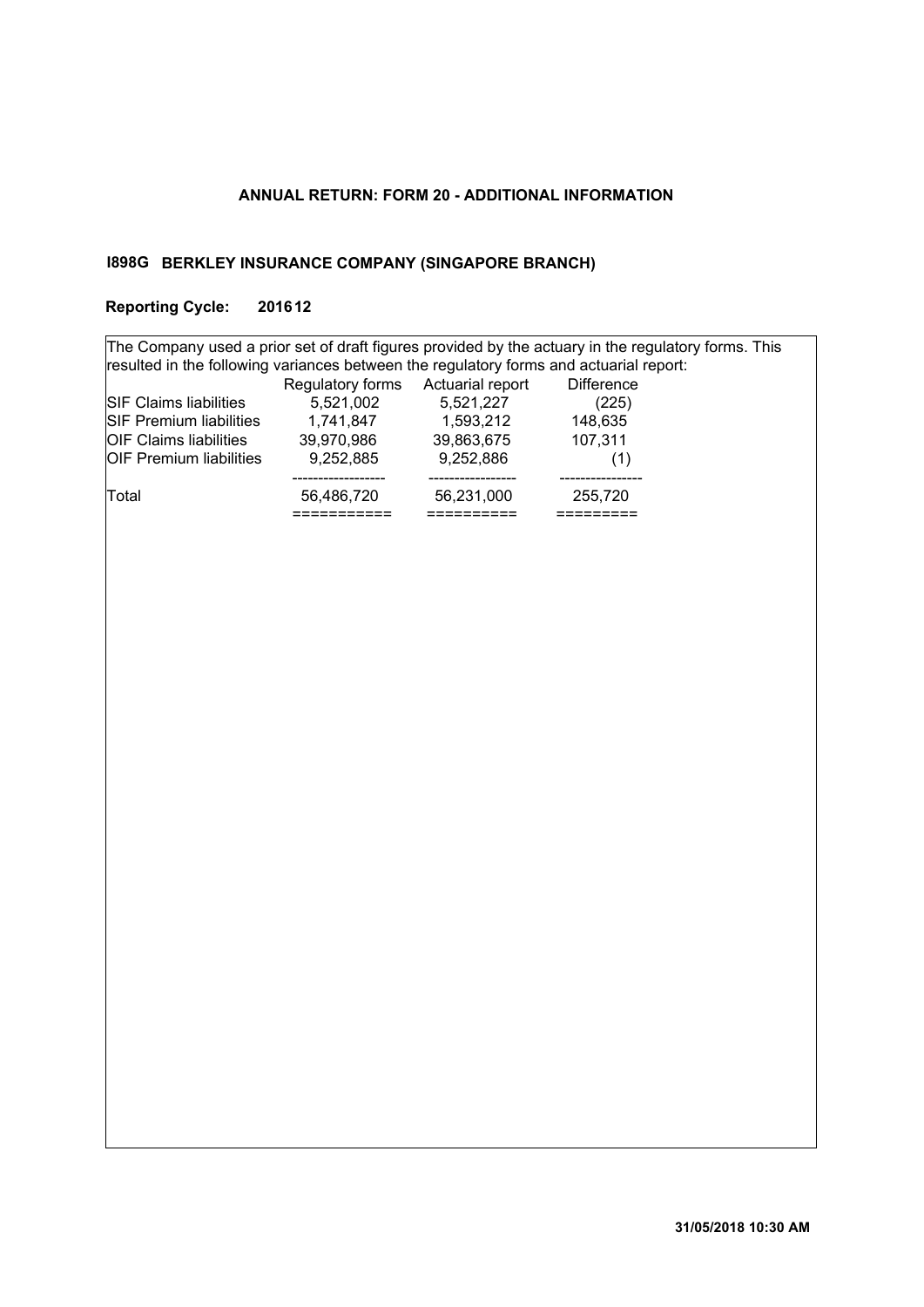#### **ANNUAL RETURN: FORM 21 - STATEMENT IN RELATION TO FUND SOLVENCY REQUIREMENT OF INSURANCE FUND**

# **I898G BERKLEY INSURANCE COMPANY (SINGAPORE BRANCH)**

#### **General: Singapore Insurance Fund**

#### **Reporting Cycle: 2016 12**

| <b>Description</b>                                                    | Row No.        | <b>Amount</b> |           |
|-----------------------------------------------------------------------|----------------|---------------|-----------|
| (i) Financial Resources of Insurance Fund                             |                |               |           |
| Balance in the surplus account (of participating fund)                | 1              |               | 0         |
| Add:                                                                  |                |               |           |
| Allowance for provision for non-guaranteed benefits                   |                |               |           |
| (of participating fund): (lower of 3 or 4)                            | 2              |               | 0         |
| Policy liabilities - minimum condition liability                      | 3              | 0             |           |
| 50% of aggregate of provisions for non-guaranteed benefits<br>and PAD | 4              | 0             |           |
| Surplus of insurance fund (of any other insurance fund)               | 5              |               | 7,221,258 |
| Less:                                                                 |                |               |           |
| Reinsurance adjustment                                                | 6              |               | 270,267   |
| Financial resource adjustment: (8 to 12)                              | $\overline{7}$ |               |           |
| (a) loans to, guarantees granted for, and other                       |                |               |           |
| unsecured amounts owed to the licensed insurer                        | 8              | 0             |           |
| (b) charged assets                                                    | 9              | 0             |           |
| (c) deferred tax assets                                               | 10             | 0             |           |
| (d) intangible assets                                                 | 11             | 0             |           |
| (e) other financial resource adjustments                              | 12             | 0             |           |
| <b>Financial Resources of Insurance Fund</b>                          |                |               |           |
| $(1 + 2 + 5 - 6 - 7)$                                                 | 13             |               | 6,950,991 |
| (ii) Total Risk Requirement of Insurance Fund                         |                |               |           |
| A. Component 1 Requirement - Insurance Risks                          |                |               |           |
| Life Insurance Risk Requirement                                       |                |               |           |
| (for participating fund): $(15 + 18)$                                 | 14             |               | 0         |
| (a) Policy Liability Risk Requirement:                                |                |               |           |
| (zero or 16 - 17, whichever is higher)                                | 15             | 0             |           |
| Modified minimum condition liability                                  | 16             | 0             |           |
| Minimum condition liability                                           | 17             | 0             |           |
| (b) Surrender Value Condition Risk Requirement:                       |                |               |           |
| (zero or 19 - 20, whichever is higher)                                | 18             | 0             |           |
| Aggregate of surrender values of policies of the insurance<br>fund    | 19             | 0             |           |
| Higher of 21 or 22:                                                   | 20             | 0             |           |
| Sum of total risk requirement and minimum condition                   |                |               |           |
| liability of the insurance fund                                       | 21             | 0             |           |
| Policy liabilities of the insurance fund                              | 22             | 0             |           |
| Life Insurance Risk Requirement                                       |                |               |           |
| (other than participating fund) (24 + 27)                             | 23             |               | 0         |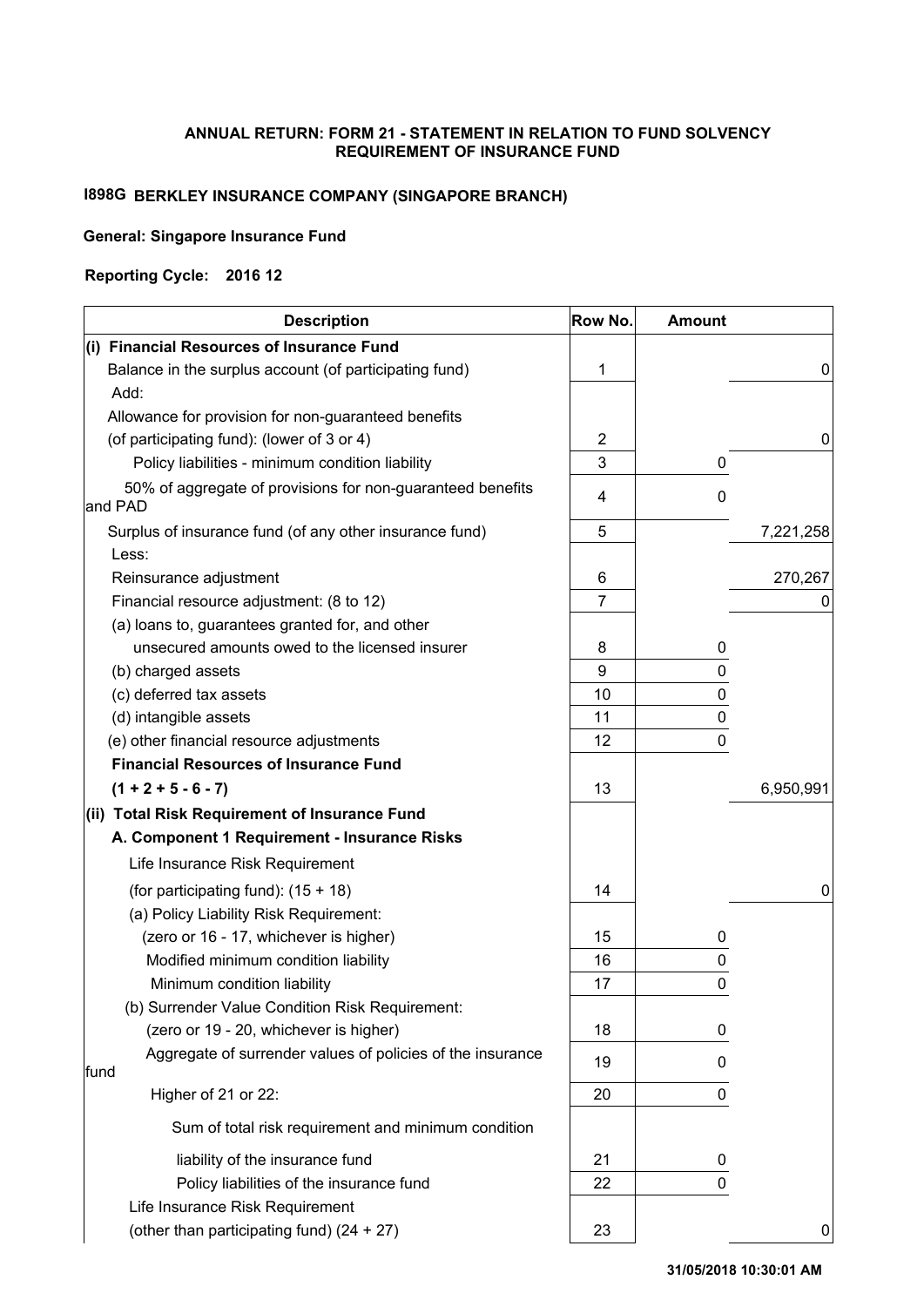| (a) Policy Liability Risk Requirement:                                                                   |    |           |             |
|----------------------------------------------------------------------------------------------------------|----|-----------|-------------|
| (zero or 25 - 26, whichever is higher)                                                                   | 24 | 0         |             |
| Modified policy liabilities                                                                              | 25 | 0         |             |
| <b>Policy Liabilities</b>                                                                                | 26 | 0         |             |
| (b) Surrender Value Condition Risk Requirement:                                                          |    |           |             |
| (zero or 28 - 29, whichever is higher)                                                                   | 27 | 0         |             |
| Aggregate of surrender values of policies of the<br>insurance fund                                       | 28 | 0         |             |
| Sum of total risk requirement and policy liabilities of the<br>insurance fund                            | 29 | 0         |             |
| General Insurance Risk Requirement                                                                       |    |           |             |
| (for general business): (31 to 32)                                                                       | 30 |           | 1,801,790   |
| (a) Premium liability risk requirement                                                                   | 31 | 508,022   |             |
| (b) Claim liability risk requirement                                                                     | 32 | 1,293,768 |             |
| Total C1 Requirement $(14 + 23 + 30)$                                                                    | 33 |           | 1,801,790   |
| B. Component 2 Requirement - Investment Risks and<br><b>Risks arising from Interest Rate Sensitivity</b> |    |           |             |
| and Foreign Currency Mismatch                                                                            |    |           |             |
| between Asset and Liabilities                                                                            |    |           |             |
| Equity Investment Risk Requirement (35 to 36)                                                            | 34 |           | 0           |
| (a) Specific Risk Requirement                                                                            | 35 | 0         |             |
| (b) General Risk Requirement                                                                             | 36 | 0         |             |
|                                                                                                          |    |           |             |
| Debt Investment and Duration Mismatch Risk                                                               |    |           |             |
| requirement: (38 or 43, whichever is higher)                                                             | 37 |           | 84,800      |
| (a) Sum of: $(39 + 42)$                                                                                  | 38 | 84,800    |             |
| Debt investment risk requirement in an increasing                                                        |    |           |             |
| interest rate environment (40 to 41)                                                                     | 39 | 84,800    |             |
| Debt specific risk requirement                                                                           | 40 | 0         |             |
| Debt general risk requirement                                                                            | 41 | 84,800    |             |
| Liability adjustment requirement in an increasing interest<br>rate environment                           | 42 | 0         |             |
| (b) Sum of: $(44 + 47)$                                                                                  | 43 | $-84,800$ |             |
| Debt investment risk requirement in a decreasing                                                         |    |           |             |
| interest rate environment (45 to 46)                                                                     | 44 | $-84,800$ |             |
| Debt specific risk requirement                                                                           | 45 | 0         |             |
| Negative of debt general risk requirement                                                                | 46 | $-84,800$ |             |
| Liability adjustment requirement in a decreasing interest rate<br>environment                            | 47 | 0         |             |
| Loan Investment Risk Requirement                                                                         | 48 |           | 0           |
| <b>Property Risk Requirement</b>                                                                         | 49 |           | 0           |
| Foreign Currency Mismatch Risk Requirement (for<br>Singapore Insurance Fund)                             | 50 |           | 395,775     |
| Derivative Counterparty Risk Requirement                                                                 | 51 |           |             |
| Miscellaneous Risk Requirement                                                                           | 52 |           | 191,182     |
| Total C2 Requirement (34 + 37 + 48 + 49 + 50 + 51 + 52)                                                  | 53 |           | 671,757     |
| C. Component 3 Requirement - Concentration Risks                                                         |    |           |             |
| <b>Counterparty Exposure</b>                                                                             | 54 |           |             |
| <b>Equity Securities Exposure</b>                                                                        | 55 |           | 0           |
| <b>Unsecured Loans Exposure</b>                                                                          | 56 |           | $\pmb{0}$   |
| <b>Property Exposure</b>                                                                                 | 57 |           | $\mathbf 0$ |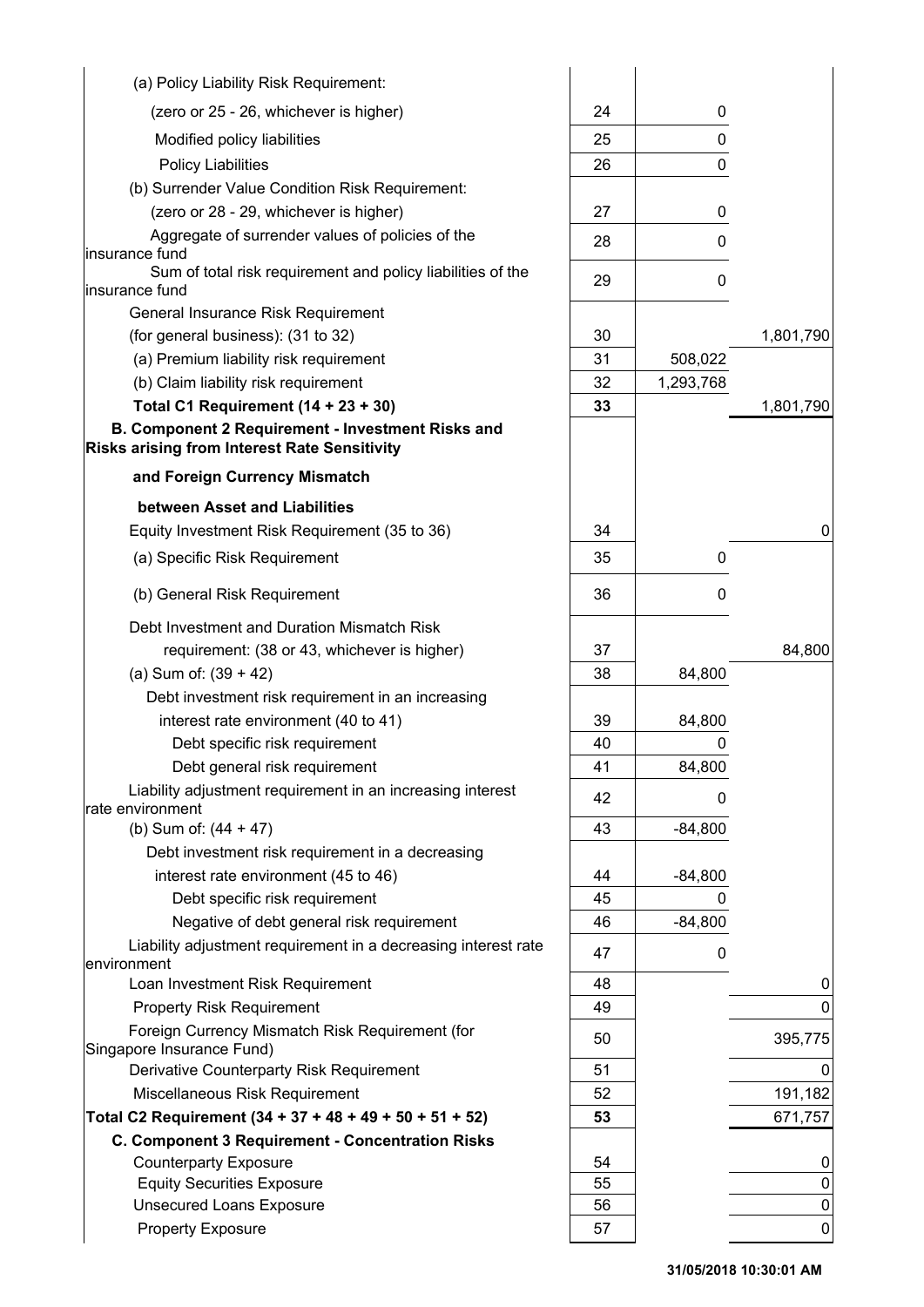| Foreign Currency Risk Exposure                         | 58 |           |
|--------------------------------------------------------|----|-----------|
| Exposure to assets in miscellaneous risk requirements  | 59 |           |
| Exposure to non-liquid assets with Singapore Insurance |    |           |
| fund (for general business)                            | 60 |           |
| Total C3 Requirement (54 to 60)                        | 61 |           |
| Total Risk Requirement of Insurance Fund (33 + 53 +61) | 62 | 2,473,547 |
|                                                        |    |           |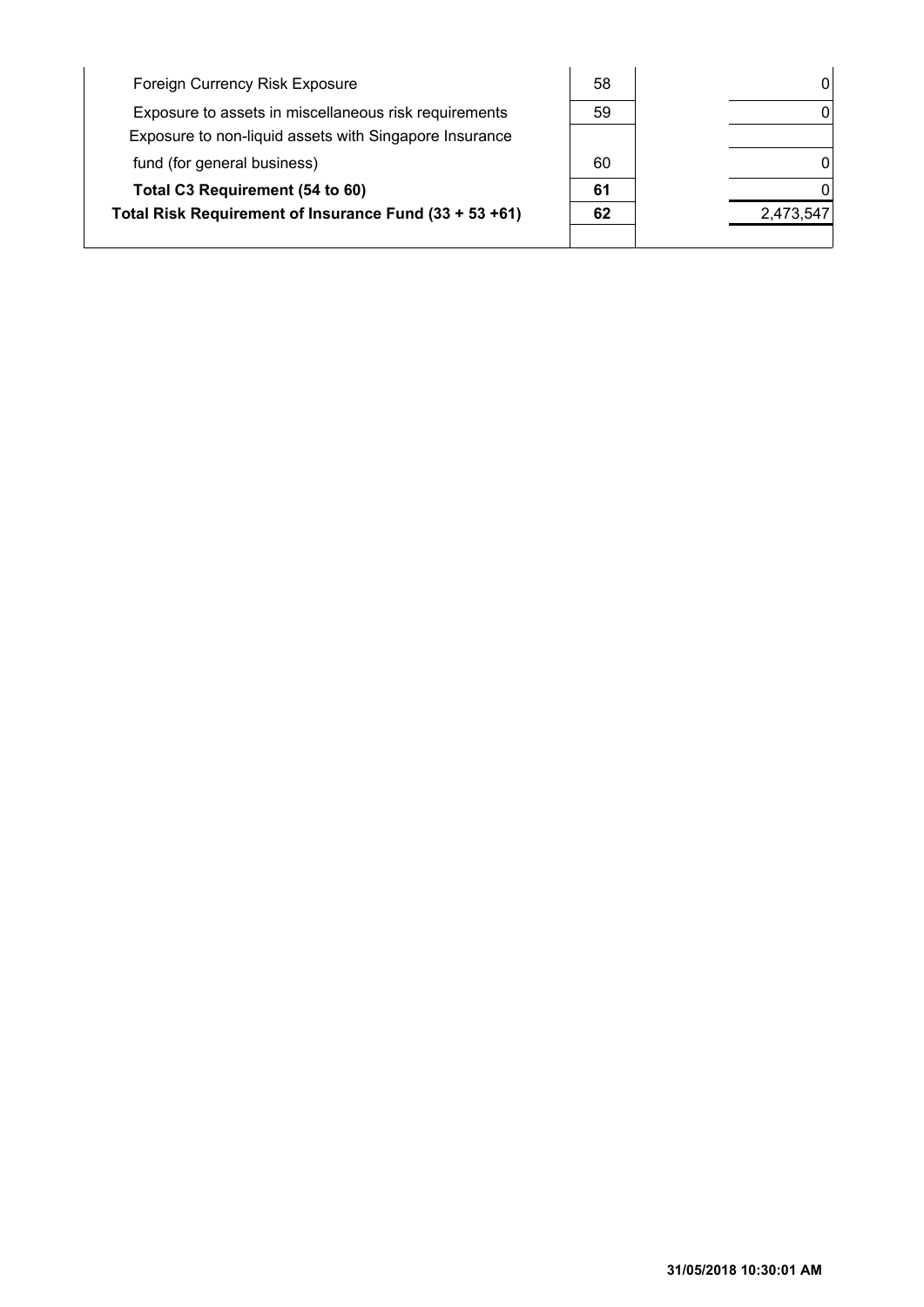#### **ANNUAL RETURN: FORM 21 - STATEMENT IN RELATION TO FUND SOLVENCY REQUIREMENT OF INSURANCE FUND**

# **I898G BERKLEY INSURANCE COMPANY (SINGAPORE BRANCH)**

## **General: Offshore Insurance Fund**

#### **Reporting Cycle: 2016 12**

|      | <b>Description</b>                                                    | Row No. | <b>Amount</b> |            |
|------|-----------------------------------------------------------------------|---------|---------------|------------|
|      | (i) Financial Resources of Insurance Fund                             |         |               |            |
|      | Balance in the surplus account (of participating fund)                | 1       |               | 0          |
|      | Add:                                                                  |         |               |            |
|      | Allowance for provision for non-guaranteed benefits                   |         |               |            |
|      | (of participating fund): (lower of 3 or 4)                            | 2       |               | 0          |
|      | Policy liabilities - minimum condition liability                      | 3       | 0             |            |
|      | 50% of aggregate of provisions for non-guaranteed benefits<br>and PAD | 4       | 0             |            |
|      | Surplus of insurance fund (of any other insurance fund)               | 5       |               | 25,688,791 |
|      | Less:                                                                 |         |               |            |
|      | Reinsurance adjustment                                                | 6       |               | 2,275,269  |
|      | Financial resource adjustment: (8 to 12)                              | 7       |               | 132,381    |
|      | (a) loans to, guarantees granted for, and other                       |         |               |            |
|      | unsecured amounts owed to the licensed insurer                        | 8       | 0             |            |
|      | (b) charged assets                                                    | 9       | 132,381       |            |
|      | (c) deferred tax assets                                               | 10      | 0             |            |
|      | (d) intangible assets                                                 | 11      | 0             |            |
|      | (e) other financial resource adjustments                              | 12      | 0             |            |
|      | <b>Financial Resources of Insurance Fund</b>                          |         |               |            |
|      | $(1 + 2 + 5 - 6 - 7)$                                                 | 13      |               | 23,281,141 |
|      | (ii) Total Risk Requirement of Insurance Fund                         |         |               |            |
|      | A. Component 1 Requirement - Insurance Risks                          |         |               |            |
|      | Life Insurance Risk Requirement                                       |         |               |            |
|      | (for participating fund): $(15 + 18)$                                 | 14      |               | 0          |
|      | (a) Policy Liability Risk Requirement:                                |         |               |            |
|      | (zero or 16 - 17, whichever is higher)                                | 15      | 0             |            |
|      | Modified minimum condition liability                                  | 16      | 0             |            |
|      | Minimum condition liability                                           | 17      | 0             |            |
|      | (b) Surrender Value Condition Risk Requirement:                       |         |               |            |
|      | (zero or 19 - 20, whichever is higher)                                | 18      | 0             |            |
| fund | Aggregate of surrender values of policies of the insurance            | 19      | 0             |            |
|      | Higher of 21 or 22:                                                   | 20      | 0             |            |
|      | Sum of total risk requirement and minimum condition                   |         |               |            |
|      | liability of the insurance fund                                       | 21      | 0             |            |
|      | Policy liabilities of the insurance fund                              | 22      | 0             |            |
|      | Life Insurance Risk Requirement                                       |         |               |            |
|      | (other than participating fund) (24 + 27)                             | 23      |               | 0          |
|      | (a) Policy Liability Risk Requirement:                                |         |               |            |
|      |                                                                       |         |               |            |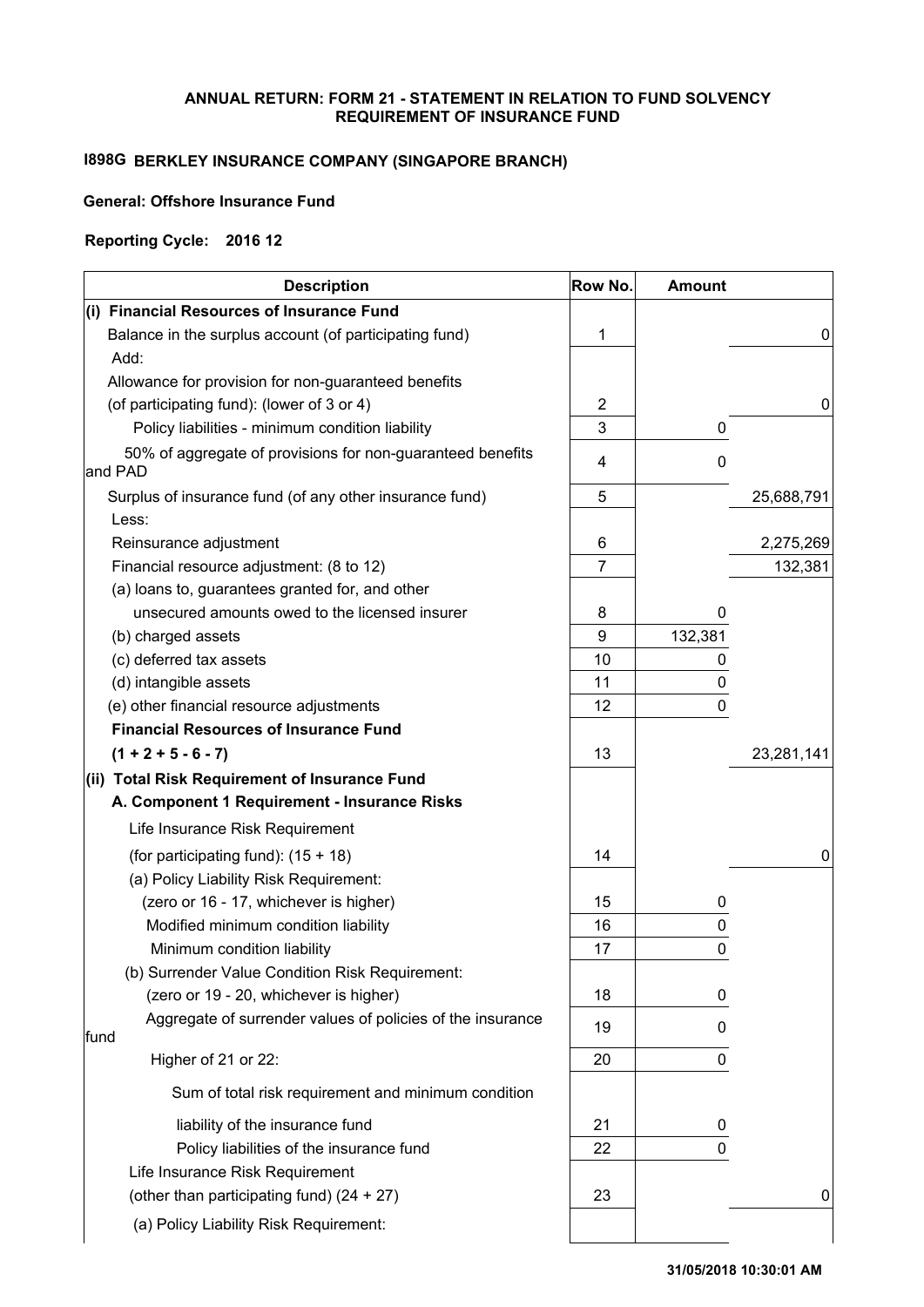| (zero or 25 - 26, whichever is higher)                                                                          | 24 | 0          |             |
|-----------------------------------------------------------------------------------------------------------------|----|------------|-------------|
| Modified policy liabilities                                                                                     | 25 | 0          |             |
| <b>Policy Liabilities</b>                                                                                       | 26 | 0          |             |
| (b) Surrender Value Condition Risk Requirement:                                                                 |    |            |             |
| (zero or 28 - 29, whichever is higher)                                                                          | 27 | 0          |             |
| Aggregate of surrender values of policies of the                                                                | 28 | 0          |             |
| insurance fund                                                                                                  |    |            |             |
| Sum of total risk requirement and policy liabilities of the<br>insurance fund                                   | 29 | 0          |             |
| General Insurance Risk Requirement                                                                              |    |            |             |
| (for general business): (31 to 32)                                                                              | 30 |            | 14,229,114  |
| (a) Premium liability risk requirement                                                                          | 31 | 2,947,238  |             |
| (b) Claim liability risk requirement                                                                            | 32 | 11,281,876 |             |
| Total C1 Requirement $(14 + 23 + 30)$                                                                           | 33 |            | 14,229,114  |
| <b>B. Component 2 Requirement - Investment Risks and</b><br><b>Risks arising from Interest Rate Sensitivity</b> |    |            |             |
| and Foreign Currency Mismatch                                                                                   |    |            |             |
| between Asset and Liabilities                                                                                   |    |            |             |
| Equity Investment Risk Requirement (35 to 36)                                                                   | 34 |            | 0           |
| (a) Specific Risk Requirement                                                                                   | 35 | 0          |             |
| (b) General Risk Requirement                                                                                    | 36 | 0          |             |
| Debt Investment and Duration Mismatch Risk                                                                      |    |            |             |
| requirement: (38 or 43, whichever is higher)                                                                    | 37 |            | 507,441     |
| (a) Sum of: $(39 + 42)$                                                                                         | 38 | 507,441    |             |
| Debt investment risk requirement in an increasing                                                               |    |            |             |
| interest rate environment (40 to 41)                                                                            | 39 | 507,441    |             |
| Debt specific risk requirement                                                                                  | 40 | 0          |             |
| Debt general risk requirement                                                                                   | 41 | 507,441    |             |
| Liability adjustment requirement in an increasing interest<br>rate environment                                  | 42 | 0          |             |
| (b) Sum of: $(44 + 47)$                                                                                         | 43 | $-507,441$ |             |
| Debt investment risk requirement in a decreasing                                                                |    |            |             |
| interest rate environment (45 to 46)                                                                            | 44 | $-507,441$ |             |
| Debt specific risk requirement                                                                                  | 45 | 0          |             |
| Negative of debt general risk requirement                                                                       | 46 | $-507,441$ |             |
| Liability adjustment requirement in a decreasing interest rate<br>environment                                   | 47 | 0          |             |
| Loan Investment Risk Requirement                                                                                | 48 |            | 0           |
| <b>Property Risk Requirement</b>                                                                                | 49 |            | 0           |
| Foreign Currency Mismatch Risk Requirement (for<br>Singapore Insurance Fund)                                    | 50 |            | 0           |
| Derivative Counterparty Risk Requirement                                                                        | 51 |            | 0           |
| Miscellaneous Risk Requirement                                                                                  | 52 |            | 889,025     |
| Total C2 Requirement (34 + 37 + 48 + 49 + 50 + 51 + 52)                                                         | 53 |            | 1,396,466   |
| C. Component 3 Requirement - Concentration Risks                                                                |    |            |             |
| <b>Counterparty Exposure</b>                                                                                    | 54 |            | 0           |
| <b>Equity Securities Exposure</b>                                                                               | 55 |            | 0           |
| <b>Unsecured Loans Exposure</b>                                                                                 | 56 |            | $\mathbf 0$ |
| <b>Property Exposure</b>                                                                                        | 57 |            | 0           |
| Foreign Currency Risk Exposure                                                                                  | 58 |            | 0           |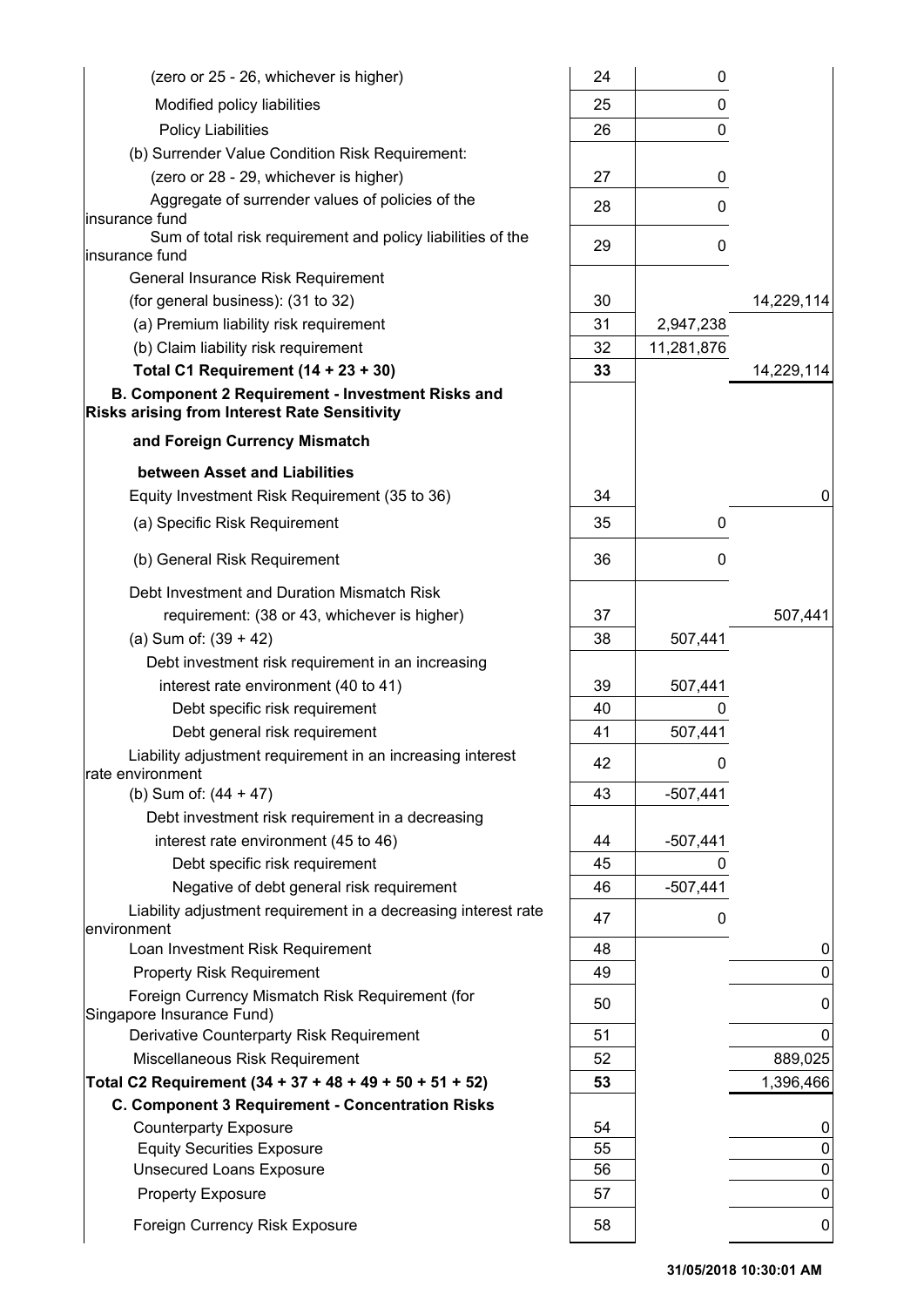| Exposure to assets in miscellaneous risk requirements<br>Exposure to non-liquid assets with Singapore Insurance | 59 |            |
|-----------------------------------------------------------------------------------------------------------------|----|------------|
| fund (for general business)                                                                                     | 60 |            |
| Total C3 Requirement (54 to 60)                                                                                 | 61 |            |
| Total Risk Requirement of Insurance Fund (33 + 53 +61)                                                          | 62 | 15,625,580 |
|                                                                                                                 |    |            |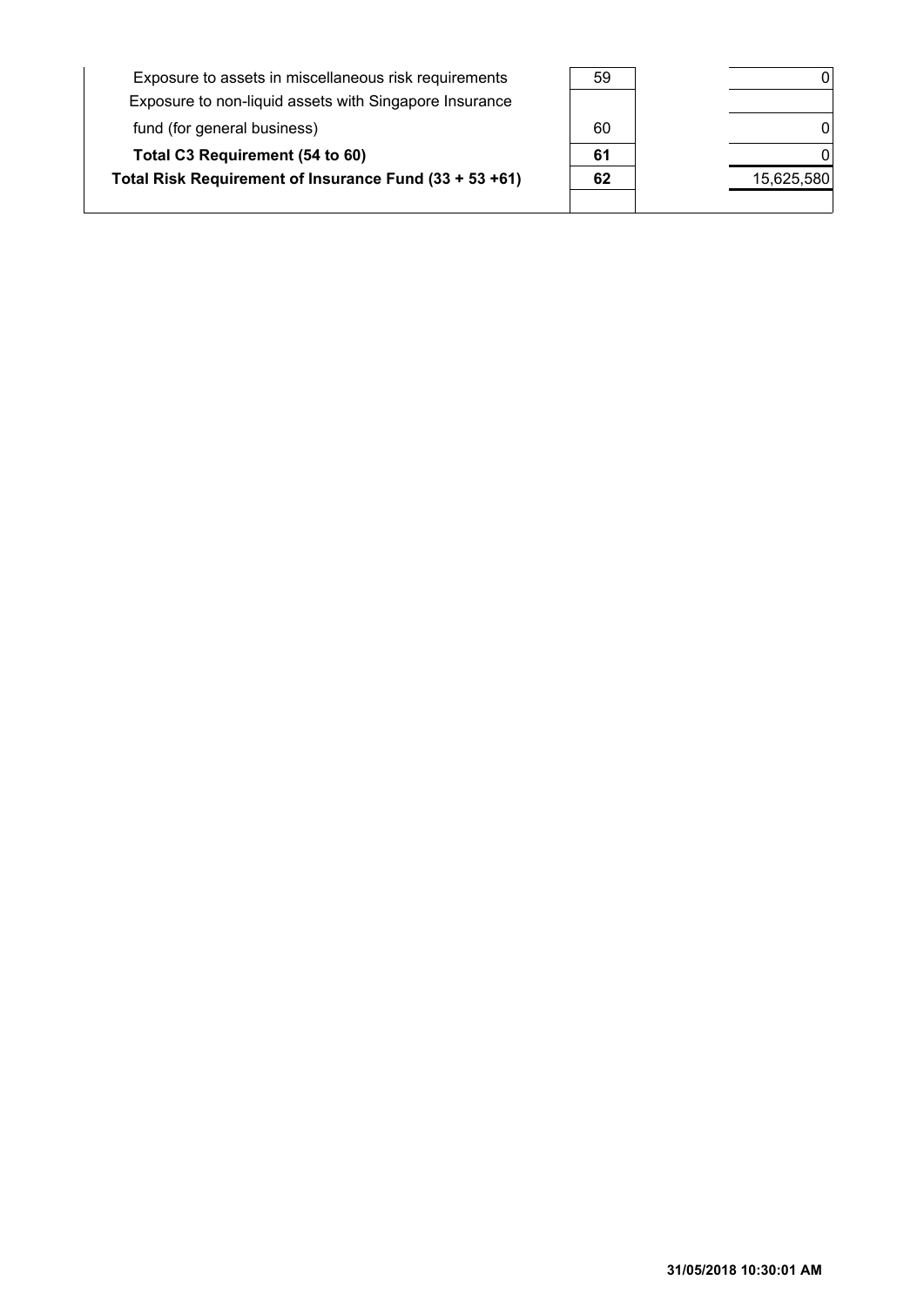## **ANNUAL RETURN: FORM 21 - ADDITIONAL INFORMATION**

# **I898G BERKLEY INSURANCE COMPANY (SINGAPORE**

**Reporting Cycle: 2016 12**

NIL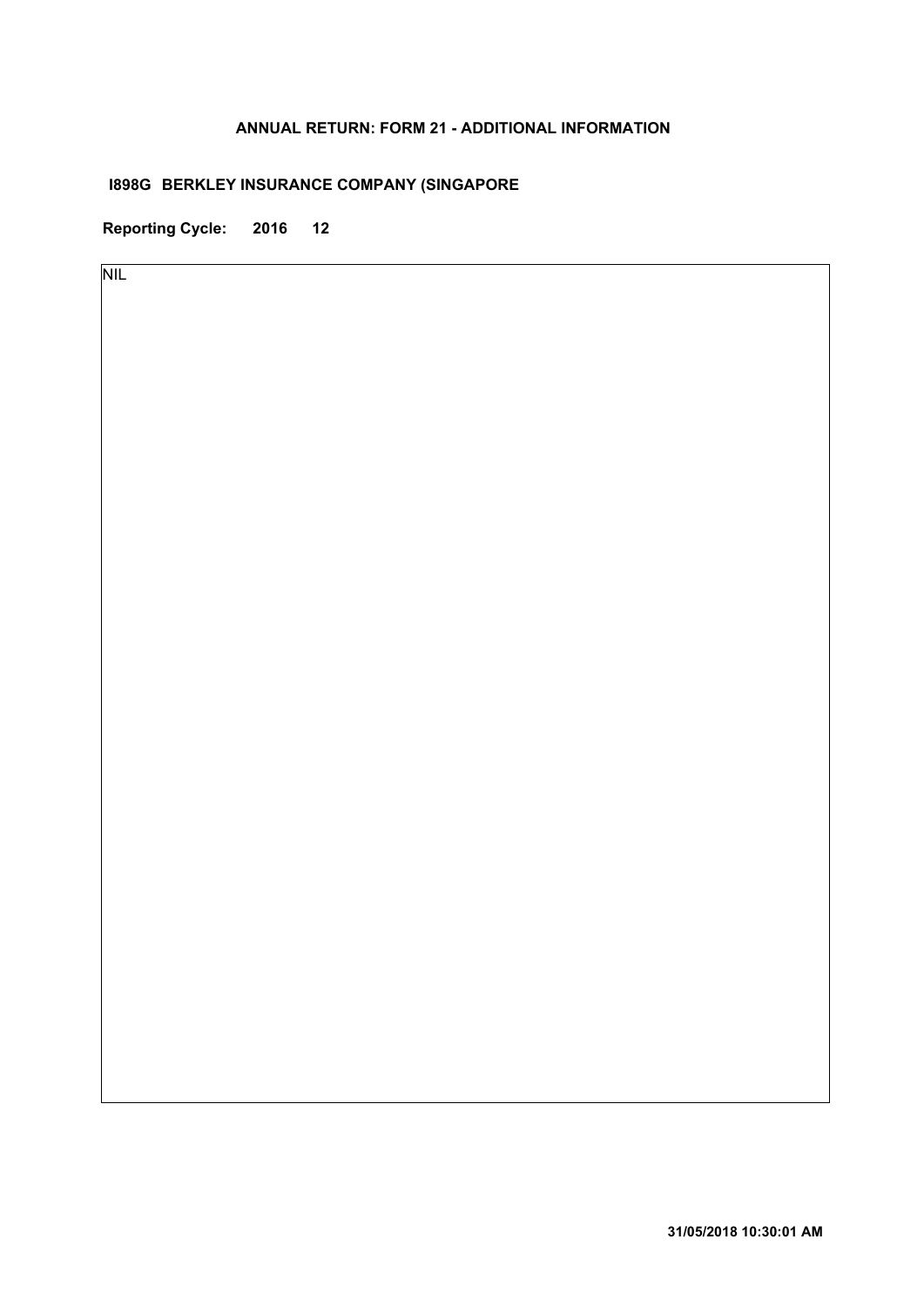### **ANNUAL RETURN**

### **FORM 23 - STATEMENT IN RELATION TO CAPITAL ADEQUACY REQUIREMENT OF LICENSED INSURER**

#### **BERKLEY INSURANCE COMPANY (SINGAPORE I898G**

### **Reporting Cycle: 2016 12**

| <b>Description</b>                                                               | <b>Row</b><br>No. | <b>Amount</b> |            |
|----------------------------------------------------------------------------------|-------------------|---------------|------------|
| (i) Financial Resources of Licensed Insurer                                      |                   |               |            |
| A. Tier 1 Resource                                                               |                   |               |            |
| Aggregate of surpluses of all insurance funds other than a<br>participating fund | 1                 |               | 32,910,049 |
| Balances in the surplus account of each participating fund                       | 2                 |               | 0          |
| Paid-up ordinary share capital                                                   | 3                 |               | 0          |
| Unappropriated profits (losses)                                                  | 4                 |               | 0          |
| Surpluses of Overseas Branch Operations                                          | 5                 |               | 0          |
| Irredeemable and non-cumulative preference shares                                | 6                 |               | 0          |
| Any other capital instrument approved by the Authority as<br>a Tier 1 resource   | $\overline{7}$    |               | 0          |
| Less:                                                                            |                   |               |            |
| Reinsurance adjustment                                                           | 8                 |               | 2,545,536  |
| Financial resource adjustment: (10 to 14)                                        | 9                 |               | 132,381    |
| (a) loans to, guarantees granted for and other unsecured<br>amounts owed to      |                   |               |            |
| the licensed insurer                                                             | 10                | 0             |            |
| (b) charged assets                                                               | 11                | 132,381       |            |
| (c) deferred tax assets                                                          | 12                | 0             |            |
| (d) intangible assets                                                            | 13                | 0             |            |
| (e) other financial resource adjustments                                         | 14                | 0             |            |
| Total Tier 1 Resource (1 to 7 less 8 to 9)                                       | 15                |               | 30,232,132 |
| <b>B. Tier 2 Resource</b>                                                        |                   |               |            |
| Irredeemable and non-cumulative preference shares not<br>recognised              |                   |               |            |
| as Tier 1 resource                                                               | 16                |               | 0          |
| Irredeemable and non-cumulative preference shares                                | 17                |               | 0          |
| Other Tier 2 resource                                                            | 18                |               | 0          |
| Total Tier 2 Resource (16 to 18)                                                 | 19                |               | 0          |
| C. Aggregate of allowance for provisions for non-<br>guaranteed benefits         |                   |               |            |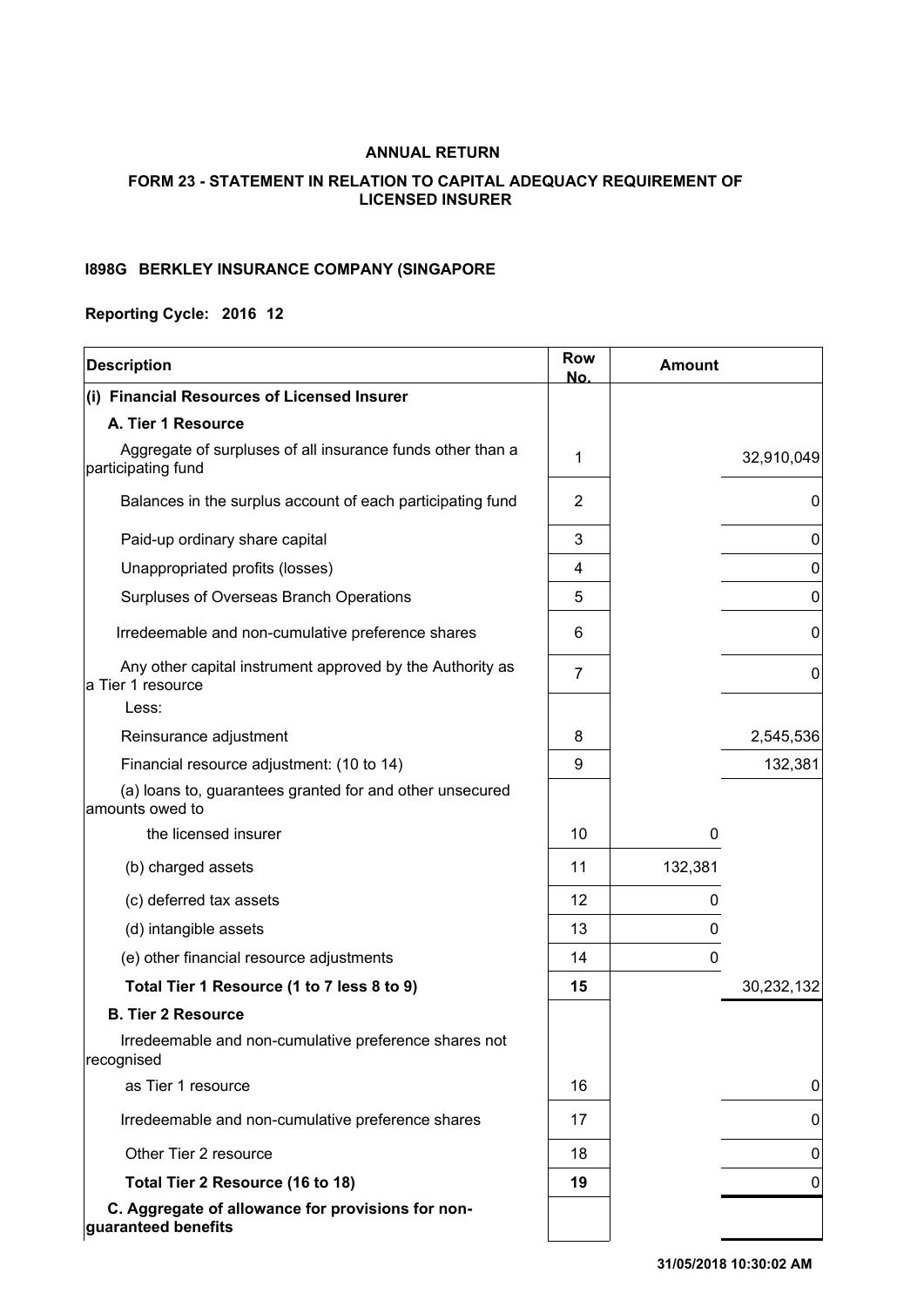| of participating funds                                                             | 20 |            |            |
|------------------------------------------------------------------------------------|----|------------|------------|
| Financial Resources of Licensed Insurer (higher of \$5m<br>or $15 + 19 + 20$       | 21 |            | 30,232,132 |
| (ii) Total Risk Requirement of Licensed Insurer                                    |    |            |            |
| (a) Total risk requirements of insurance funds established or<br>Imaintained       |    |            |            |
| under the Act                                                                      | 22 | 18,099,127 |            |
| (b) Total risk requirements of assets and liabilities that do<br>not belong to any |    |            |            |
| insurance fund established and maintained under the<br>Act                         | 23 | 0          |            |
| Total Risk Requirement of Licensed Insurer (22 to 23)                              | 24 |            | 18,099,127 |
| <b>CAPITAL ADEQUACY RATIO (21/24)</b>                                              | 25 |            | 167.04 %   |
|                                                                                    |    |            |            |